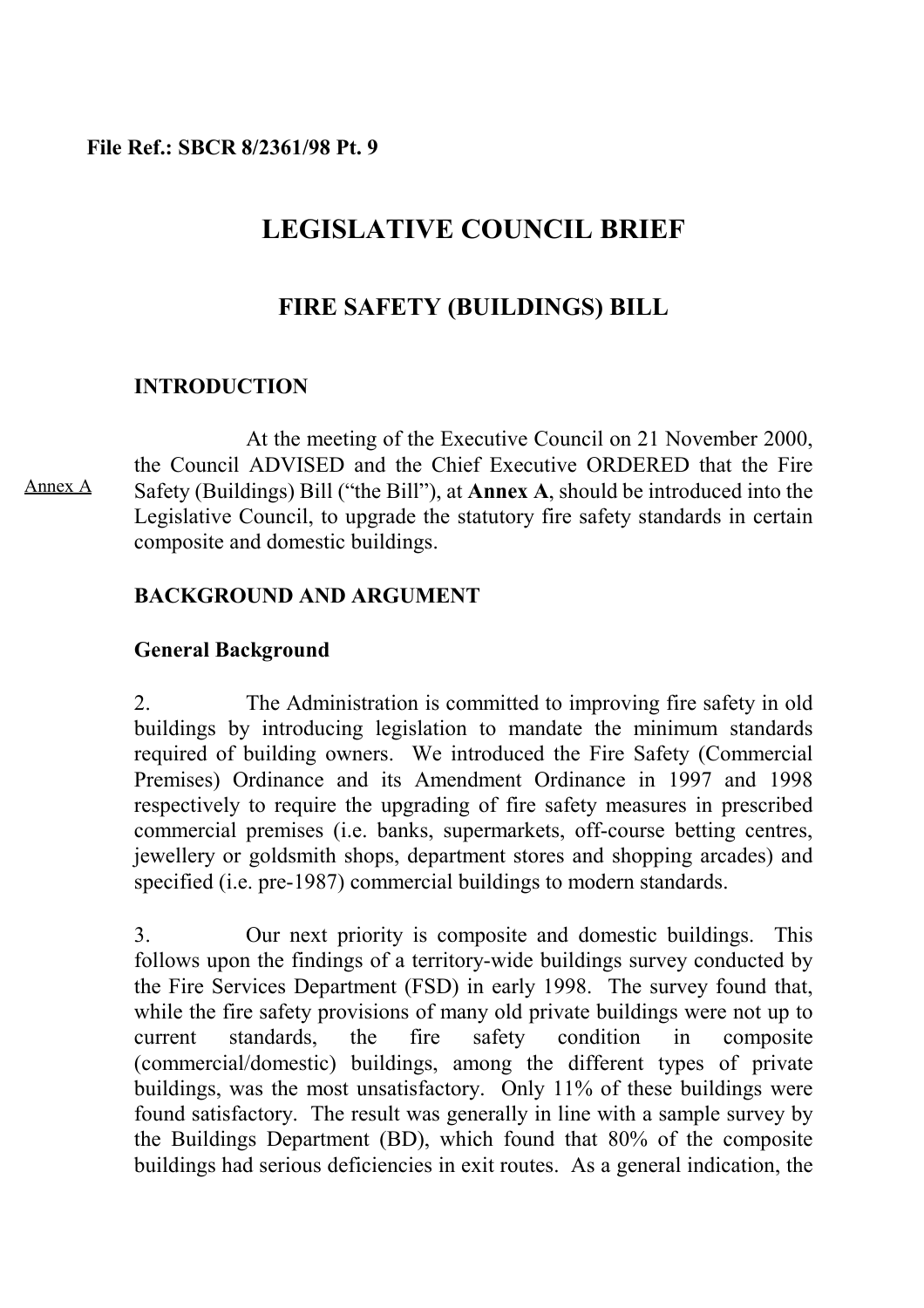fire safety construction and fire service installations (FSIs) in old buildings, i.e. the pre-1987 buildings, do not meet present day standards.

4. Following a public consultation exercise on a package of measures to improve fire safety in private buildings conducted in 1998, Members were informed on 7 October 1998 of the Administration's plan to formulate detailed legislative proposals along the lines of those contained in the consultation document and having regard to the views collected. A copy of the Legislative Council Brief is at **Annex B**. This led to the passage of the Building Management (Amendment) Bill 2000 into law in August 2000 as a first step. Separately, the Bill was drafted for the purpose of upgrading fire safety standards of old buildings.

# **The Proposal**

5. Given the very unsatisfactory fire safety condition in composite buildings and in view of the high fire load and heavy traffic of people in the non-domestic (primarily commercial) parts of composite buildings, we propose new legislation to upgrade the minimum fire safety standards of pre-1987 composite buildings in the first instance, followed by pre-1987 domestic buildings. We propose to tackle composite and domestic buildings under one Bill, albeit in different phases.

### **The Need for New Legislation**

6. The principal legislation providing for fire safety standards in buildings are the Buildings Ordinance and the Fire Services Ordinance. Owners and occupiers are required to maintain buildings' fire safety construction and FSIs in accordance with the standards prescribed in the building plans approved by the authorities before the construction of the buildings. The Director of Buildings and the Director of Fire Services are empowered to take the necessary actions, including prosecution, against those who fail to upkeep the fire safety measures. For example, the Director of Fire Services may issue a Fire Hazard Abatement Notice against any unauthorised removal of FSIs specified in the building plans. The Director of Buildings may require owners and occupiers to remove unauthorised building works and reinstate the fire safety construction.

7. Over time, however, fire safety standards have advanced to higher standards for the better protection of the public. But the above Ordinances could only impose the improved standards upon new buildings

Annex B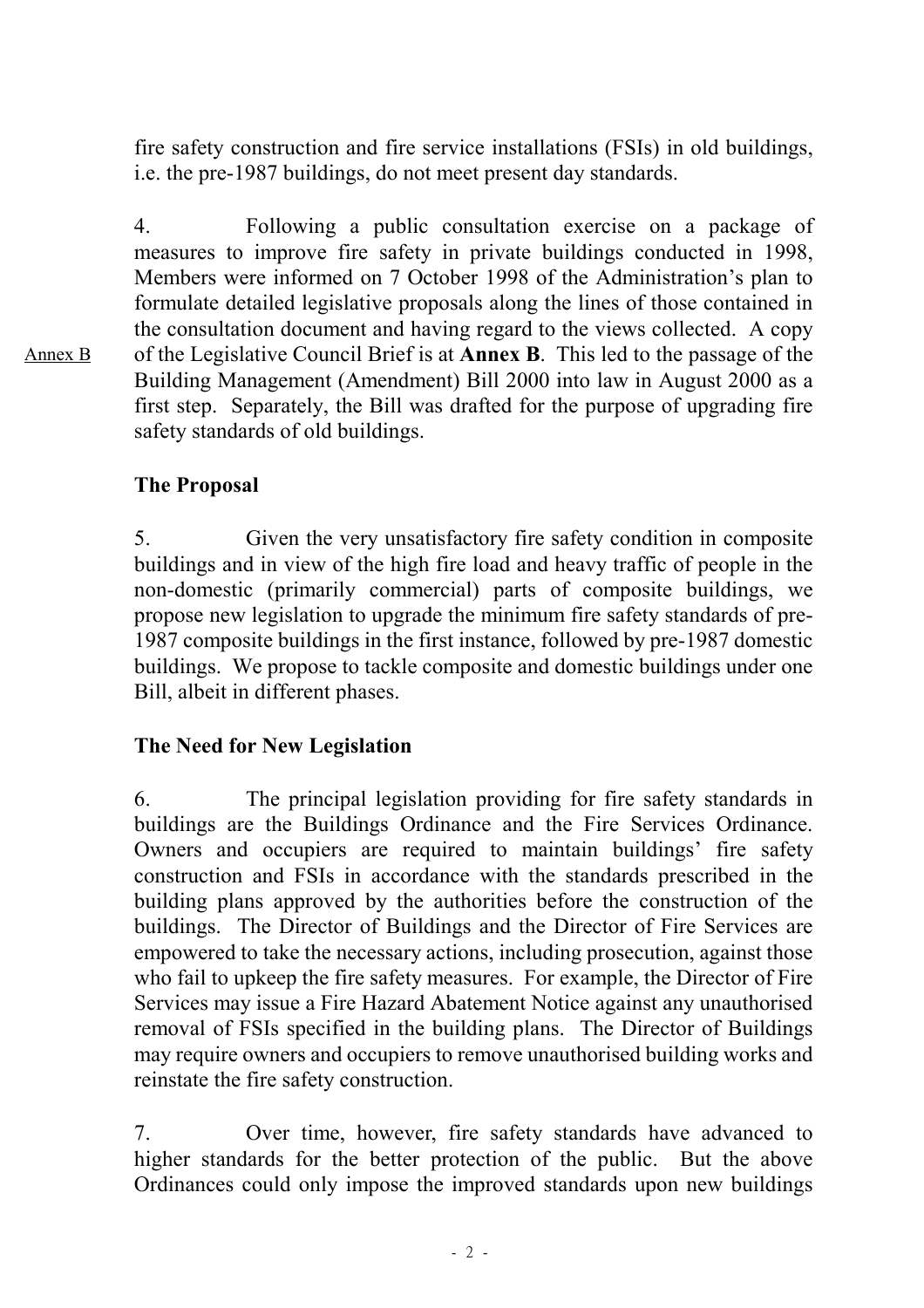when the relevant building plans are submitted for approval. For old private buildings, new legislation and enabling powers are required to impose improved or additional fire safety measures which were not originally included in the approved building plans. It was on this premise that the Fire Safety (Commercial Premises) Ordinance was enacted in 1997 to improve fire safety standards in old commercial buildings and premises.

# **Phases and Scope of Implementation**

8. As a priority, the Administration will undertake a ten-year programme comprising two phases to require owners or occupiers of composite buildings to upgrade FSIs and the fire safety construction in their buildings. In the first six years, we would deal with about 5,000 pre-1973 private buildings. The installation of sprinkler systems was not made a mandatory requirement for these buildings. In the remaining four years, we would cover some 4,000 private buildings built between 1973 and 1987. In 1987, the Code of Practice on Minimum Fire Service Installations and Equipment was substantially revised, and buildings designed to the standards laid down in this 1987 Code of Practice would have been fitted with modern FSIs that are very close to, if not the same as, current standards.

9. Upon completion of the improvement programme for composite buildings, we may deal with about 3,000 pre-1987 domestic buildings (above three storeys), with priority given to the pre-1973 buildings and making reference to similar fire safety requirements for the domestic parts of composite buildings.

10. The new legislation will also apply to buildings sold by the Housing Authority under the Home Ownership Scheme or the Tenants Purchase Scheme (TPS). As agreed with the Housing Department, the legislation and upgraded fire safety standards will also apply to public rental housing (PRH) blocks.

# **Minimum Requirements to Raise Fire Safety Standards**

11. The new fire safety standards for the non-domestic or commercial parts of composite buildings are modelled on those stipulated under the Fire Safety (Commercial Premises) Ordinance. These include the installation of sprinkler systems to contain the spread of fire, and improvements to fire safety construction in buildings, such as protection of exit routes and fireman's access, and prevention of spread of fire between compartments of different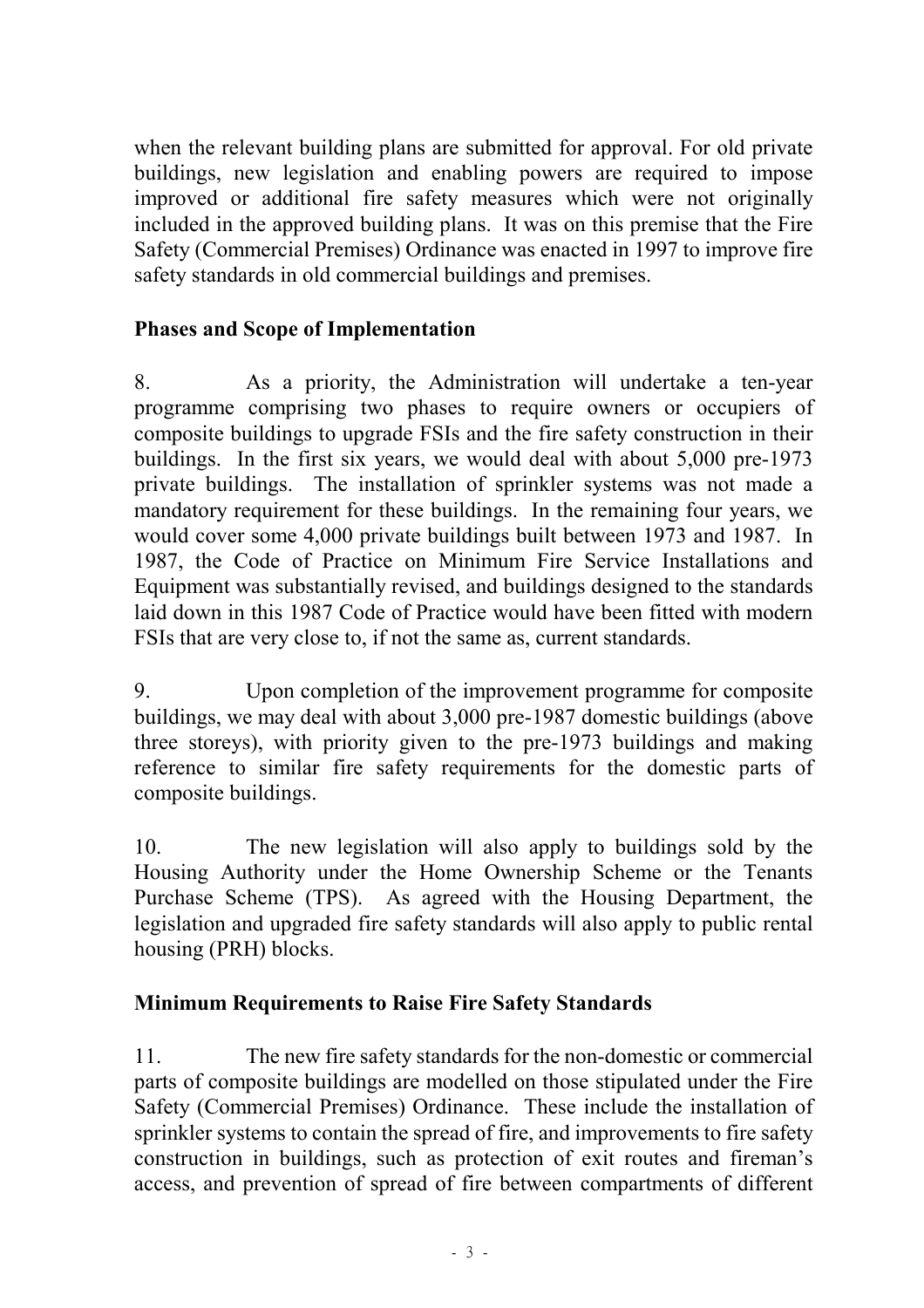uses or adjoining buildings. However, in order to minimize the financial impact on the owners, we have excluded from the Bill certain requirements originally proposed in the 1998 consultation document, such as fire resisting separation between the commercial and domestic portions, which is a unique feature of composite buildings. The proposed fire safety measures for nondomestic parts are at **Annex C**.

Annex C

12. For the domestic parts of composite buildings and for domestic buildings generally, taking into account the lower fire load and fire risks normally associated with residential purposes, we require the provision of only the most essential items such as fire hydrant/hose reel systems to offer the occupants or fire-fighters a ready means of tackling an outbreak of fire. We have therefore reduced the scope of fire safety measures as compared to those proposed in the 1998 consultation document. For example, we do not insist on the provision of smoke lobbies. Furthermore, only those doors nearest to the staircase would be required to meet the current standards of fire doors. The proposed fire safety measures for domestic parts/buildings are at **Annex D**.

Annex D

# **Enforcement Mechanism**

13. In line with the arrangements under the Fire Safety (Commercial Premises) Ordinance, the enforcement authorities (i.e. FSD and BD) will be empowered to issue directions to require owners or occupiers of composite buildings and domestic buildings to improve the fire safety measures of their buildings to the required standards. A direction will specify a reasonable period of time within which the direction must be complied with. The authorities may apply to a magistrate court for a compliance order directing an owner or occupier to comply with the requirements in a direction, if the latter fails to do so without a reasonable excuse. If an owner or occupier fails to comply with a direction or a compliance order, the authorities may apply to the District Court for a prohibition order prohibiting the occupation of the relevant building or part of the building. Failure to comply with the requirements specified in a direction or compliance order shall be an offence punishable by a fine, whilst failure to comply with a prohibition order shall be punishable by a fine and by imprisonment.

14. We have reviewed the enforcement mechanism currently adopted under the Fire Safety (Commercial Premises) Ordinance and are satisfied that the same mechanism, if applied to the Bill, would provide an effective legal framework to facilitate the upgrading of fire safety standards in old composite and domestic buildings. The departments will continue to undertake a flexible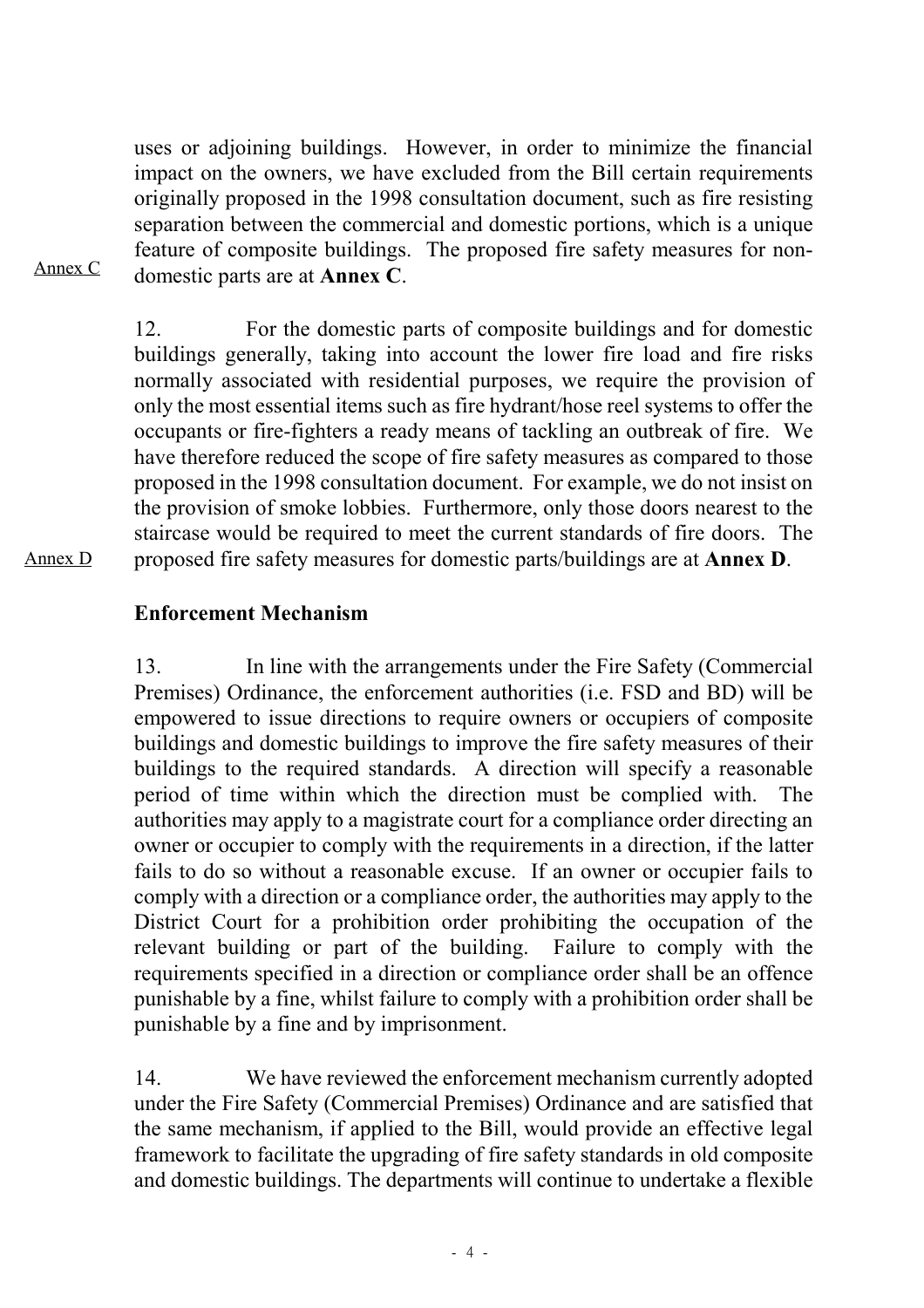and pragmatic approach in handling cases where owners encounter practical difficulties in complying with the fire safety standards. To ensure fair and impartial consideration of any alternative fire safety measures which may be proposed by the owners themselves, we propose the setting up of independent advisory bodies whom the Director of Fire Services and the Director of Buildings may consult. Membership of such bodies would include professionals from the building industry, representatives of institutions and academics.

15. Under the original proposal promulgated in the context of the 1998 public consultation, a prohibition order would be applicable to the nondomestic parts of a composite building only, but not to the domestic parts thereof or to domestic buildings. Such a proposal was modelled upon existing arrangements under the Fire Safety (Commercial Premises) Ordinance. However, the Department of Justice has advised that the differential treatment is not based on reasonable and objective criteria and is inconsistent with the guarantee of equality before and equal protection of the law under Article 22 of the Hong Kong Bill of Rights Ordinance. Therefore, prohibition orders are now also proposed for the domestic parts of composite buildings and domestic buildings. Notwithstanding the availability of this power, the enforcement authorities will exercise prudent discretion before applying to the court for a prohibition order, and the court would be unlikely to issue such an order unless it had been proved to be reasonable and necessary in the circumstances.

# **Use of Market Forces**

16. To optimise the use of market forces to help achieve the objective of improving fire safety in old private buildings, the enforcement authorities will be empowered to register in the Land Registry a compliance order or a prohibition order issued by the court against a building or such parts of it to which the order relates. Such registration would make the fact of potential liability known to any prospective property buyers who may be interested to do a land search. It would thus help to provide an incentive for a building owner to comply with the outstanding court order so as to maintain the value of his property.

# **Financial Assistance**

17. To help alleviate possible cash flow problems that some building owners may encounter, we would extend the scope of the existing Fire Safety Improvement Loan Scheme (FSILS), so that eligible owners affected by the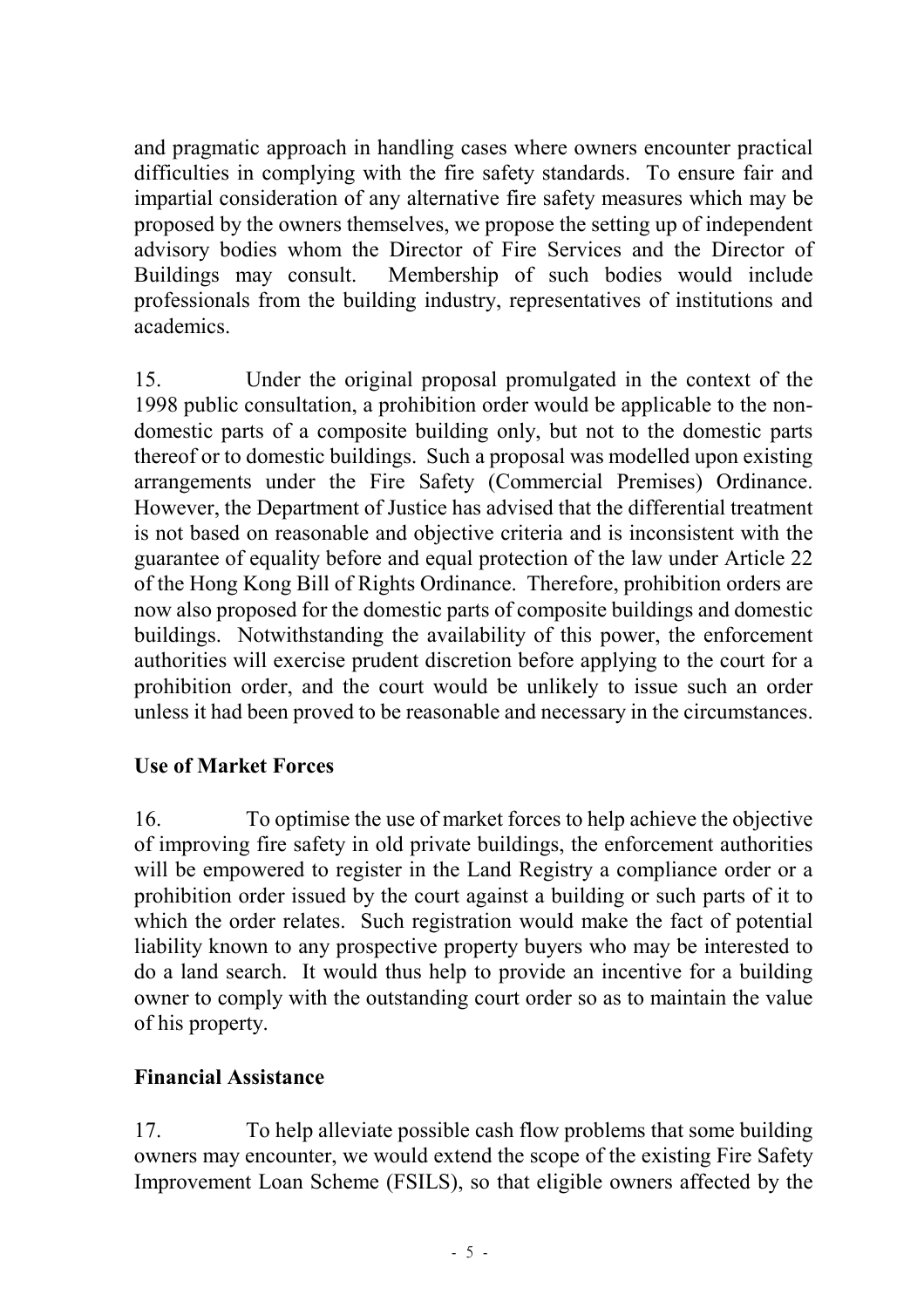Bill could have recourse to a non-means-tested loan. To enable comprehensive financial assistance to building owners, the Secretary for Planning and Lands is spearheading a proposal to merge the FSILS and the Building Safety Improvement Loan Scheme (BSILS) to form a single loan scheme under broader terms of reference. Among others, owners affected by the Bill will be covered. The revised loan scheme, with details being worked out, will be subject to the approval of the Finance Committee of the Legislative Council.

# **Implementation**

18. Upon enactment of the Bill, the enforcement authorities will arrange intensive publicity on the new fire safety requirements and the phased implementation programme. The Bill will come into effect on a date to be appointed by the Secretary for Security, and the enforcement authorities will start their inspection programmes targeting at the pre-1973 composite buildings in the first instance.

# **THE BILL**

- 19. The main provisions of the Bill are
	- (a) **Clause 3** provides for some key definitions e.g. composite building, domestic building, fire service installations or equipment, occupier, owner, etc.
	- (b) **Clause 5** empowers the relevant enforcement authority to serve on the owner or occupier a fire safety direction, creates an offence for failure to comply with such a direction, and provides for the establishment of advisory bodies.
	- (c) **Clauses 6** empowers a magistrate who convicts a person of failure to comply with a fire safety direction to make a fire safety compliance order and creates an offence for failure to comply with such an order.
	- (d) **Clauses 7 and 8** empower the District Court to make an order prohibiting occupation of a building or part where a fire safety direction or fire safety compliance order is not being complied with.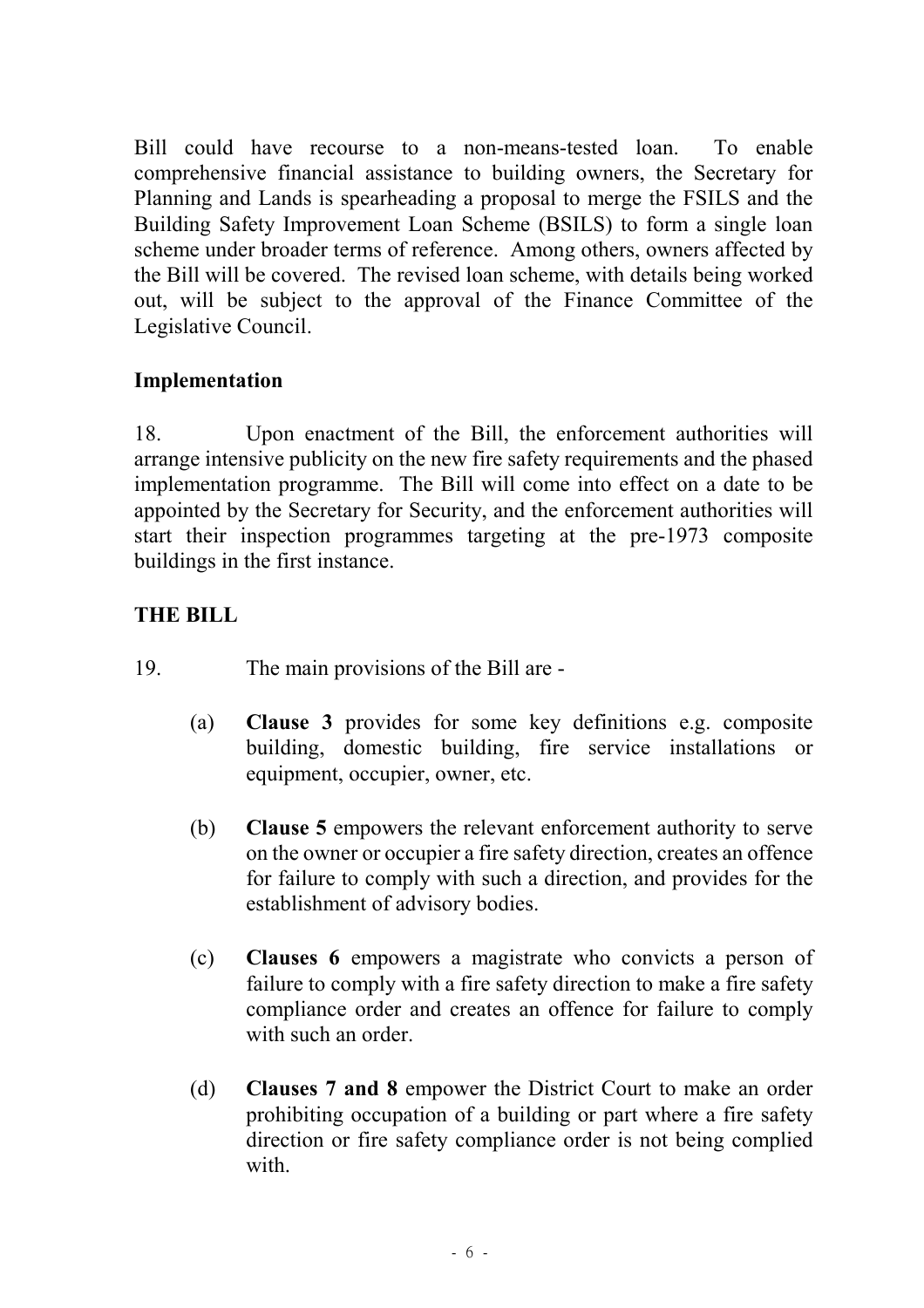- (e) **Clause 9** creates an offence for occupying a building contrary to a prohibition order.
- (f) **Clause 10** provides for the posting of a prohibition order.
- (g) **Clause 11** empowers the police to remove persons from a building.
- (h) **Clauses 12 and 13** deal with the issue of certificate of compliance and the revocation of prohibition order.
- (i) **Clause 14** provides for the registration of fire safety compliance order, prohibition order and the compliance or revocation of such orders in the Land Registry.
- (j) **Clause 15** empowers the enforcement authority to authorize a public officer to exercise the functions of the Ordinance.
- (k) **Clauses 16 and 17** empower authorized officers to enter a building and request information.
- (l) **Clauses 18 and 19** deal with offences.
- (m) **Clauses 20 and 21** provide that the government and authorized officers are not liable for certain matters.
- (n) **Clause 22** prohibits the disclosure of information without lawful authority.
- (o) **Clause 23** deals with serving of documents.
- (p) **Clause 24** empowers the Chief Executive in Council to make regulations.
- (q) **Clause 25** provides for the amendment of codes of practices referred to in the Schedules.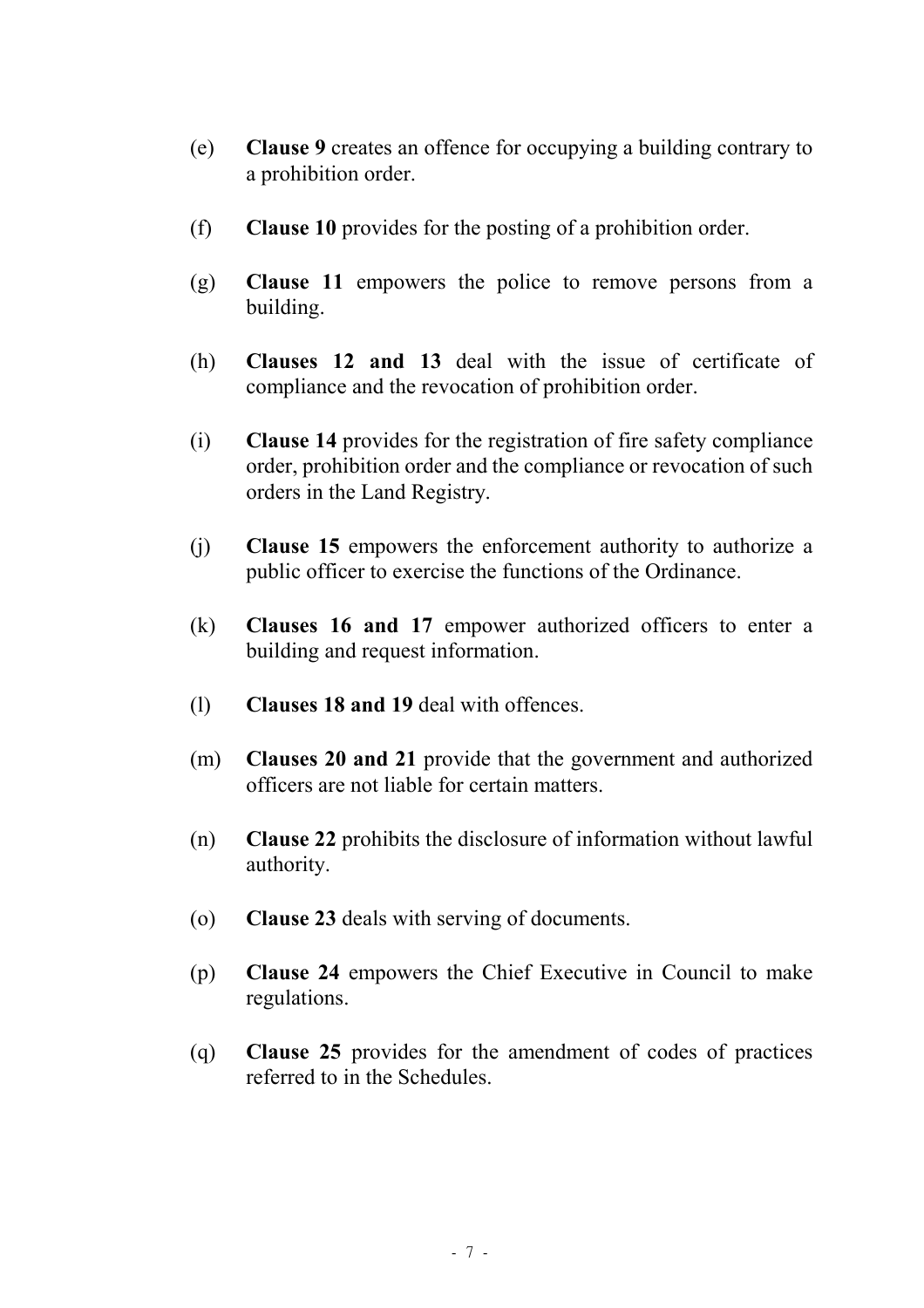# **PUBLIC CONSULTATION**

20. The Secretary for Security and the Secretary for Home Affairs jointly conducted public consultation on the proposals to improve fire safety in private buildings in June to August 1998. The public was supportive of the objective to improve fire safety in private buildings. The Bill aims to take forward the long-term measures for upgrading the fire safety standards of composite buildings and domestic buildings as generally noted and supported by the community. We briefed the Legislative Council Panel on Security on the main proposals on 2 November 2000.

# **BASIC LAW IMPLICATIONS**

21. The Department of Justice advises that the Bill does not conflict with those provisions of the Basic Law that carry no human rights implications.

# **HUMAN RIGHTS IMPLICATIONS**

22. The Department of Justice advises that the Bill is consistent with the human rights provisions of the Basic Law.

# **BINDING EFFECT OF THE LEGISLATION**

23. The Bill does not contain any express binding effect provision.

# **FINANCIAL AND STAFFING IMPLICATIONS**

24. We have provided 16 posts for FSD and 12 posts for BD to strengthen the inspection of composite buildings in 1999 - 2000. To implement the above proposals, FSD and BD will require additional provisions of \$26.3 million and \$15.3 million respectively in a full year to enhance their inspection and compliance work. In addition, we will also provide two posts at a cost of \$1.9 million and provision of \$0.7 million in a full year for BD to support the merging of the FSILS and the BSILS. We have earmarked sufficient resources for implementing these proposals.

25. Some \$640 million may be required to upgrade fire safety in PRH blocks and \$120 million for TPS estates. The projected expenditure will be absorbed by the Housing Authority fully.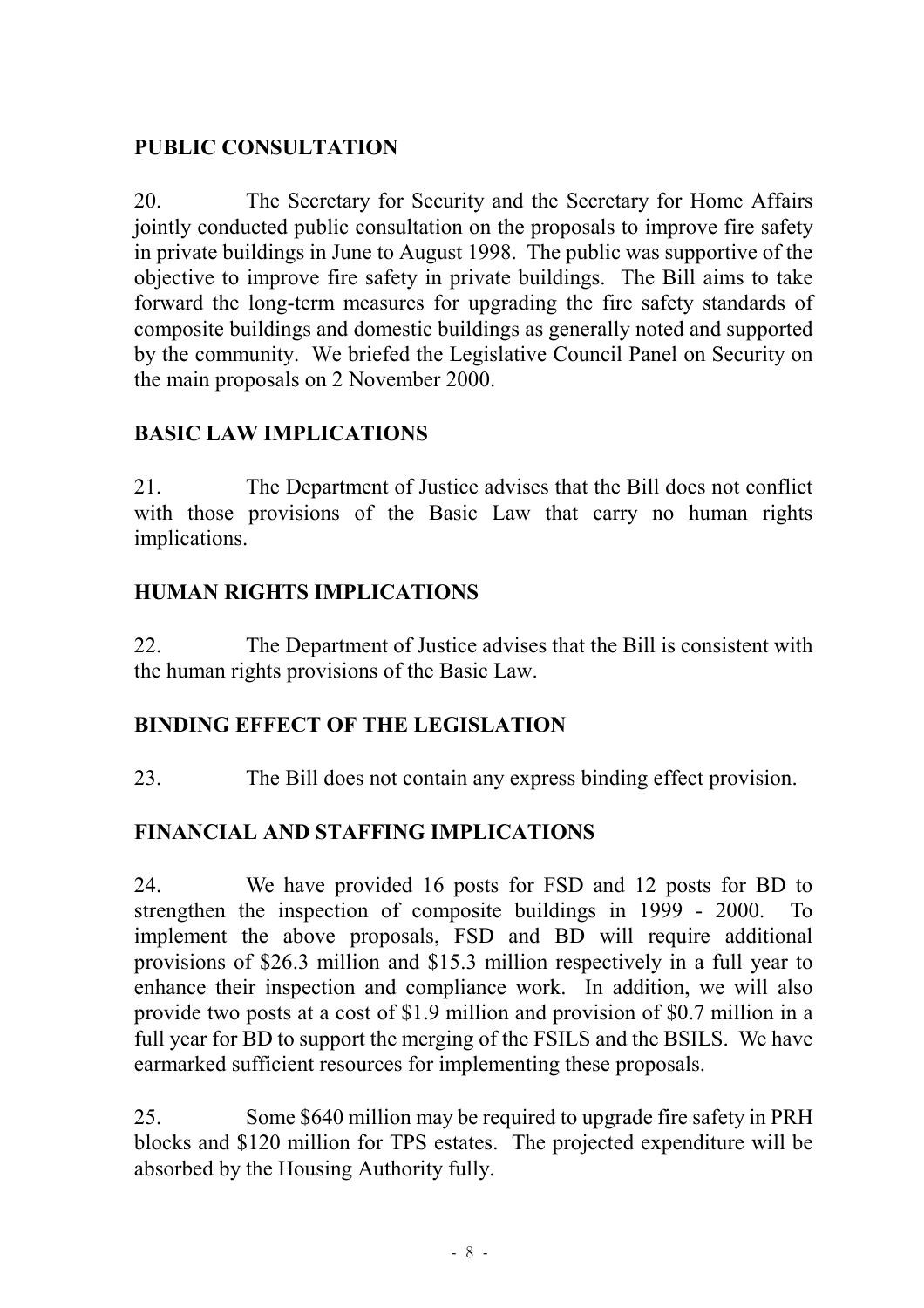# **ECONOMIC IMPLICATIONS**

26. The proposed legislation would improve fire safety in buildings and enable economic benefits in terms of saving human lives and reduction in fire damages. Given the fire safety requirements proposed, the upgrading works for composite buildings in 10 years would cost about \$1.8 billion per annum. This is about 1.4% of the annual total output of the construction and building industry and will unlikely exert significant pressure on the capacity of that industry, or the economy in general. Some owners, in particular those of old premises, may have financial difficulties in complying with the upgraded fire safety standards. However, the financial assistance scheme should be able to alleviate their hardship.

# **LEGISLATIVE TIMETABLE**

| 27. | The legislative timetable will be -                                       |                  |
|-----|---------------------------------------------------------------------------|------------------|
|     | Publication in the Gazette                                                | 2 February 2001  |
|     | <b>First Reading and Commencement</b><br>of Second Reading debate         | 14 February 2001 |
|     | Resumption of Second Reading debate,<br>Committee Stage and Third Reading | to be notified   |

# **PUBLICITY**

28. A press release will be issued on 31 January 2001. Briefings for the 18 District Fire Safety Committees and the media will be arranged. A spokesman will be available to handle enquiries.

# **ENQUIRIES**

29. Enquiries concerning the Bill may be directed to Mr David WONG, Principal Assistant Secretary of the Security Bureau at 2810 3435.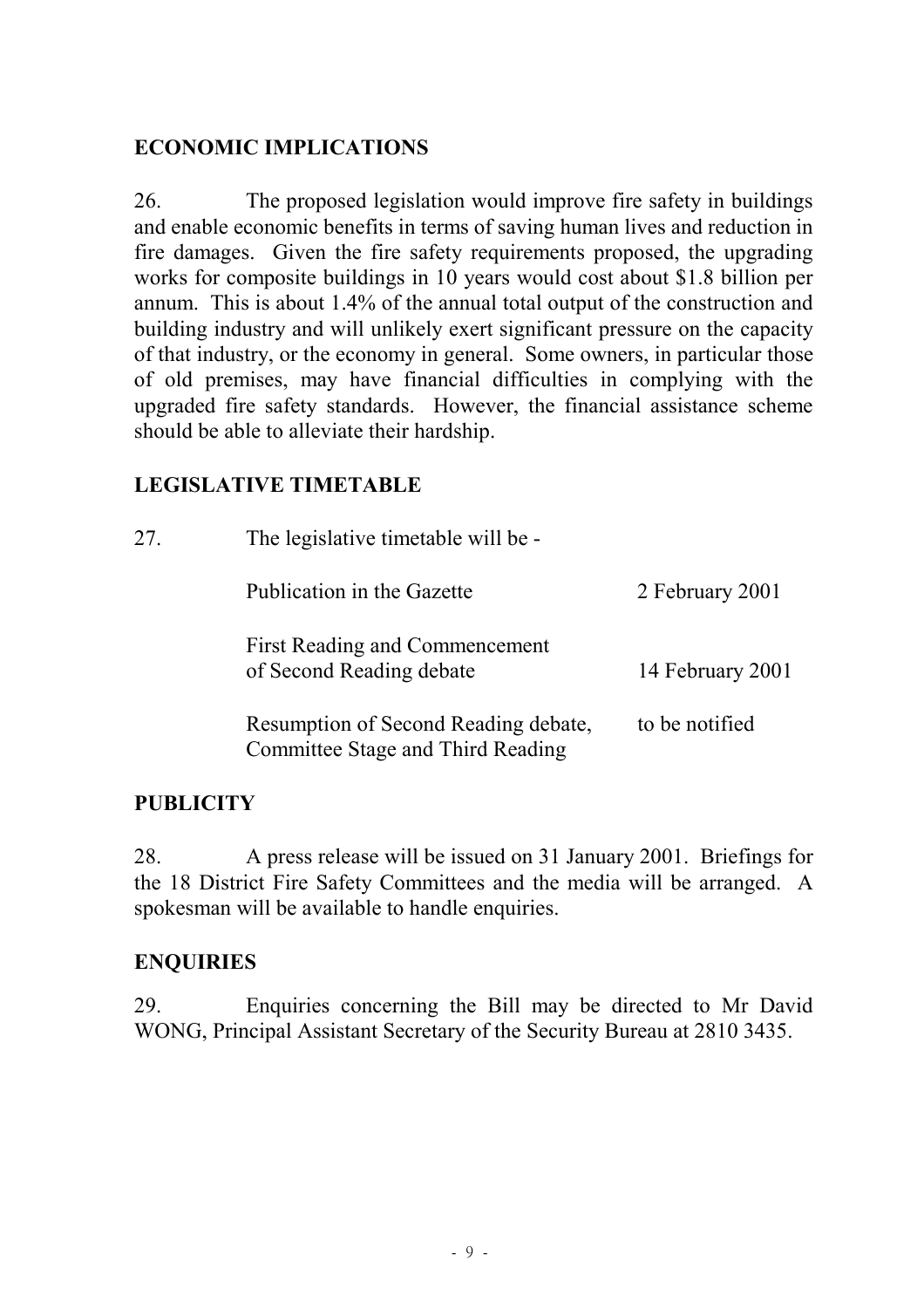**Security Bureau January 2001**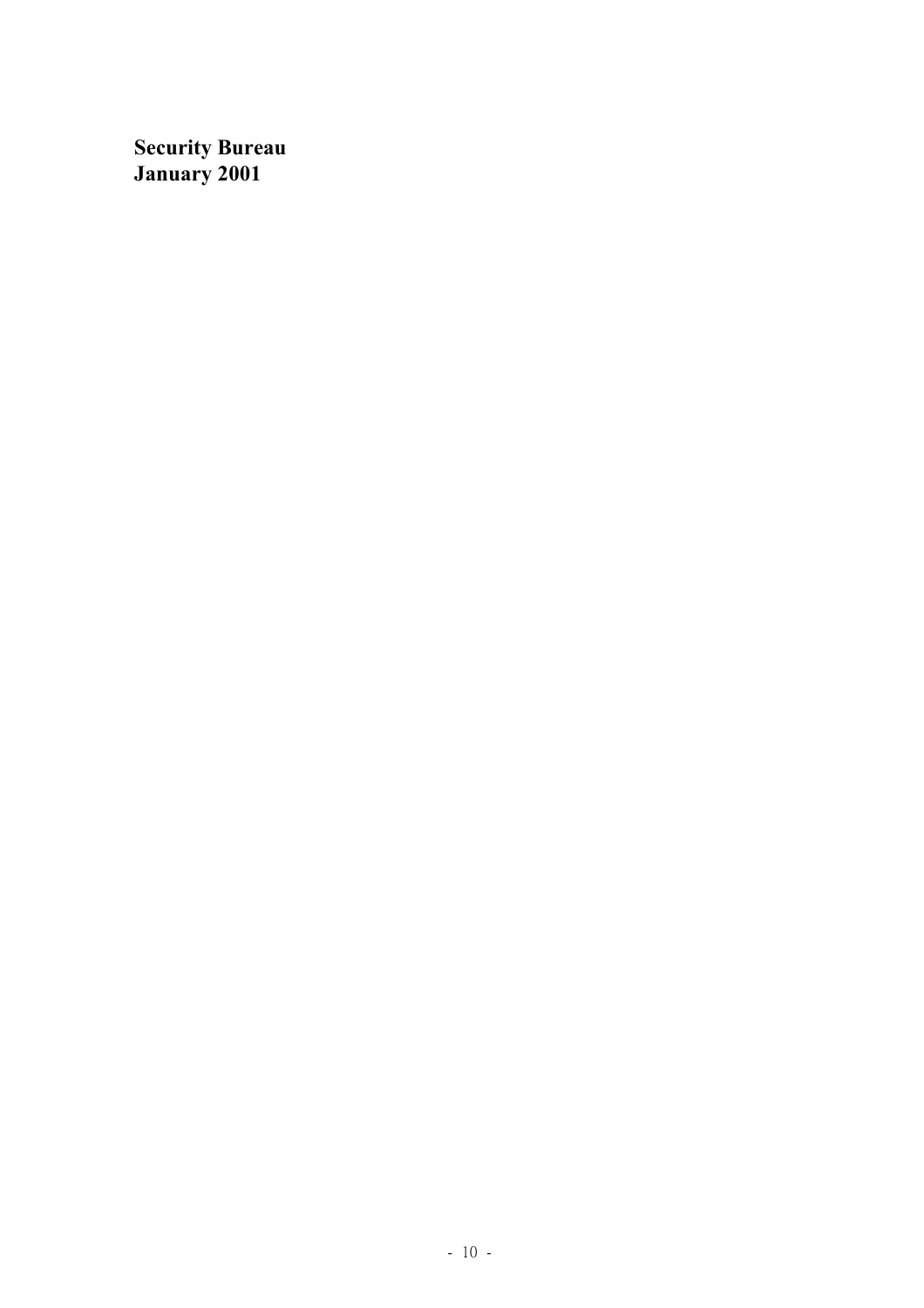# **LEGISLATIVE COUNCIL BRIEF**

# **FIRE SAFETY (BUILDINGS) BILL : ANNEXES**

| Annex A - | Fire Safety (Buildings) Bill                                                                                              |
|-----------|---------------------------------------------------------------------------------------------------------------------------|
| Annex B - | Legislative Council Brief – Measures to Improve Fire<br>Safety in Private Buildings (7 October 1998)                      |
| Annex C - | Proposed Requirement of Fire Safety Measures in<br>Non-domestic Parts of Composite Buildings                              |
| Annex D - | Proposed Requirement of Fire Safety Measures in<br>Domestic Parts of Composite Buildings and Domestic<br><b>Buildings</b> |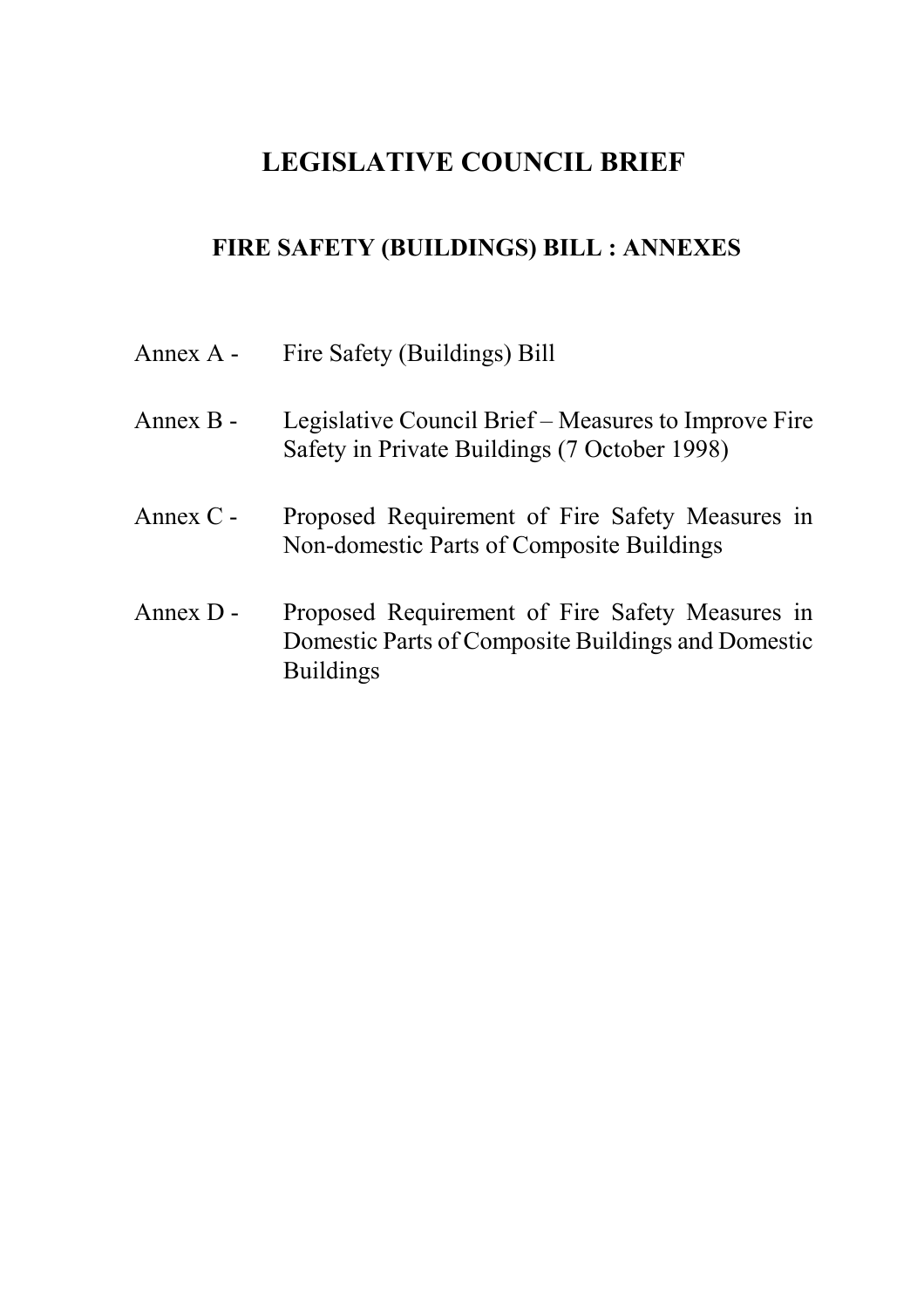### **Proposed Requirement of Fire Safety Measures in Non-domestic Parts of Composite Buildings**

The fire safety requirements for the non-domestic parts of composite buildings will be modelled on those stipulated in the Fire Safety (Commercial Premises) Ordinance, which shall include the following-

### **Fire Service Installations and Equipment**

Provision or improvement of-

- an automatic sprinkler system
- a fire hydrant and hose reel system
- a manual fire alarm system
- emergency lighting within the common areas
- an automatic cut-off device for the mechanical ventilating system
- other fire service installations or equipment in accordance with the requirements specified in the Code of Practice for Minimum Fire Service Installations and Equipment 1994.

# **Fire Safety Construction**

In relation to means of escape-

- improvement of staircases in terms of width and number
- protection of exit routes and staircases with separating walls of fire resisting construction i.e. replacing all windows along the common exit corridors and staircases with fixed lights (non-openable windows), blocking all openings and perforations by fire resisting construction, and providing new smoke lobbies to staircases and fire resisting enclosure to electrical installation within the staircases
- improvement of exit arrangements in terms of exits from rooms, storeys and ground storeys, access to staircases, direct distance or travel distance
- provision of fire doors of the current fire safety standard

In relation to means of access for fire fighting and rescue-

• the improvement of at least one of the existing lifts or installation of a new lift up to the standard for fireman's lifts

In relation to fire resisting construction-

- improvement of fire resistance of external walls and protection of openings therein
- provision of fire resisting separation between different parts in a building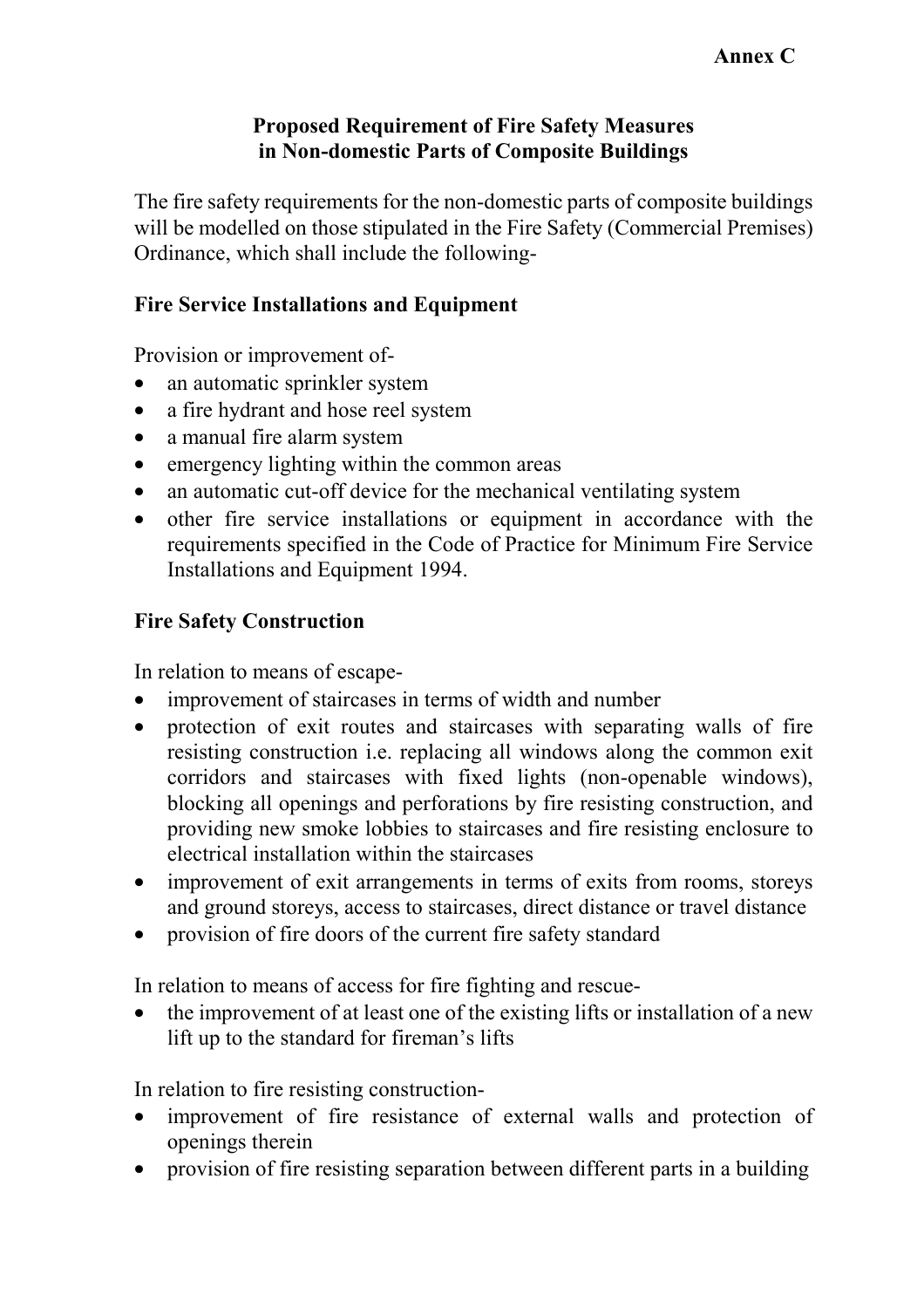• provision of smoke vents to basements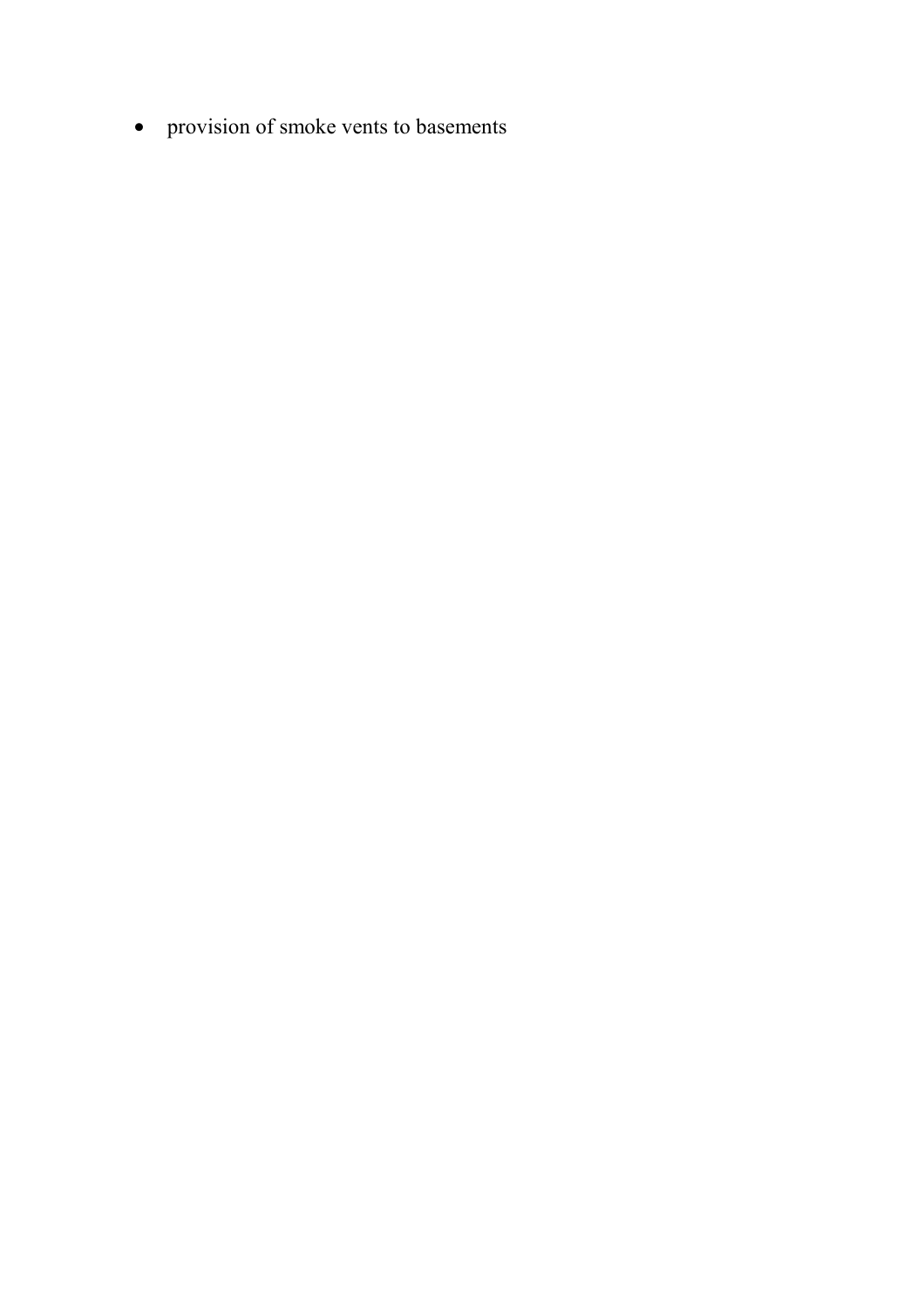### **Proposed Requirement of Fire Safety Measures in Domestic Parts of Composite Buildings and Domestic Buildings**

For the domestic parts of composite buildings and domestic buildings with relatively lower fire load and flow of people, the most essential fire safety improvement measures will be required. These are-

# **Fire Service Installations and Equipment**

Provision or improvement of-

- a fire hydrant and hose reel system
- a manual fire alarm system
- emergency lighting within common areas

### **Fire Safety Construction**

In relation to means of escape-

- protection of staircases with separating walls of adequate fire resisting construction i.e. replacing all windows along the staircases with fixed lights (non-openable windows), blocking all openings and perforations by fire resisting construction and providing fire resisting enclosure to electrical installation within the staircases
- improvement of exit arrangements in terms of staircase exits at the level of discharge to street
- replacement of doors nearest to the first step of the staircase on each floor with doors of the current fire safety standard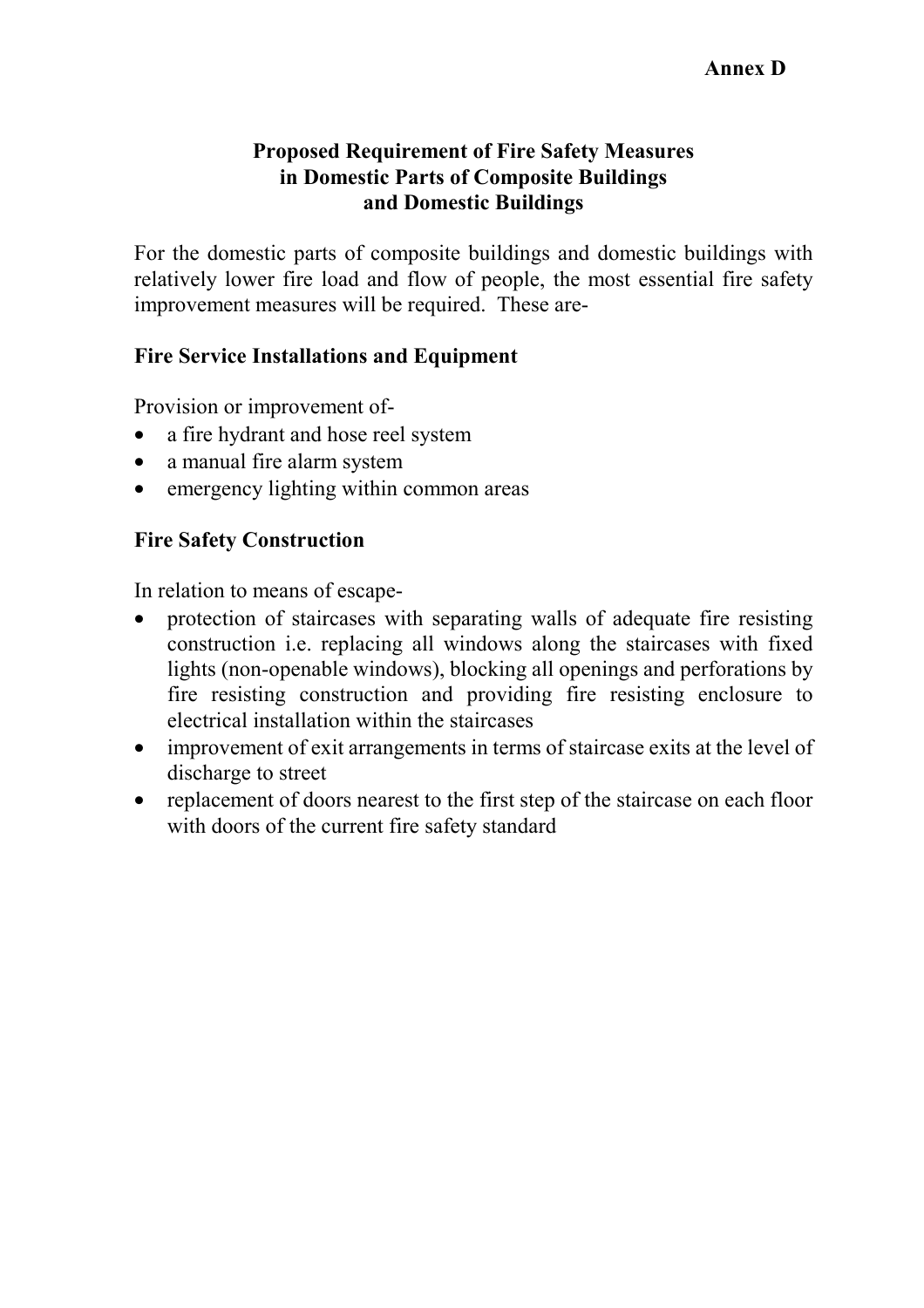### **Annex A**

### FIRE SAFETY (BUILDINGS) BILL

#### **CONTENTS**

#### Clause Page

#### PART I

#### PRELIMINARY

|                | Short title and commencement    |  |
|----------------|---------------------------------|--|
| 2.             | Purpose of Ordinance            |  |
| 3.             | Interpretation                  |  |
| $\overline{4}$ | <b>Application of Ordinance</b> |  |

### PART II

### COMPLIANCE WITH FIRE SAFETY MEASURES

| 5.  | Owner or occupier may be directed to comply with<br>fire safety measures                          | 5  |
|-----|---------------------------------------------------------------------------------------------------|----|
| 6.  | Magistrate may make fire safety compliance orders                                                 | 9  |
| 7.  | District Court may make orders prohibiting<br>occupation of a building or part of a building      | 10 |
| 8.  | Effect of prohibition order                                                                       | 11 |
| 9.  | Offence in relation to the contravention of<br>prohibition order                                  | 13 |
| 10. | Copy of prohibition order to be posted at entrances<br>to affected building or part of a building | 13 |
| 11. | Power to remove persons from building, etc.                                                       | 14 |
| 12. | Owner or occupier of building may request<br>certificate of compliance                            | 14 |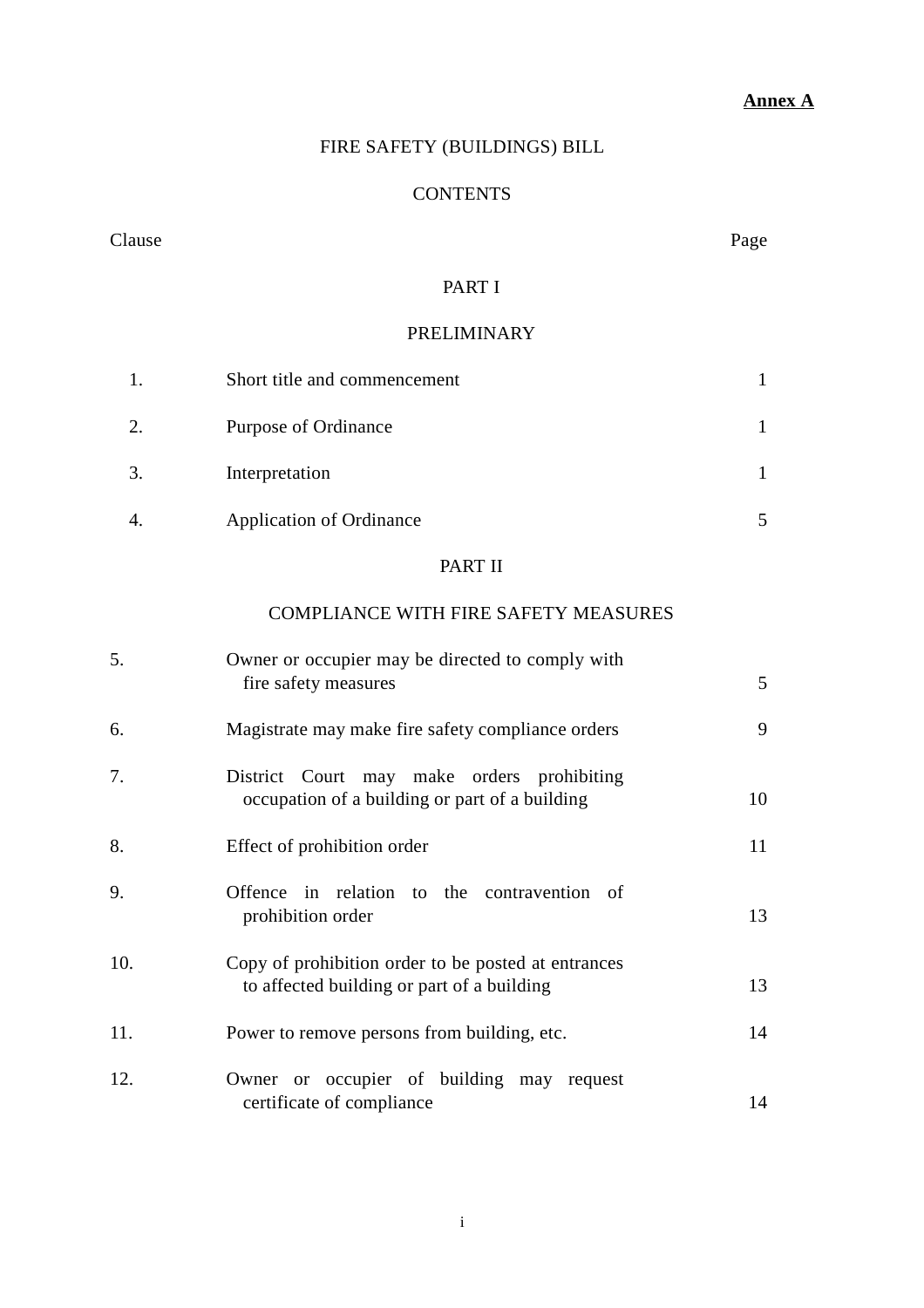| Clause |                                                                                      | Page |
|--------|--------------------------------------------------------------------------------------|------|
| 13.    | Right to apply to District Court for revocation of<br>prohibition order              | 16   |
| 14.    | Registration of notice of fire safety compliance<br>order, etc. in the Land Registry | 16   |

#### PART III

### ENFORCEMENT

| 15. | Authorized officers                                                                            | 17 |
|-----|------------------------------------------------------------------------------------------------|----|
| 16. | Power to enter a building, etc. and other powers of<br>authorized officers                     | 18 |
| 17. | Authorized officer may request information about<br>ownership or occupation of building        | 19 |
| 18. | Offence to obstruct certain persons exercising or<br>performing functions under this Ordinance | 20 |
| 19. | Offences by persons concerned in management of<br>body corporate                               | 20 |
|     | <b>PART VI</b>                                                                                 |    |
|     | <b>MISCELLANEOUS</b>                                                                           |    |
| 20. | Government not liable for certain matters                                                      | 21 |
| 21. | Authorized officers not personally liable for certain<br>acts and omissions                    | 21 |
| 22. | Offence to disclose information obtained officially                                            | 22 |
| 23. | How documents are to be served for purposes of<br>this Ordinance                               | 22 |
| 24. | Chief Executive in Council may make regulations                                                | 23 |
| 25. | Effect of substituted or amended codes of practice                                             | 24 |
|     |                                                                                                |    |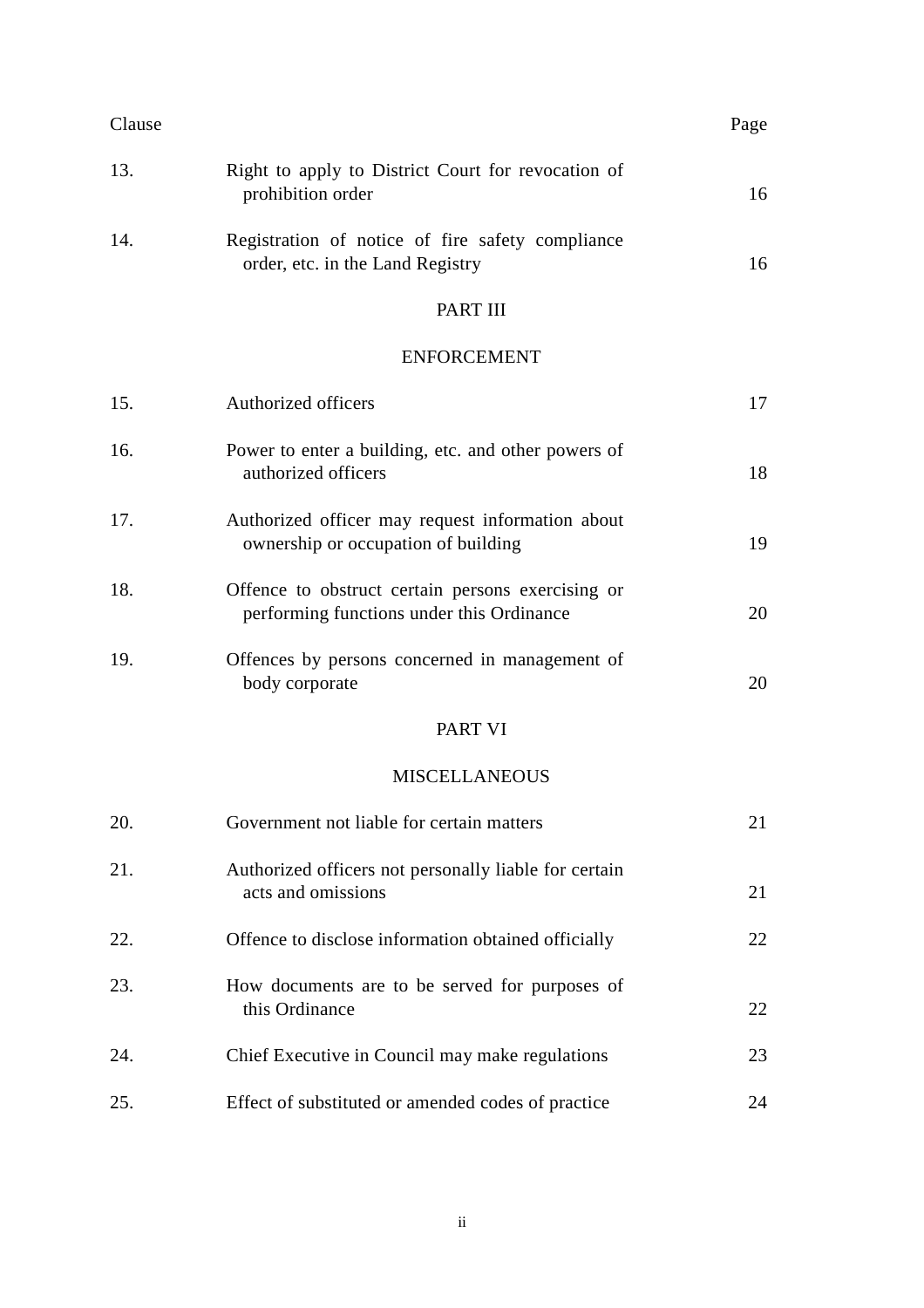| laus |
|------|
|------|

| Clause     |                                                                                                                                                                           | Page |
|------------|---------------------------------------------------------------------------------------------------------------------------------------------------------------------------|------|
| Schedule 1 | Fire safety measures to be complied with by<br>owners of composite buildings in respect of parts<br>intended for non-domestic purposes                                    | 25   |
| Schedule 2 | Fire safety measures to be complied with by<br>owners of composite buildings in respect of parts<br>intended for domestic purposes and by owners of<br>domestic buildings | 28   |
| Schedule 3 | Fire safety measures to be complied with by<br>occupiers of composite buildings in respect of                                                                             |      |
|            | parts intended for non-domestic purposes                                                                                                                                  | 30   |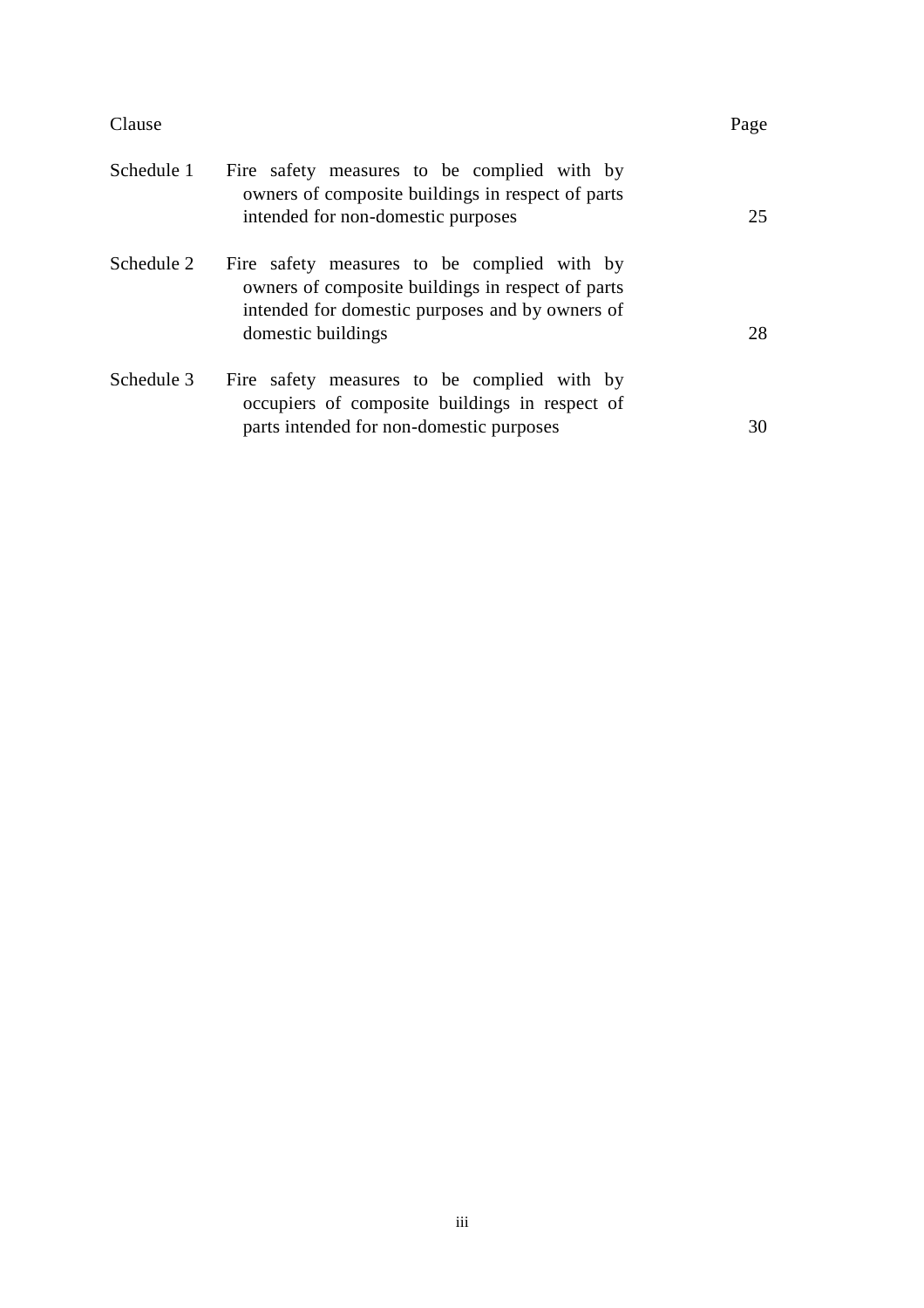#### A BILL

To

Provide for fire safety improvements to be made to certain composite buildings and domestic buildings and to provide for related matters.

Enacted by the Legislative Council.

#### PART I

#### PRELIMINARY

#### **1. Short title and commencement**

(1) This Ordinance may be cited as the Fire Safety (Buildings) Ordinance.

(2) This Ordinance shall come into operation on a day to be appointed by the Secretary for Security by notice published in the Gazette.

#### **2. Purpose of Ordinance**

The purpose of this Ordinance is to provide better protection from the risk of fire for occupants and users of, and visitors to, certain kinds of composite buildings and domestic buildings.

#### **3. Interpretation**

(1) In this Ordinance, unless the context otherwise requires -

"authorized officer" (獲授權㆟員) means a public officer authorized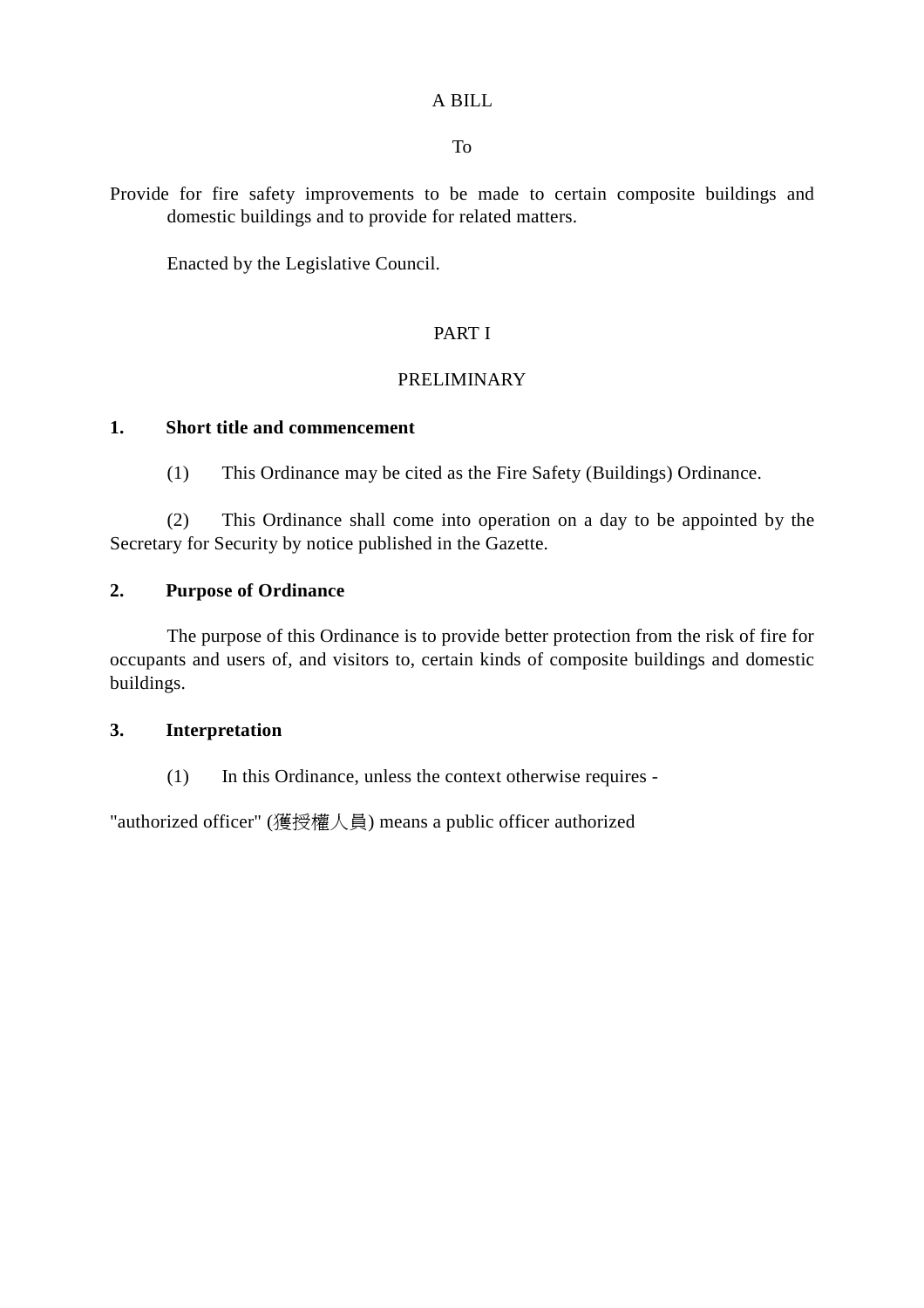under section 15 or a person taken to be an authorized officer because of that section;

- "composite building" (綜合用途建築物) means a building that is constructed, or intended to be used, partly for domestic purposes and partly for non-domestic purposes -
	- (a) the plans of the building works of which were first submitted to the Building Authority for his approval under regulation 29 of the Building (Administration) Regulations (Cap. 123 sub. leg.) on or before 1 March 1987; or
	- (b) which was constructed on or before 1 March 1987 where no plans of the building works of the building were submitted to the Building Authority for his approval under regulation 29 of the Building (Administration) Regulations (Cap. 123 sub. leg.) on or before that date,

but excludes a building where the part intended for non-domestic purposes consists wholly of a factory or industrial undertaking, godown, warehouse or place of bulk storage;

- "domestic building" (住用建築物) means a building that is constructed, or intended to be used, for domestic purposes, with more than 3 storeys used principally for such purposes -
	- (a) the plans of the building works of which were first submitted to the Building Authority for his approval under regulation 29 of the Building (Administration) Regulations (Cap. 123 sub. leg.)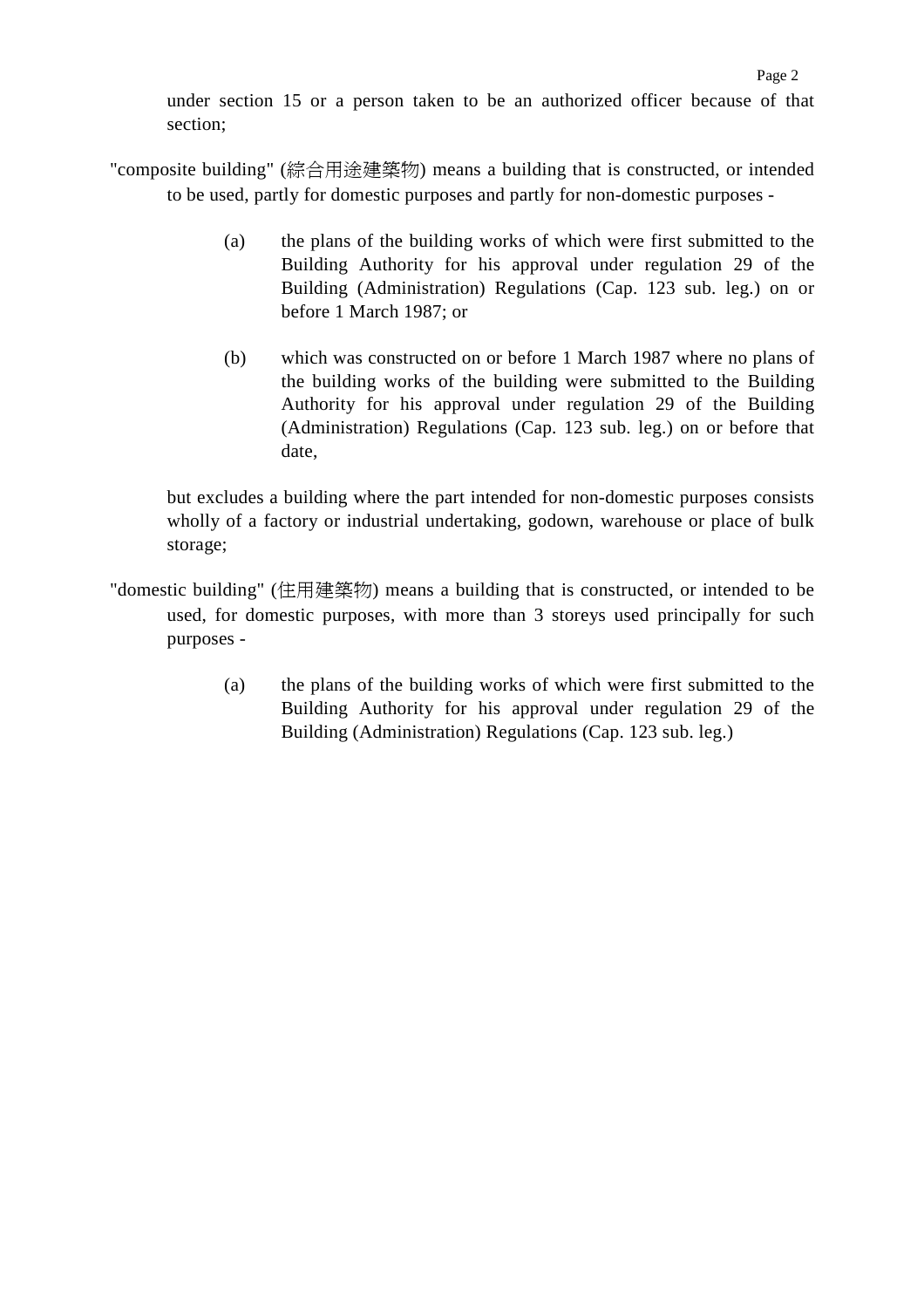(b) which was constructed on or before 1 March 1987 where no plans of the building works of the building were submitted to the Building Authority for his approval under regulation 29 of the Building (Administration) Regulations (Cap. 123 sub. leg.) on or before that date,

and includes ancillary club house, carpark and recreation facilities that are provided for the exclusive use of residents of the building and persons invited to use them by such residents;

"domestic purposes" (住用用途), in respect of a composite building or domestic building, means use for human habitation, but does not include a building or part of a building that is used for a hotel, guesthouse, home for the elderly, child care centre or nursery;

"enforcement authority" (執行當局) -

- (a) in relation to the planning, design and construction of a composite building or domestic building, means the Director of Buildings; and
- (b) in relation to any fire service installation or equipment, means the Director of Fire Services;
- "fire safety compliance order" (符合消防安全令) means a fire safety compliance order made under section 6;

"fire safety direction" (消防安全指示) means a fire safety direction given under section 5;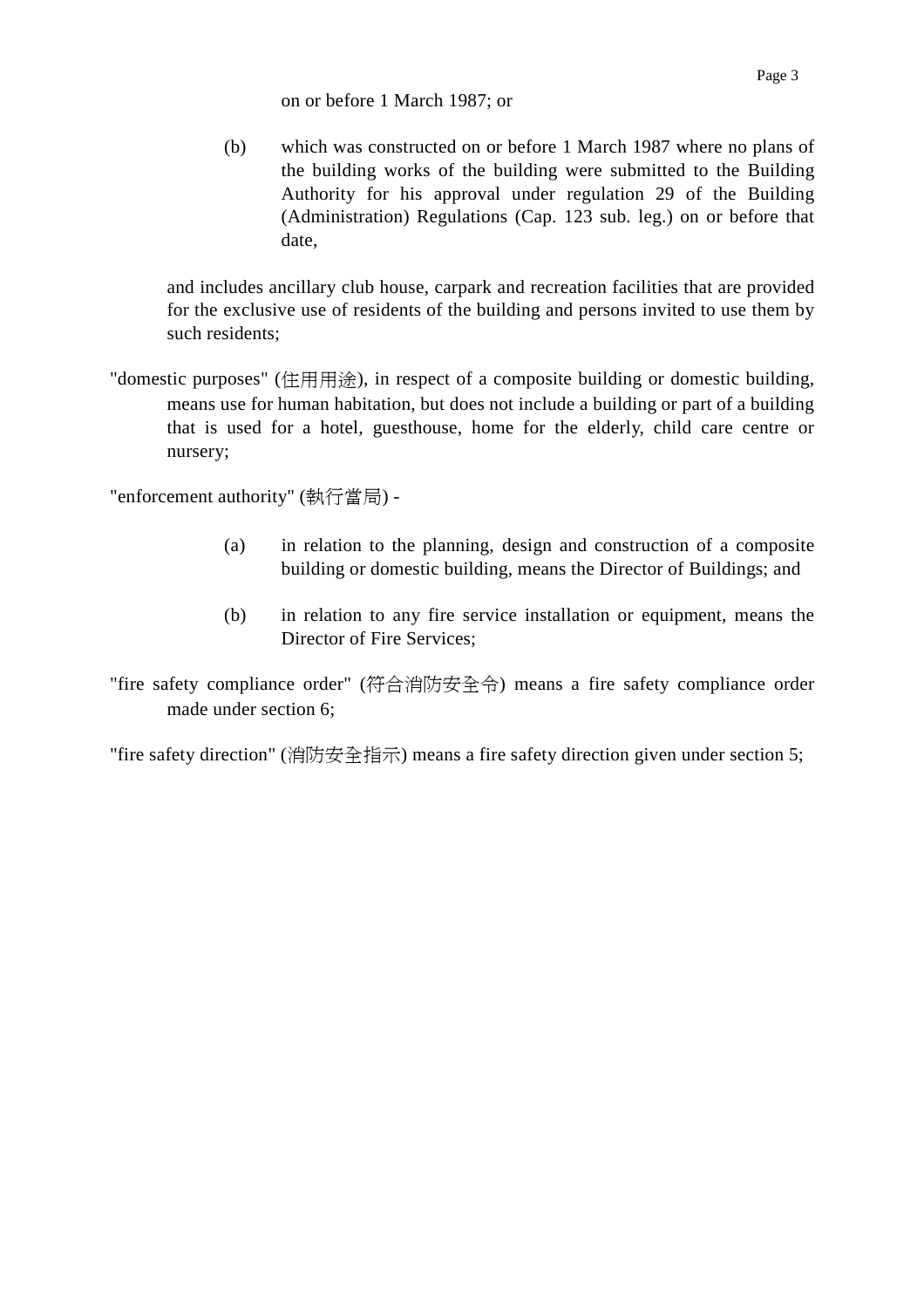- (a) extinguishing, attacking, preventing or limiting a fire;
- (b) giving warning of a fire; or
- (c) providing access to any premises or place for the purpose of extinguishing, attacking, preventing or limiting a fire;

"function" (職能) includes a power and a duty;

"mechanical ventilating system" (機械通風系統) includes an air conditioning system;

"non-domestic purposes" (非住用用途), in respect of a composite building, means use for a purpose other than domestic purposes;

"occupier" (佔用人) means the person who is occupying a building or part of a building (whether as owner or under any form of lease or licence);

"owner" (擁有人) has the same meaning as in the Buildings Ordinance (Cap. 123);

"prohibition order" (禁止令) means an order made under section 7.

(2) For the purposes of this Ordinance, where a building or part of a building is unoccupied, the owner shall be deemed to be the occupier and the enforcement authority may exercise any of his powers in relation to an occupier by exercising them with respect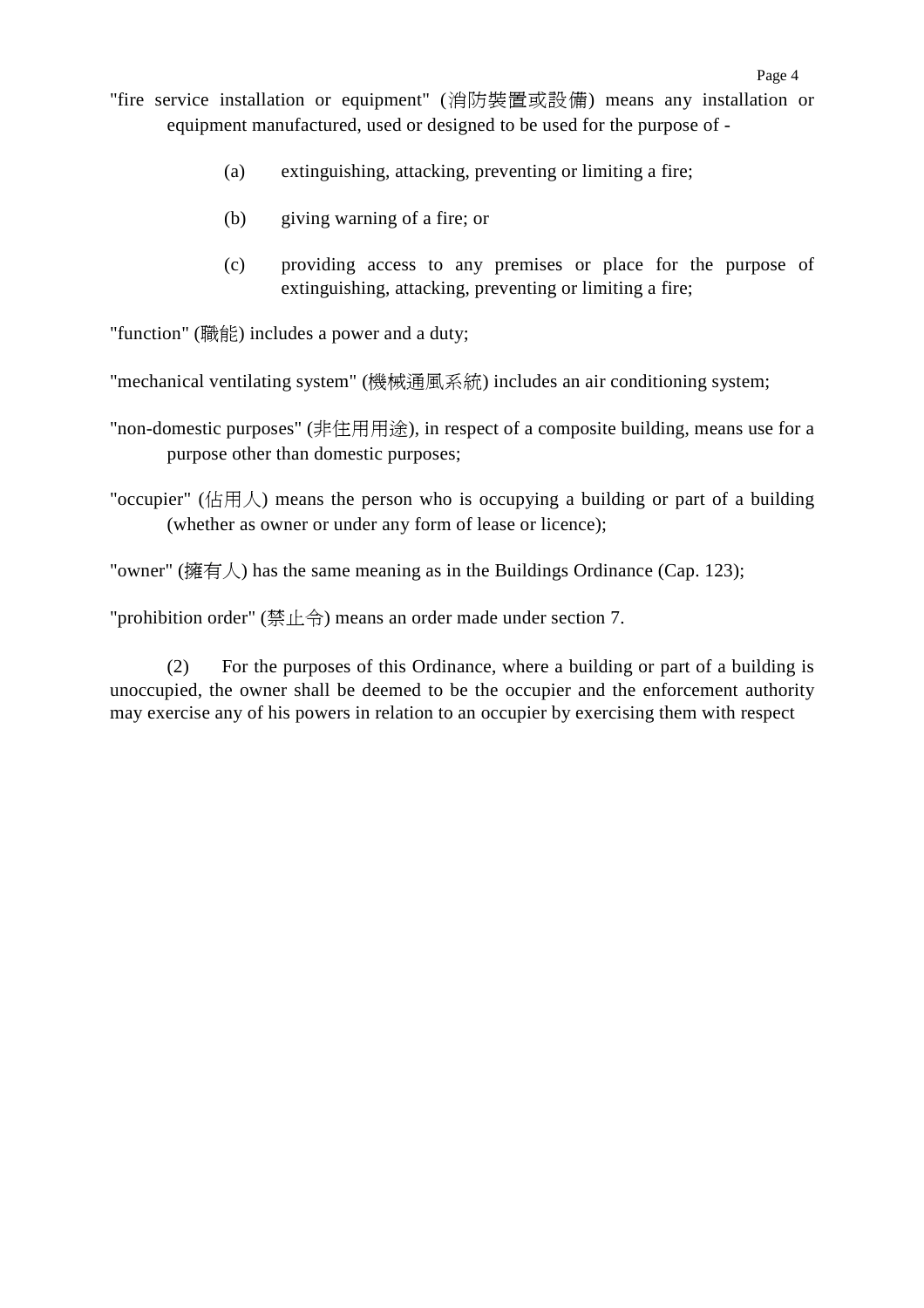to the owner, and the owner shall continue to be liable in respect of any exercise of such powers under this subsection notwithstanding that the building or part of a building in respect of which the powers were exercised are subsequently occupied.

(3) For the avoidance of doubt, "non-domestic purposes" includes use as a hotel, guesthouse, home for the elderly, child care centre or nursery.

#### **4. Application of Ordinance**

This Ordinance applies to composite buildings and domestic buildings but does not apply to such a building if it was constructed in accordance with the Buildings Ordinance (Application to the New Territories) Ordinance (Cap. 121).

#### PART II

#### COMPLIANCE WITH FIRE SAFETY MEASURES

#### **5. Owner or occupier may be directed to comply with fire safety measures**

(1) Where one person owns all of it, the relevant enforcement authority may serve on the owner of a composite building or domestic building a fire safety direction directing him to comply with -

- (a) in the case of a composite building
	- (i) with respect to the part that is intended for non-domestic purposes, all or any of the requirements in Schedule 1;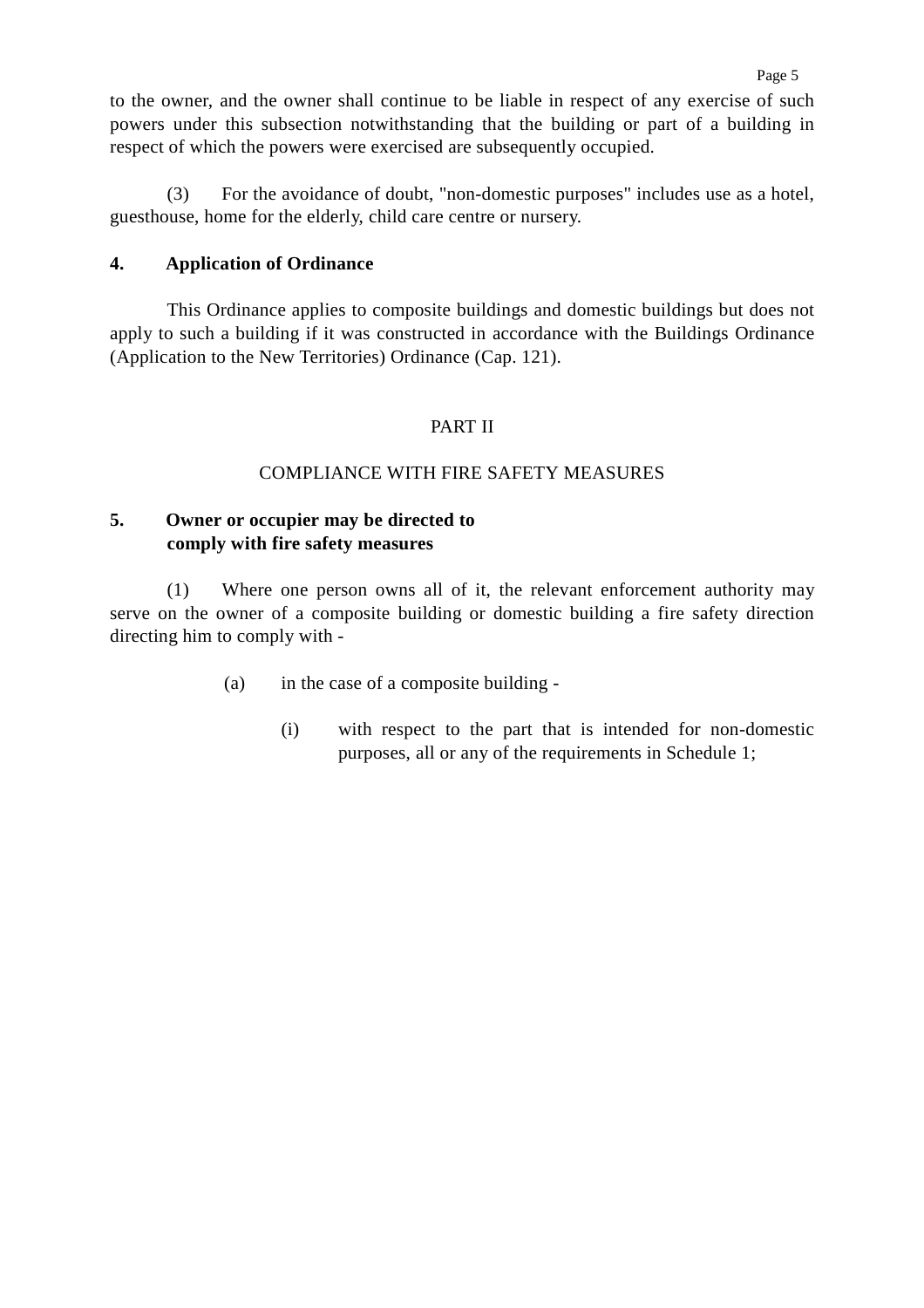- (ii) with respect to the part that is intended for domestic purposes, all or any of the requirements in Schedule 2;
- (b) in the case of a domestic building, all or any of the requirements in Schedule 2,

or such other measures in place of any of the requirements in Schedule 1 or 2, as the case may be, as the relevant enforcement authority considers appropriate, if he is of the opinion that it would not be reasonable for the owner to comply with such requirements, having regard to the structural integrity of the building and the technology available to comply with such requirements.

(2) Where more than one person owns it and each owner has an exclusive right to occupy a specified part of it, the relevant enforcement authority may serve on the owner of a composite building or domestic building, in respect of the relevant part he exclusively occupies or in respect of the part he does not exclusively occupy, a fire safety direction directing him to comply with -

- (a) in the case of part of a composite building
	- (i) with respect to a part that is intended for non-domestic purposes, all or any of the requirements in Schedule 1;
	- (ii) with respect to a part that is intended for domestic purposes, all or any of the requirements in Schedule 2;
- (b) in the case of part of a domestic building, all or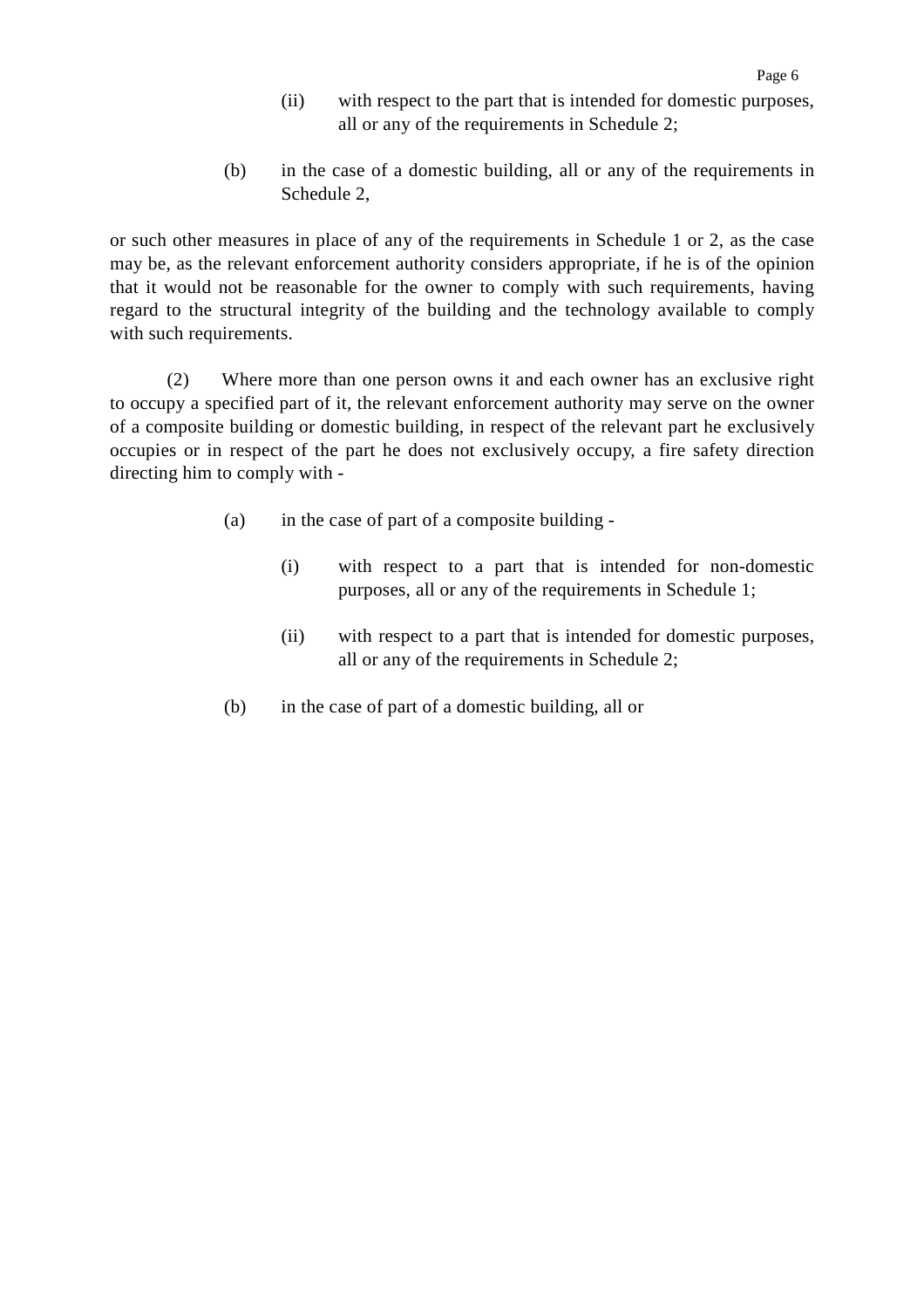#### any of the requirements in Schedule 2,

or such other measures in place of any of the requirements in Schedule 1 or 2, as the case may be, as the relevant enforcement authority considers appropriate, if he is of the opinion that it would not be reasonable for the owner to comply with such requirements, having regard to the structural integrity of the building and the technology available to comply with such requirements. For the purpose of integration of fire service installations and equipment between the parts of the building exclusively occupied by different owners, a fire safety direction in respect of such installations and equipment may include directions to the owner to provide the relevant connections or other forms of integration.

(3) The relevant enforcement authority may serve on the occupier of a composite building, in respect of a part intended for non-domestic purposes, a fire safety direction directing him to comply with all or any of the requirements in Schedule 3.

(4) A fire safety direction must be in writing and must specify the period within which it is to be complied with. That period must be a reasonable one that allows an owner or occupier of the building or part of a building sufficient time to comply with the requirements of the direction.

(5) The relevant enforcement authority may, by similar notice, from time to time amend or withdraw a direction.

- (6) A fire safety direction remains in force until
	- (a) it is complied with to the satisfaction of the relevant enforcement authority;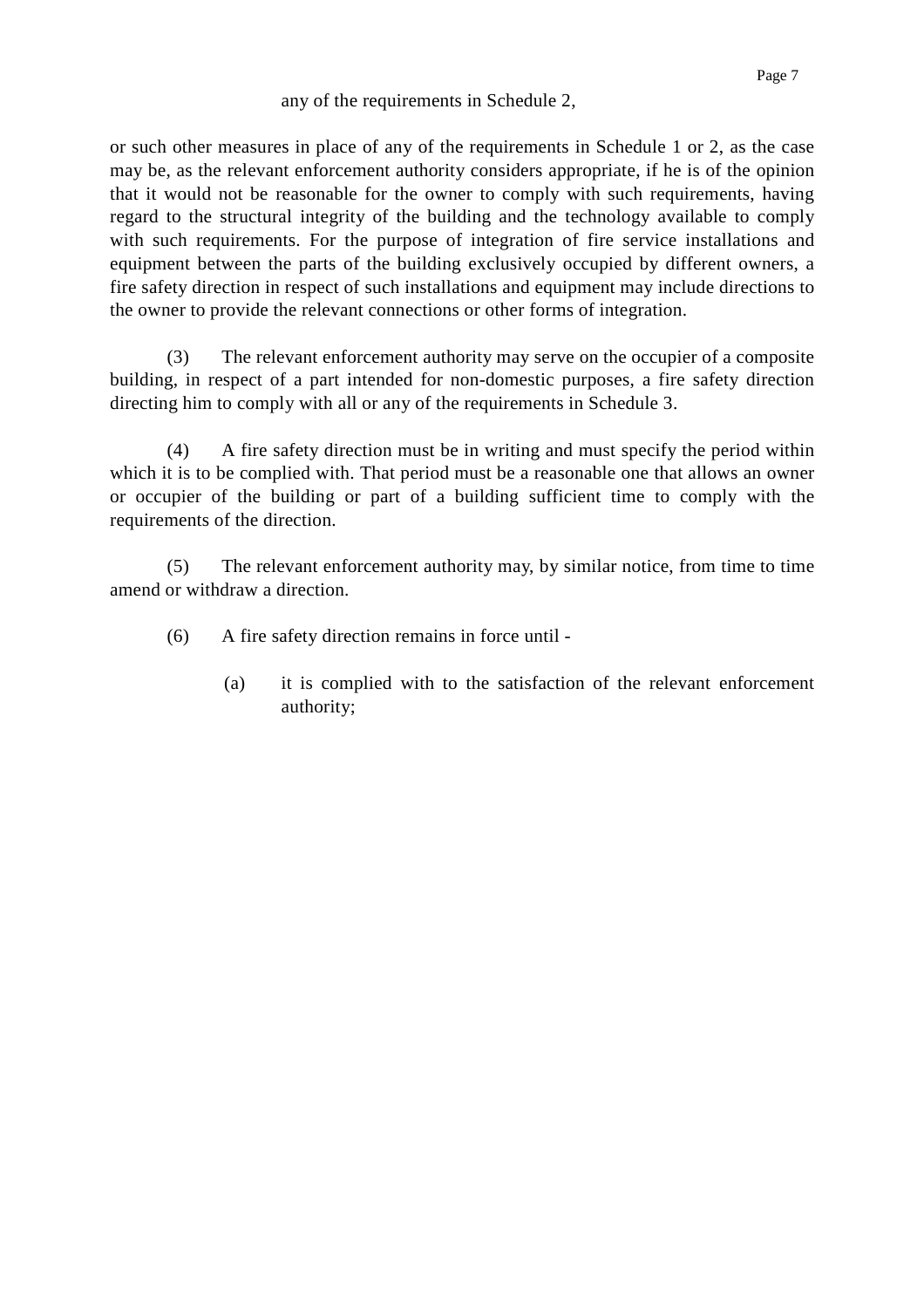- (b) it is withdrawn by that authority; or
- (c) it is replaced by a fire safety compliance order.

(7) A fire safety direction may be given by both enforcement authorities acting jointly. Such a direction may be amended or withdrawn only by both enforcement authorities acting jointly.

(8) An owner or occupier who, without reasonable excuse, fails to comply with a fire safety direction is guilty of an offence and is liable on conviction to a fine at level 4 and to a further fine of \$2,500 for each day or part of a day during which the failure continues after the expiry of the period specified in the direction.

(9) The reference in subsection (8) to reasonable excuse includes, but is not limited to, the excuse that, at the time when the fire safety direction was not complied with, it was not reasonable to expect the owner or occupier of the building or part of a building to comply with the direction -

- (a) because of the risk of prejudicially affecting the structural integrity of the building or part of a building where it is located; or
- (b) because the technology required to comply with the direction is not reasonably available.

(10) For the purposes of assisting the relevant enforcement authority in determining under subsection (1) or (2) what, if any, measures in place of any of the requirements in Schedule 1 or 2, as the case may be, would be appropriate in a particular case, having regard to the structural integrity of the building and the technology available to comply with such requirements, the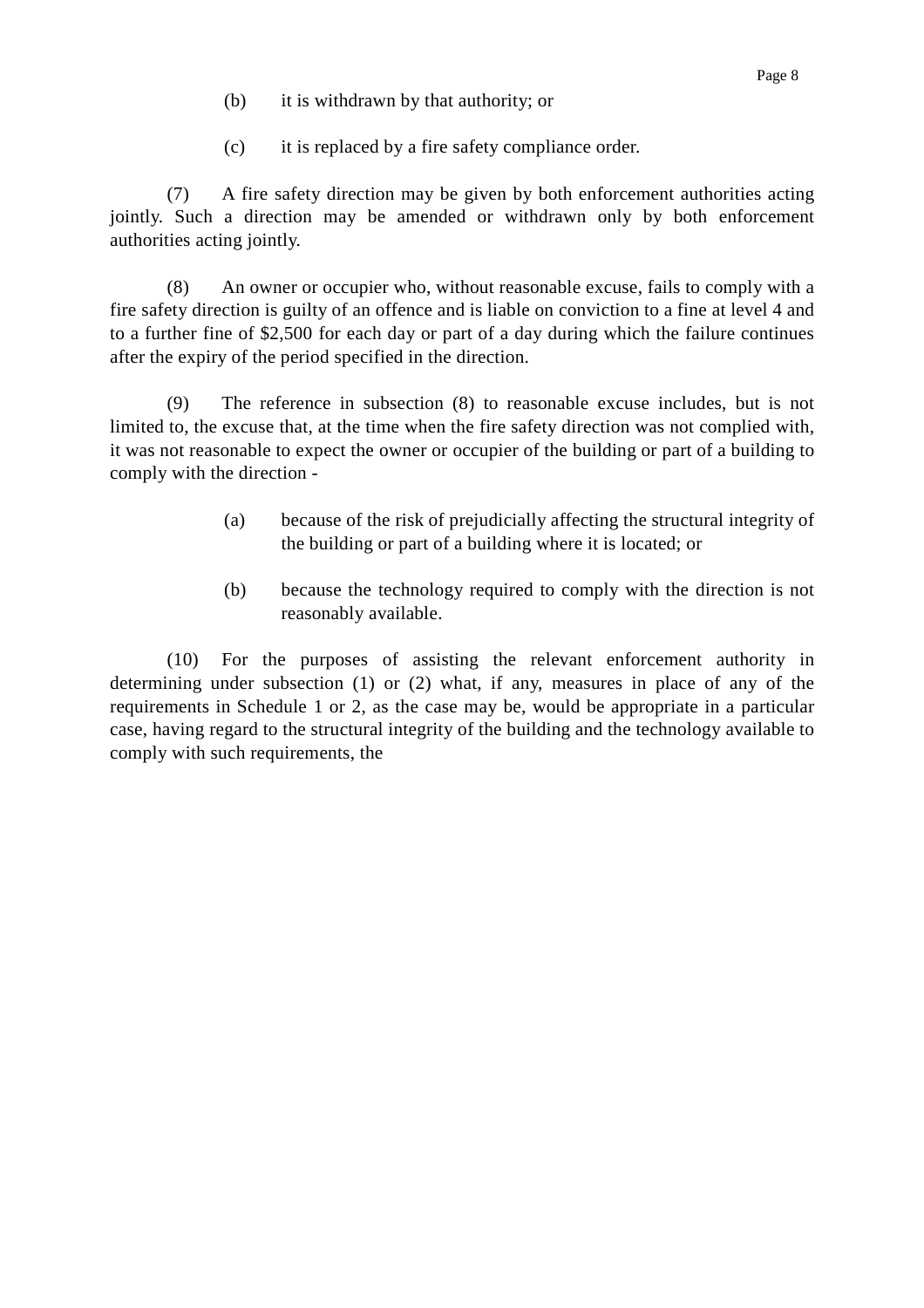relevant enforcement authority may establish a committee consisting of such persons with relevant expertise as he considers appropriate to give advice on such matters.

### **6. Magistrate may make fire safety compliance orders**

(1) A magistrate who finds an owner or occupier of a composite building or an owner of a domestic building guilty of an offence against section 5(8) may, on the application of the relevant enforcement authority, make a fire safety compliance order directing the owner or occupier to comply with all or any of the requirements specified in the fire safety direction to which the offence related.

(2) A fire safety compliance order must specify the period within which it is to be complied with. That period must be a reasonable one that allows the owner or occupier concerned sufficient time to comply with the requirements of the order.

(3) A fire safety compliance order replaces the relevant fire safety direction.

(4) A magistrate may, on the application of the relevant enforcement authority or the applicable owner or occupier, revoke or vary a fire safety compliance order made in respect of that owner or occupier.

(5) The applicable owner or occupier is entitled to be heard on the hearing of an application made by an enforcement authority under this section.

(6) A fire safety compliance order ceases to have effect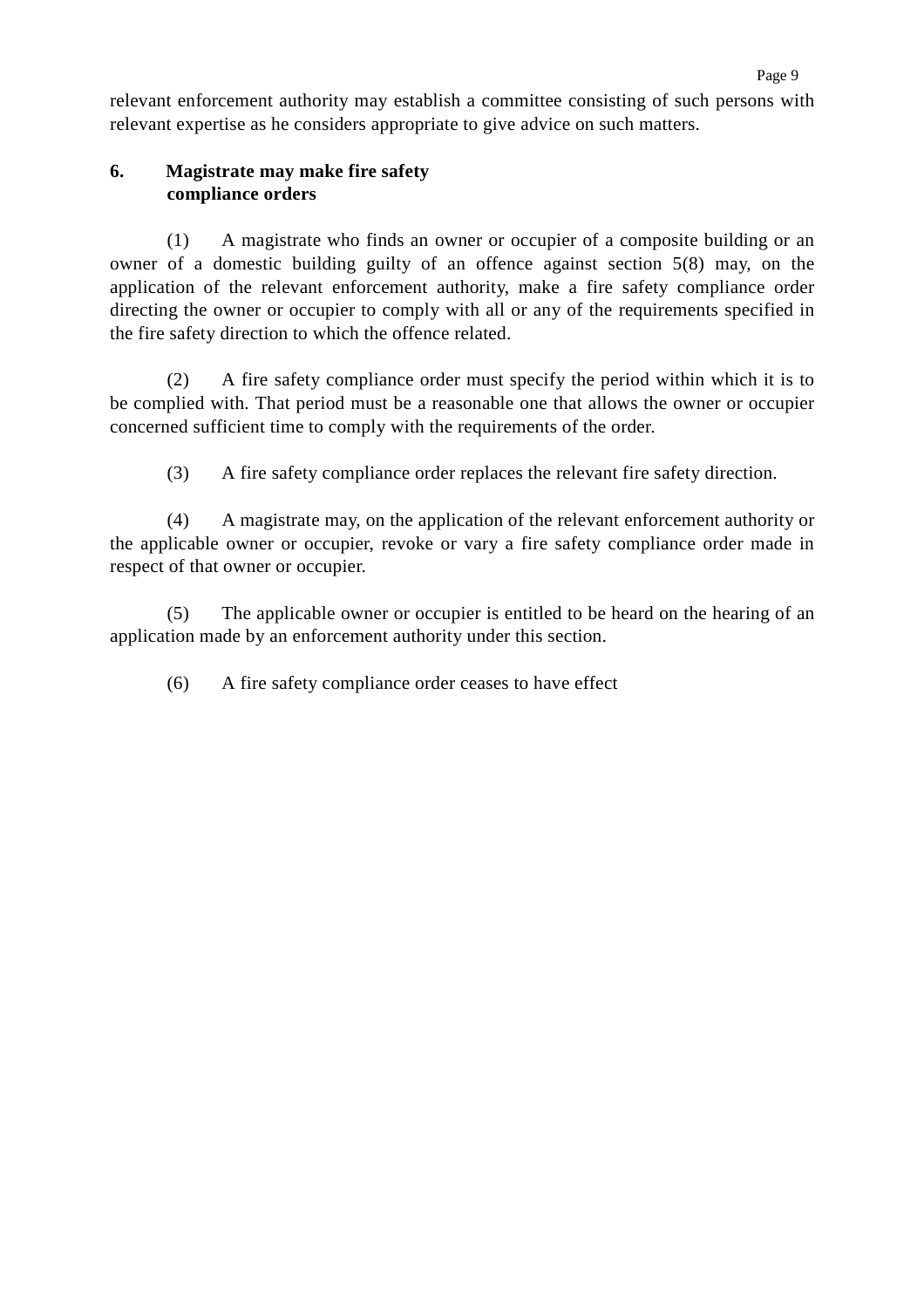when revoked under subsection (4) or when the relevant enforcement authority has, by written notice, informed the magistrate's clerk that the order has been complied with. That authority is required to serve a copy of the notice on the applicable owner or occupier.

(7) An application under this section may be made by both enforcement authorities acting jointly.

(8) An owner or occupier who fails to comply with a fire safety compliance order is guilty of an offence and is liable on conviction to a fine at level 5 and to a further fine of \$5,000 for each day or part of a day during which the failure continues after the expiry of the period specified in the order.

### **7. District Court may make orders prohibiting occupation of a building or part of a building**

(1) An enforcement authority may apply to the District Court for an order under this section on the ground that a requirement of a fire safety direction or a fire safety compliance order is not being, or has not been, complied with.

(2) An application under this section may be made at any time after the period for complying with the relevant fire safety direction or the relevant fire safety compliance order has expired and not before.

(3) An application under this section may be made by both enforcement authorities acting jointly.

(4) An enforcement authority must give at least 7 days' notice to the applicable owner or occupier before making an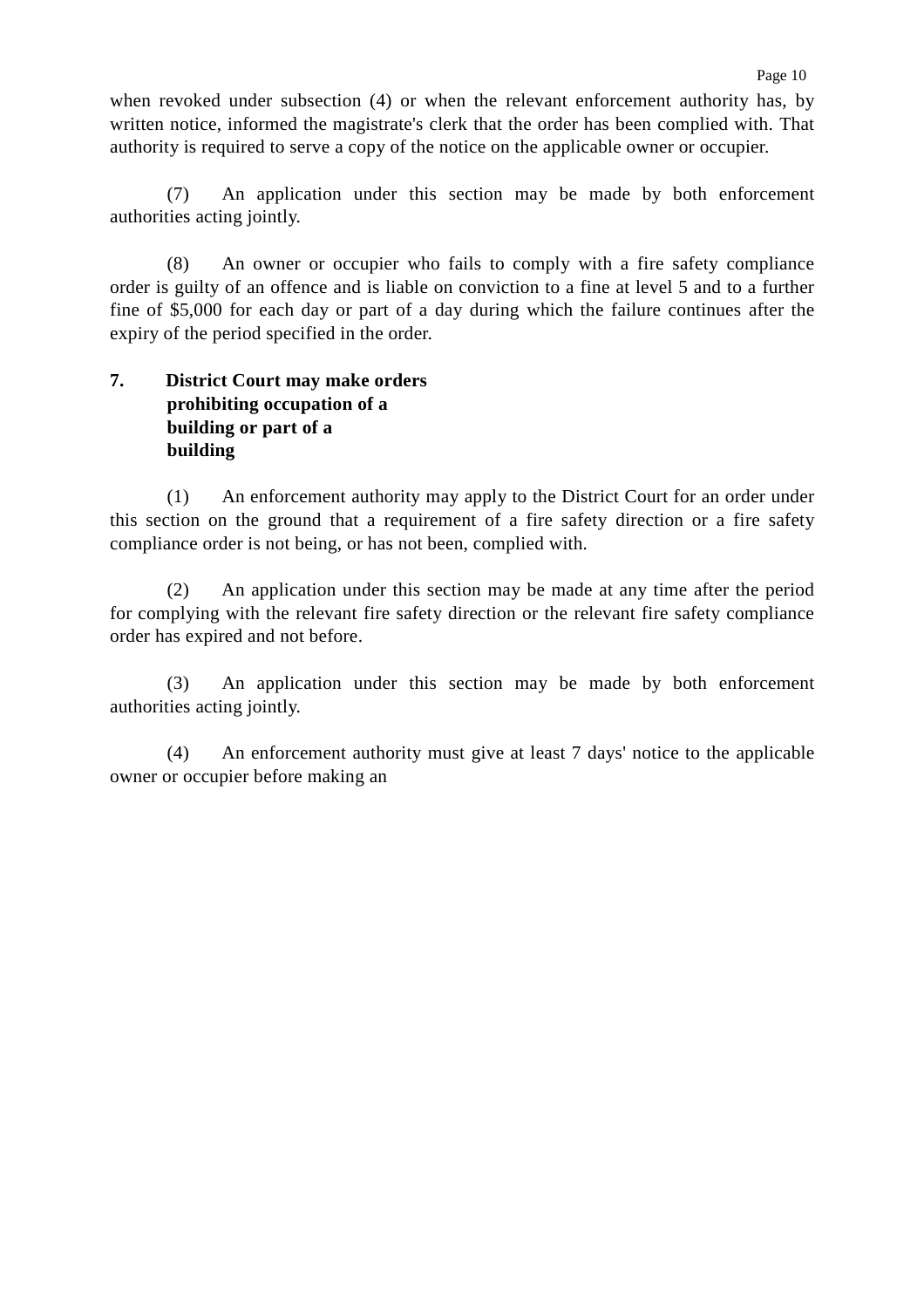application under this section.

(5) The procedure for hearing and determining an application under this section is to be in accordance with rules of court made under the District Court Ordinance (Cap. 336).

(6) On the hearing of an application under this section, the District Court may make an order prohibiting the occupation of the relevant building or part of a building, but only if it is satisfied that -

- (a) the owner or occupier has failed to comply with a requirement specified in a fire safety direction or a fire safety compliance order;
- (b) it is reasonable to expect the owner or occupier to comply with the requirement;
- (c) the time allowed for complying with the requirement is reasonable;
- (d) it is reasonable and necessary in the circumstances to make the order; and
- (e) there could be substantial fire risks if the relevant building or part of a building is occupied.

### **8. Effect of prohibition order**

- (1) While a prohibition order is in force
	- (a) (i) save with the permission in writing of the relevant enforcement authority, no person, other than an authorized officer in the course of his duty, shall occupy the relevant building or part of a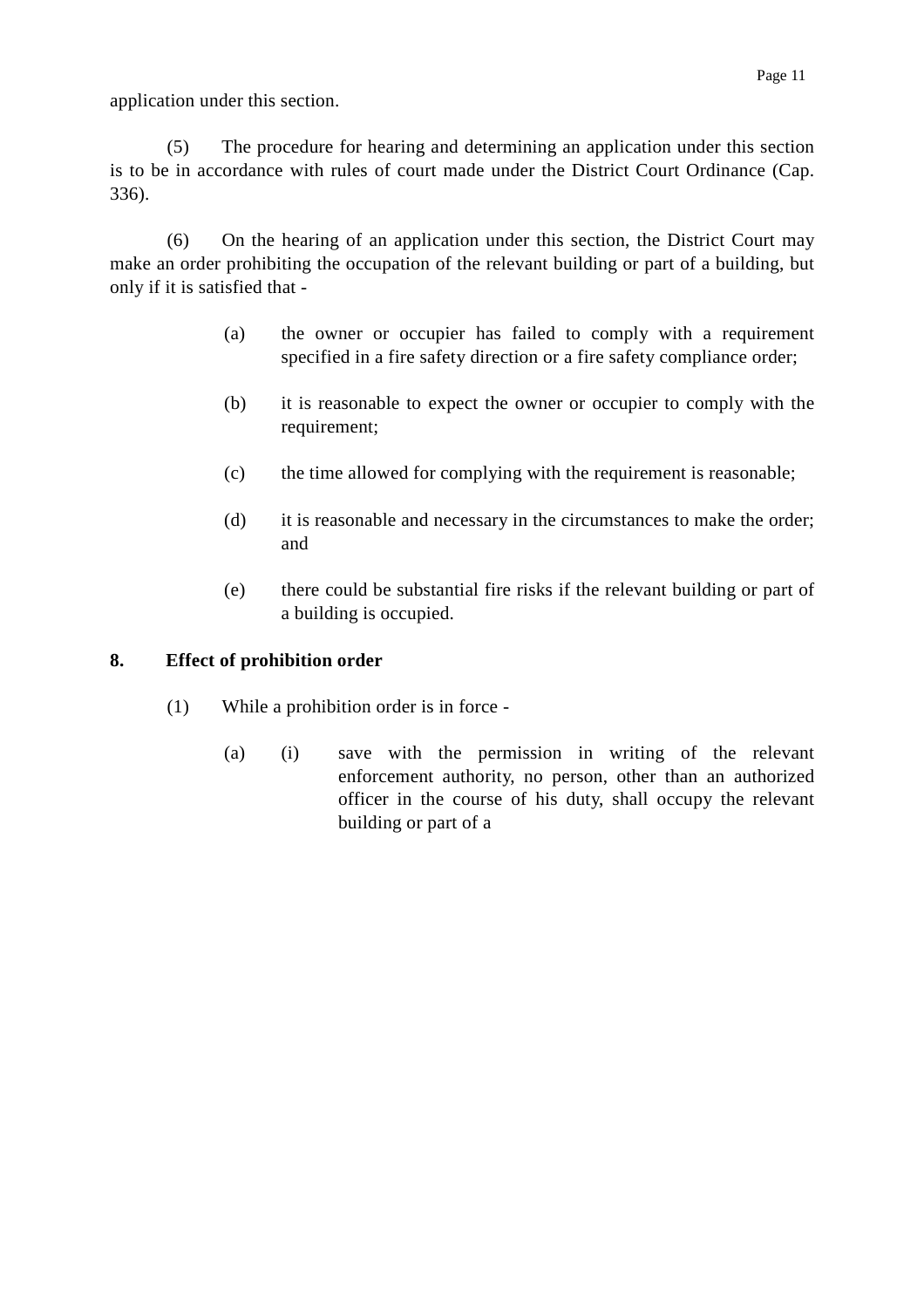#### building;

- (ii) where he thinks fit, the relevant enforcement authority may, subject to such conditions as he thinks fit, by notice in writing permit any person to occupy the relevant building or part of a building for the purpose of implementing measures necessary for the discharge or revocation of the prohibition order; or
- (iii) any permission granted under subparagraph (ii) may be cancelled by the relevant enforcement authority at any time and for any reason; and
- (b) the applicable owner and, if the owner is not the occupier, the occupier must take all practicable steps to ensure that any of the requirements in paragraph (a) is complied with.
- (2) A prohibition order takes effect
	- (a) 28 days after the date on which it is served on the owner or occupier; or
	- (b) if that owner or occupier appeals against the order, when the appeal is finally rejected or is withdrawn.

(3) Despite subsection (2), the District Court may, if of the opinion that in the particular circumstances it is appropriate to do so, direct a prohibition order to come into force from the date on which the order is served on the owner or occupier or from a later date that is before the end of the 28-day period referred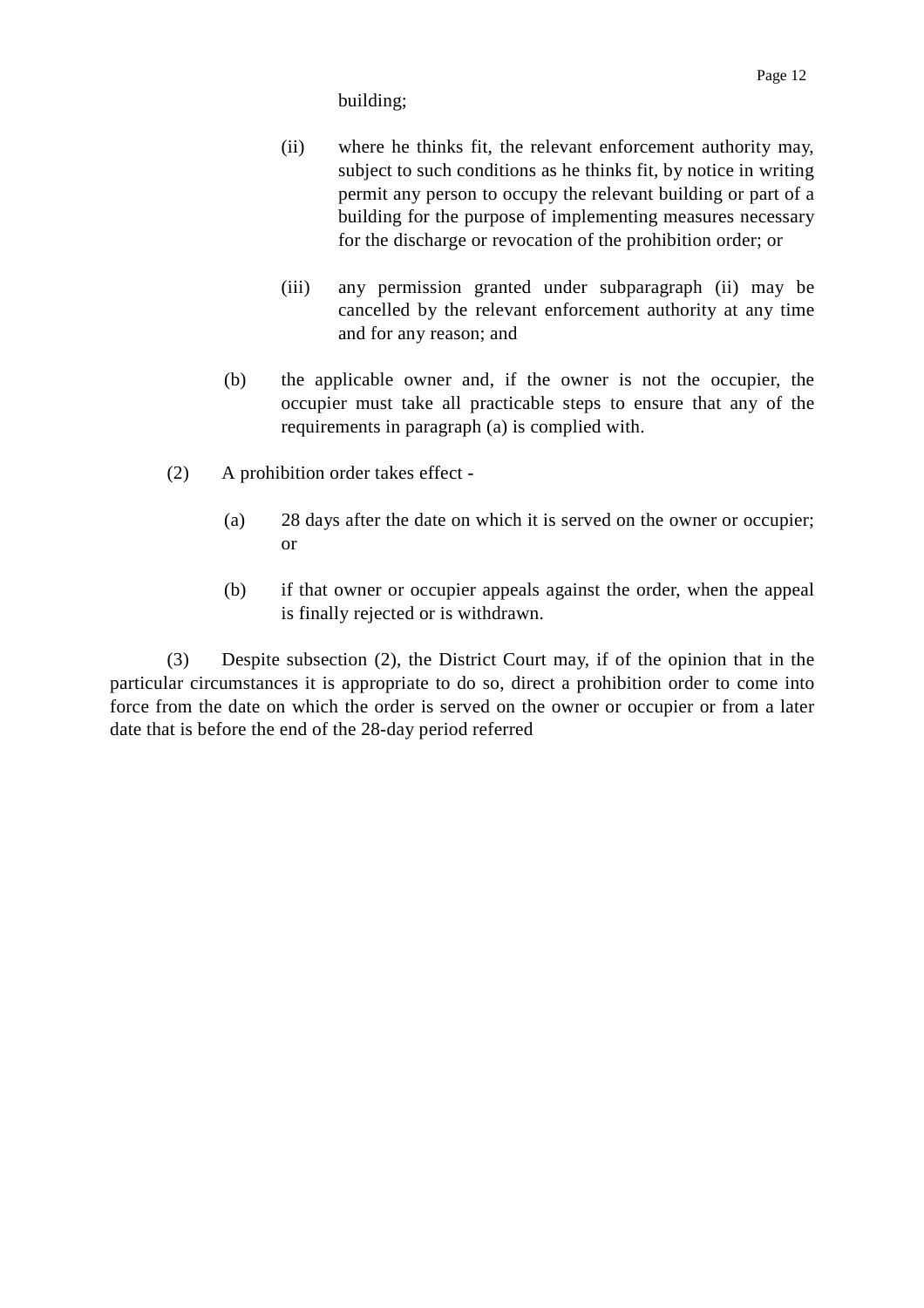to in subsection  $(2)(a)$ .

(4) A prohibition order remains in force until it is discharged under section 12(5), is revoked under section 13 or the building or part of a building ceases to exist, whichever first occurs.

(5) In subsection (2)(b), a reference to an appeal includes a reference to an appeal from a decision determining the appeal.

### **9. Offence in relation to the contravention of prohibition order**

A person who, without reasonable excuse, contravenes section 8(1) is guilty of an offence and is liable on conviction to a fine of \$250,000 and to imprisonment for 3 years and to a further fine of \$25,000 for each day or part of a day during which the contravention continues.

### **10. Copy of prohibition order to be posted at entrances to affected building or part of a building**

(1) As soon as practicable after a prohibition order is made, the relevant enforcement authority must, in addition to serving a copy of the order on the owner or occupier, post a copy of it in a conspicuous place -

- (a) inside the building or part of a building; or
- (b) at or in the immediate vicinity of each entrance to the building or part of a building,

to which the order relates.

(2) Failure to comply with subsection (1) does not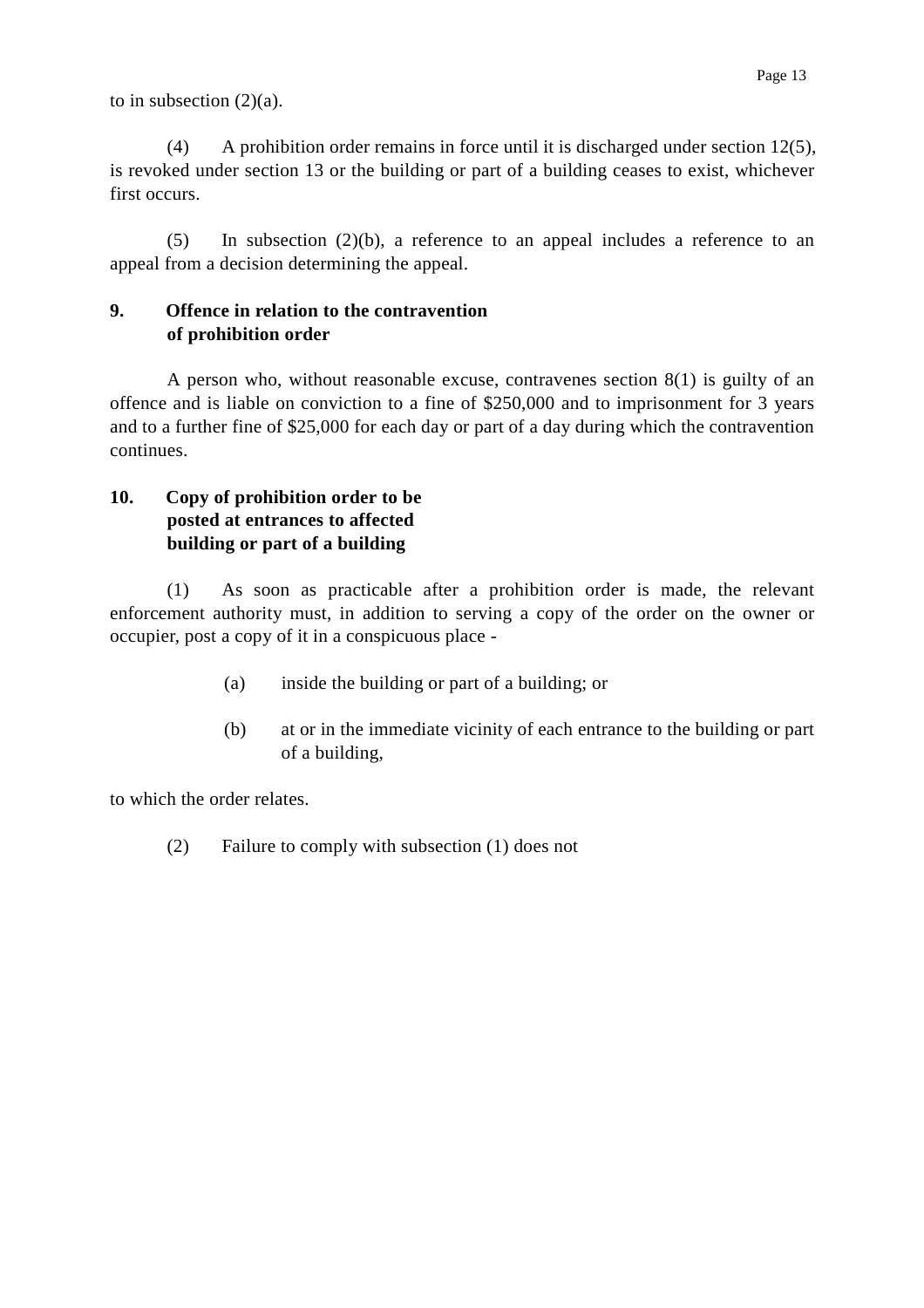invalidate the effect of such an order.

(3) While a prohibition order is in force, any person who, without lawful authority, removes, defaces or otherwise interferes with a copy of the order posted in accordance with subsection (1) is guilty of an offence and is liable on conviction to a fine at level 2.

(4) As soon as practicable after a prohibition order has ceased to have effect, the relevant enforcement authority must, as far as practicable, remove from the premises all copies of the order posted in accordance with subsection (1).

### **11. Power to remove persons from building, etc.**

A police officer of or above the rank of inspector -

- (a) may remove from the building or part of a building in respect of which a prohibition order is in force any person who is apparently contravening or about to contravene section 8(1); and
- (b) may prevent any such person from re-entering the building or part of a building while the order remains in force.

### **12. Owner or occupier of building may request certificate of compliance**

(1) At any time while a prohibition order is in force in respect of a building or part of a building, the owner or occupier thereof may, by notice in writing served on the relevant enforcement authority, request that authority to issue a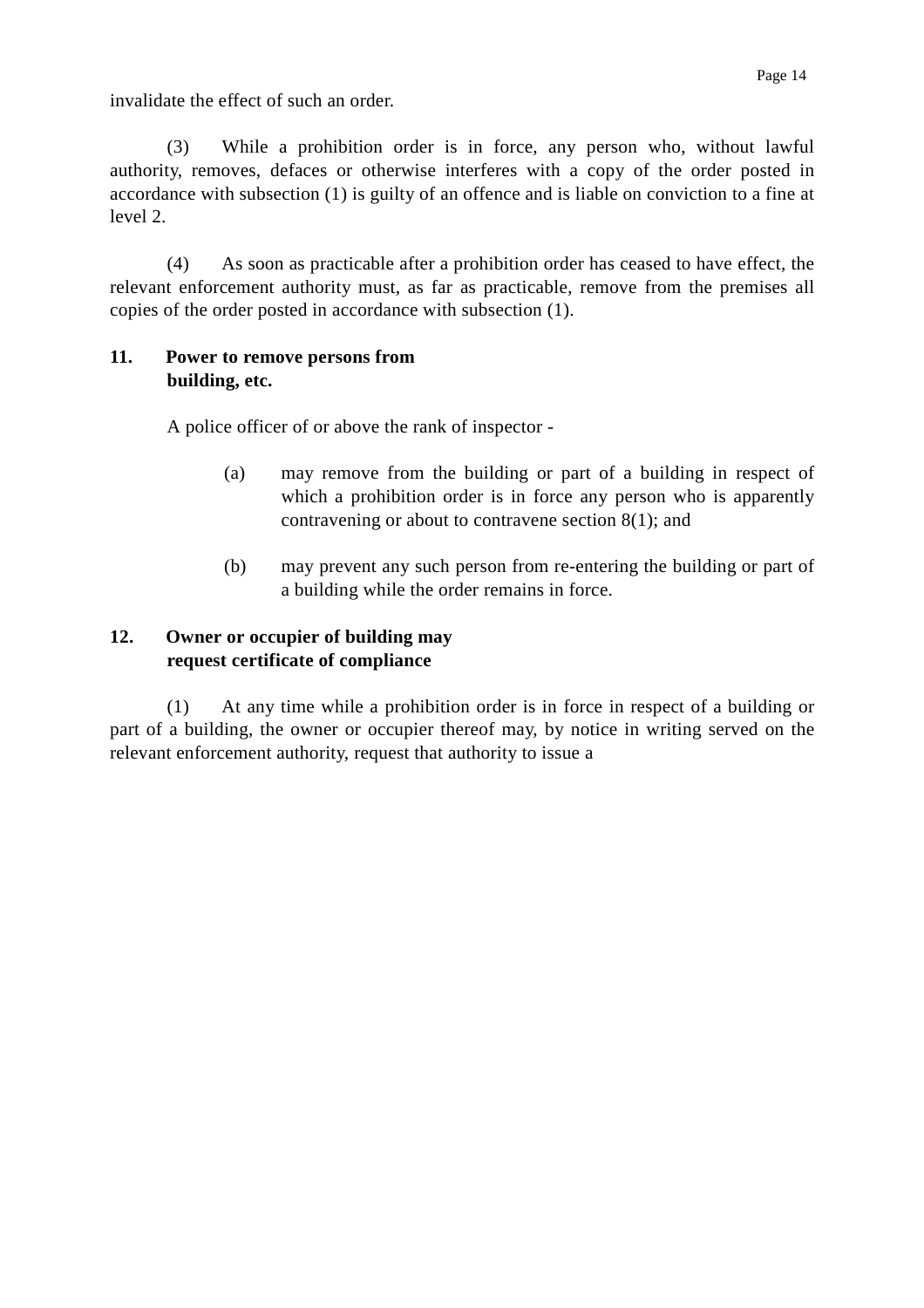certificate that the requirements of the fire safety direction or fire safety compliance order, as the case may be, that gave rise to the making of the order have been complied with.

(2) As soon as practicable after receiving a request under subsection (1), the relevant enforcement authority must, if it is satisfied that the requirements of the fire safety direction or fire safety compliance order, as the case may be, have been complied with, issue to the owner or occupier a certificate of compliance. If that authority is not so satisfied, it must reject the request.

(3) The relevant enforcement authority may also issue a certificate of compliance to an owner or occupier in respect of a building or part of a building for which a prohibition order is in force without a request under subsection (1) if at any time it is satisfied that the requirements of the fire safety direction or fire safety compliance order, as the case may be, that gave rise to the making of the order have been complied with.

(4) As soon as practicable after issuing a certificate of compliance, the relevant enforcement authority must make an application to the District Court for the discharge of the relevant order. The application must be accompanied by a copy of the certificate of compliance.

(5) On considering an application made under subsection (4), the District Court must discharge the relevant order unless it is of the opinion that there are special grounds for not doing so.

(6) As soon as practicable after rejecting a request made under subsection (1), the relevant enforcement authority must, by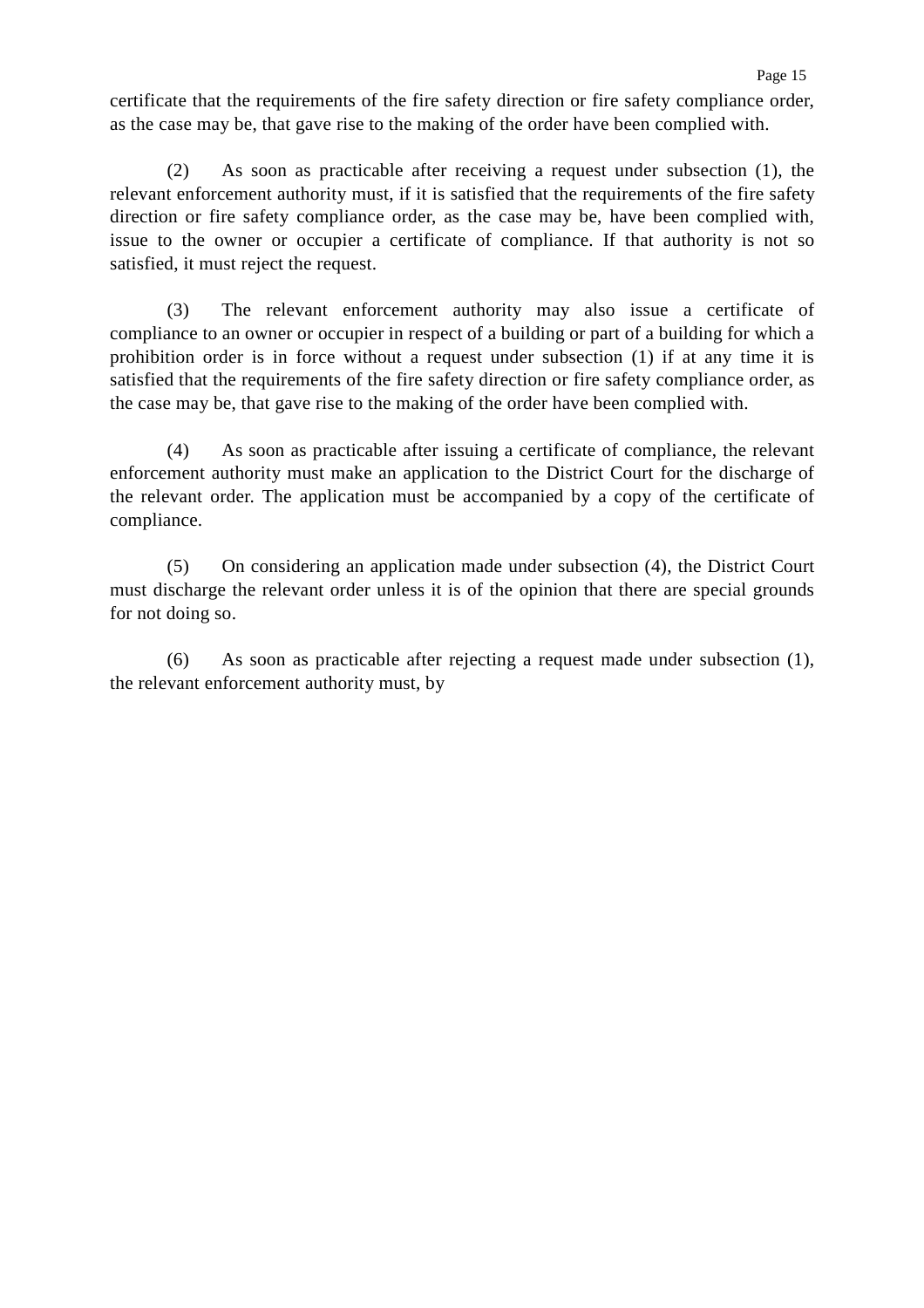Page 16

### **13. Right to apply to District Court for revocation of prohibition order**

- (1) If the relevant enforcement authority
	- (a) rejects the request of the relevant owner or occupier for the issue of a certificate of compliance under section 12; or
	- (b) fails to issue such a certificate within 28 days after the request was made,

that owner or occupier may apply to the District Court for the revocation of the prohibition order relating to the building or part of a building.

(2) An applicant must give notice in writing of the application to the relevant enforcement authority within 7 days after making the application.

(3) On the hearing of an application for the revocation of a prohibition order, the District Court must revoke the order if satisfied that the requirements of the relevant fire safety direction or fire safety compliance order, as the case may be, have been complied with. Otherwise it must refuse the application.

- **14. Registration of notice of fire safety compliance order, etc. in the Land Registry**
	- (1) The relevant enforcement authority may cause to be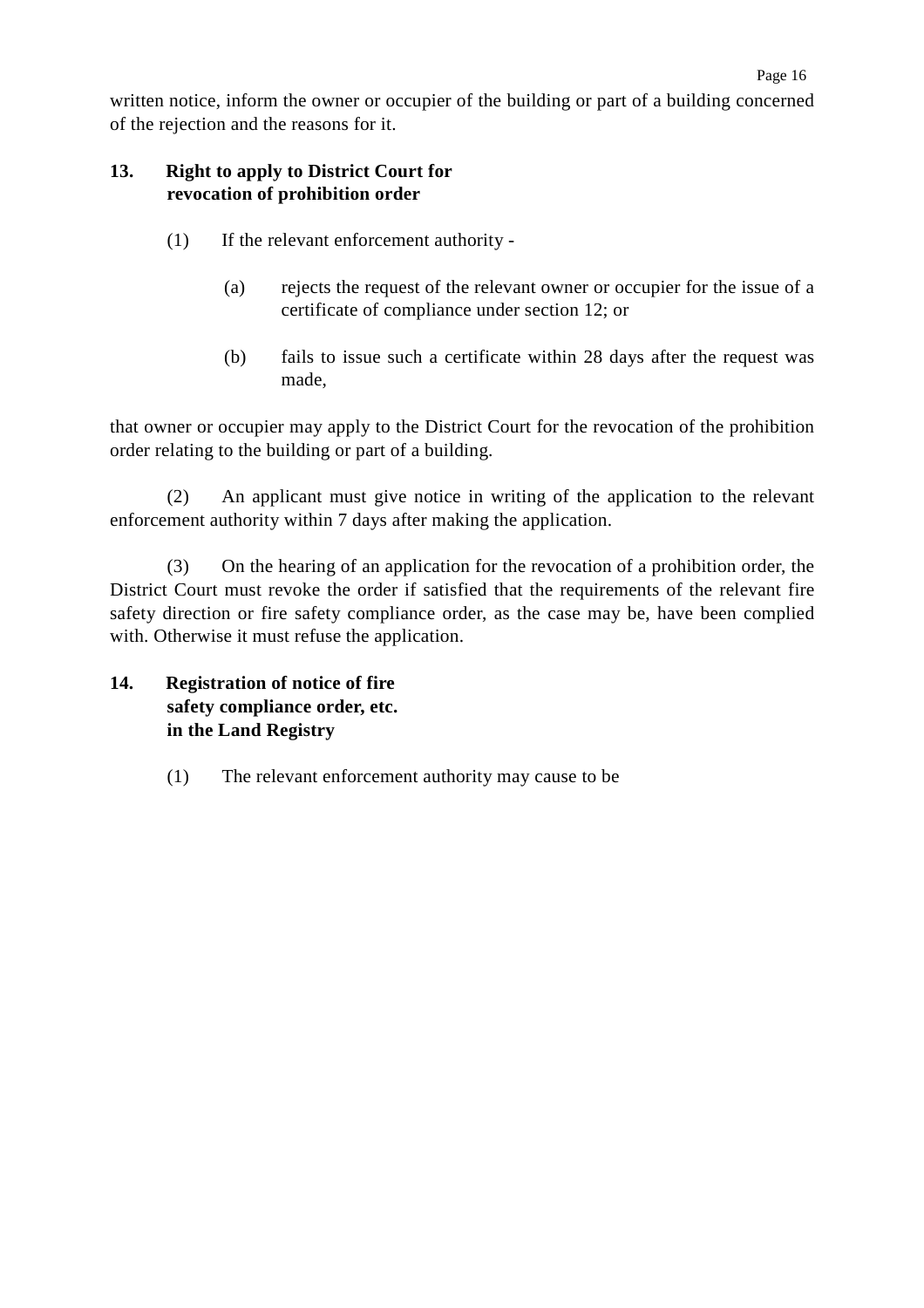registered by memorial a fire safety compliance order or variance thereof or a prohibition order against the land register of the relevant property in the Land Registry, and shall cause to be registered a revocation of such an order or a certificate of compliance.

(2) Where a corporation has been registered with the Land Registrar under section 8 of the Building Management Ordinance (Cap. 344) and an order referred to in subsection (1) has been made against the corporation, such order shall, for the purposes of registration under this section, be deemed to have been made against each of the owners of the building individually.

#### PART III

#### ENFORCEMENT

#### **15. Authorized officers**

(1) An enforcement authority may, in writing, authorize a public officer to exercise or perform such of the functions conferred or imposed on authorized officers by this Ordinance as are specified in the authorization.

(2) The Director of Fire Services and the Director of Buildings and all police officers are taken to be authorized officers for the purposes of this Ordinance.

(3) When exercising or performing a function conferred or imposed by this Ordinance, an authorized officer -

> (a) may be assisted by such persons as the officer reasonably requires in order to exercise or perform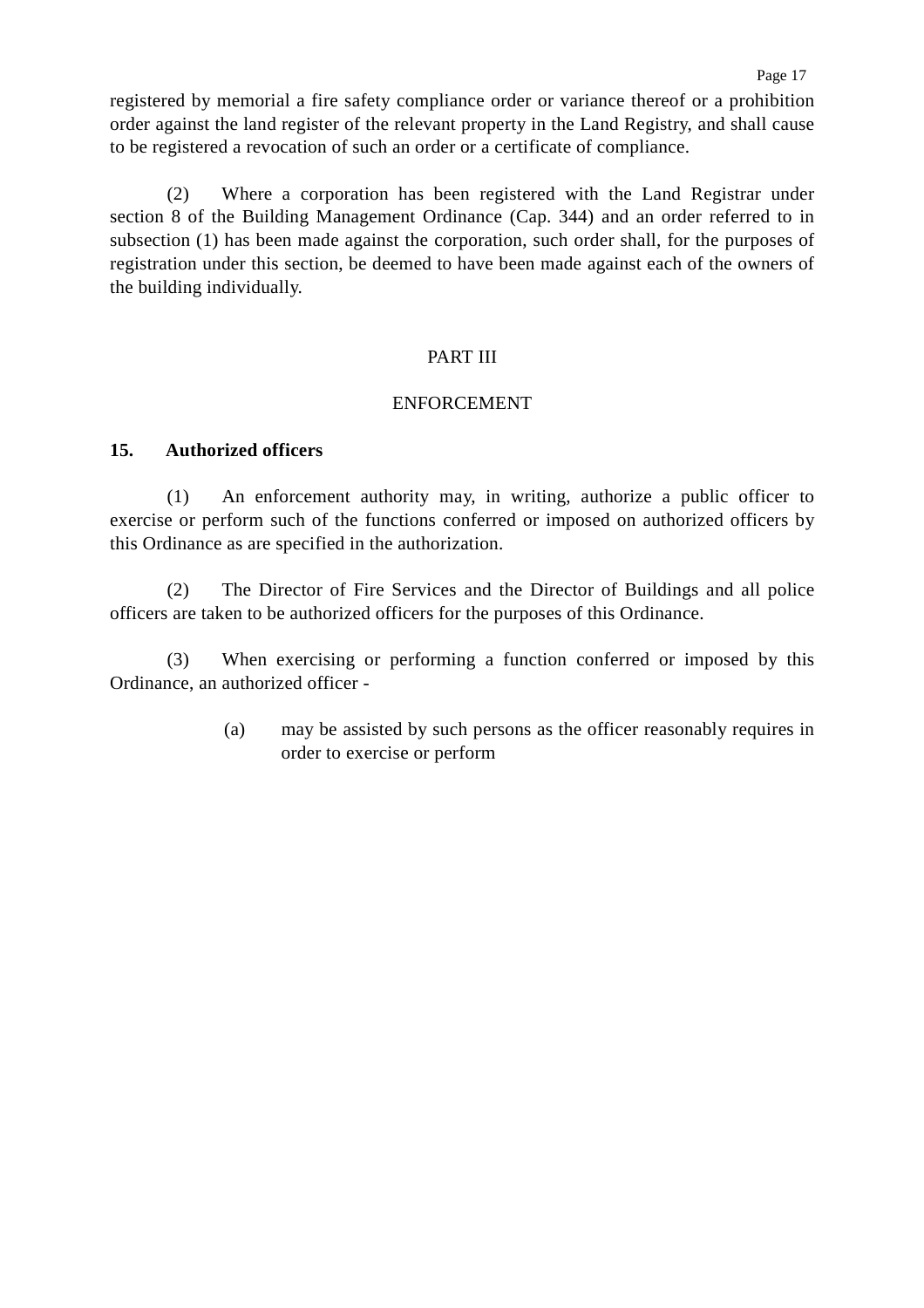(b) must, if required to do so, produce for inspection the officer's identity card and, except in the case of the persons referred to in subsection (2), the authorization issued to the officer under subsection (1).

### **16. Power to enter a building, etc. and other powers of authorized officers**

(1) An authorized officer may enter and inspect a building or part of a building without warrant if the officer reasonably believes that -

- (a) it is or may be a composite building or domestic building or a part thereof; or
- (b) an offence against this Ordinance is being or has been committed therein.

(2) An authorized officer may also enter and inspect a building or part of a building without warrant in order to ascertain whether or not a fire safety direction or fire safety compliance order, as the case may be, made in respect of it has been complied with.

(3) If, on the application of an enforcement authority, it is proved to the satisfaction of a magistrate on sworn information -

> (a) that admission to a building or part of a building has been refused, or that refusal of admission is reasonably expected, or that it is unoccupied or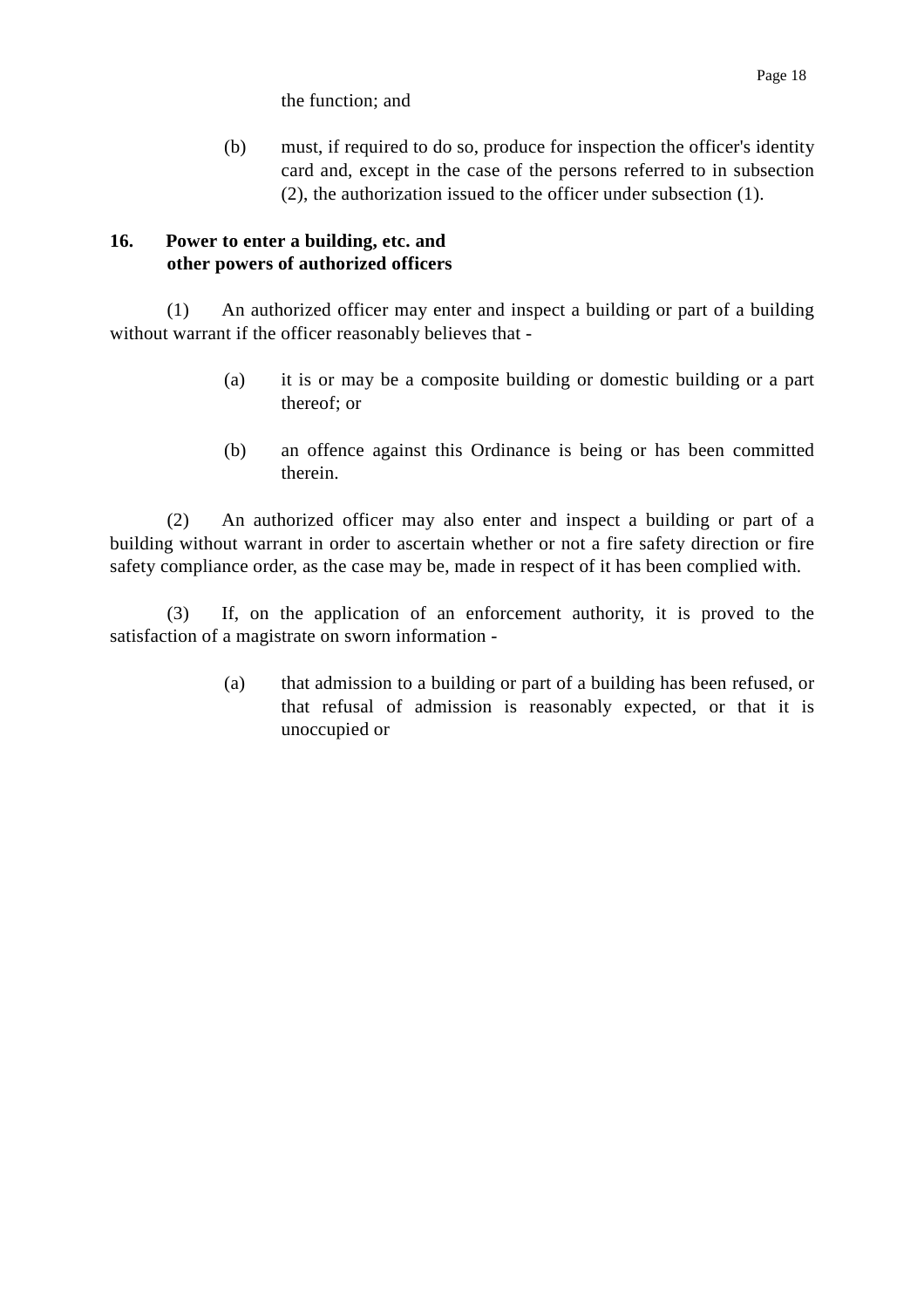that the case is one of urgency; and

(b) that there is a good reason for an authorized officer to enter it,

the magistrate may issue a warrant authorizing an authorized officer to enter the building or part of a building with such force as may be necessary.

(4) On leaving an unoccupied building or part of a building entered in accordance with this section, an authorized officer must ensure that it is as effectively secured against trespassers as the officer found it at the time of entry.

(5) A warrant issued under this section continues in force for 1 month from the date of its issue or until the purpose for which entry is required has been fulfilled, whichever first occurs.

### **17. Authorized officer may request information about ownership or occupation of building**

(1) An authorized officer may ask a person to provide information that may identify an owner or occupier of a composite building or a domestic building or part of such a building, but only if -

- (a) the officer reasonably believes that the person has the information; and
- (b) the information is not readily available by an inspection of a public record.
- (2) A person who, without reasonable excuse
	- (a) refuses to answer a question put to the person under subsection (1); or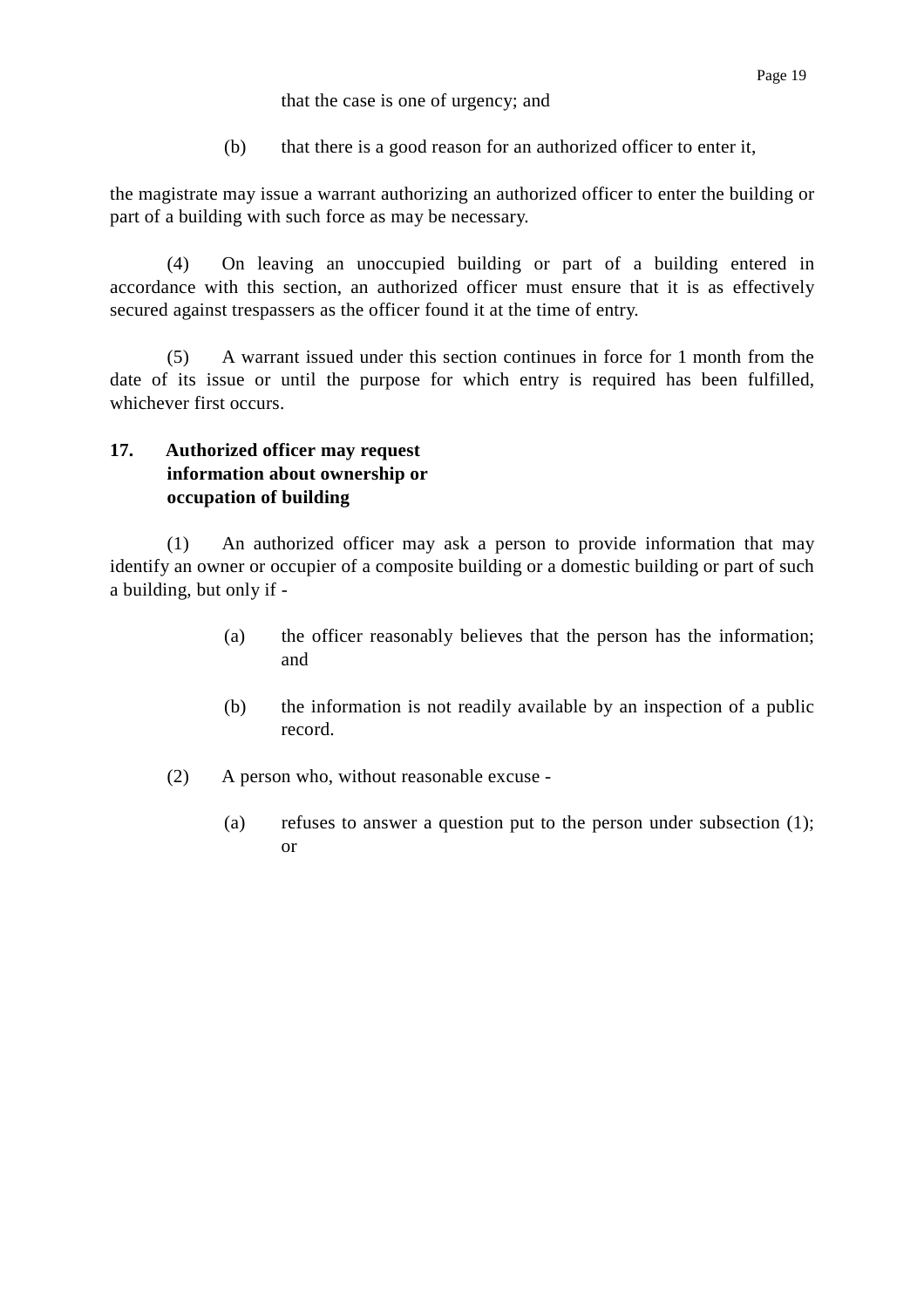(b) provides an answer that the person knows or ought reasonably to know is false or misleading,

is guilty of an offence and is liable on conviction to a fine at level 4.

# **18. Offence to obstruct certain persons exercising or performing functions under this Ordinance**

Any person who, without reasonable excuse, resists, obstructs or delays a person who is exercising or performing, or attempting to exercise or perform, a function conferred or imposed by this Ordinance is guilty of an offence and is liable on conviction to a fine at level 4 and to imprisonment for 6 months.

# **19. Offences by persons concerned in management of body corporate**

- $(1)$  If -
	- (a) a person convicted of an offence under this Ordinance is a body corporate; and
	- (b) it is proved that the offence was committed with the consent or connivance of, or was attributable to any neglect on the part of, a director of, or other person concerned in the management of, the body,

the director or other person so concerned also commits the offence.

- $(2)$  If -
	- (a) a person convicted of an offence under this Ordinance is a member of a partnership; and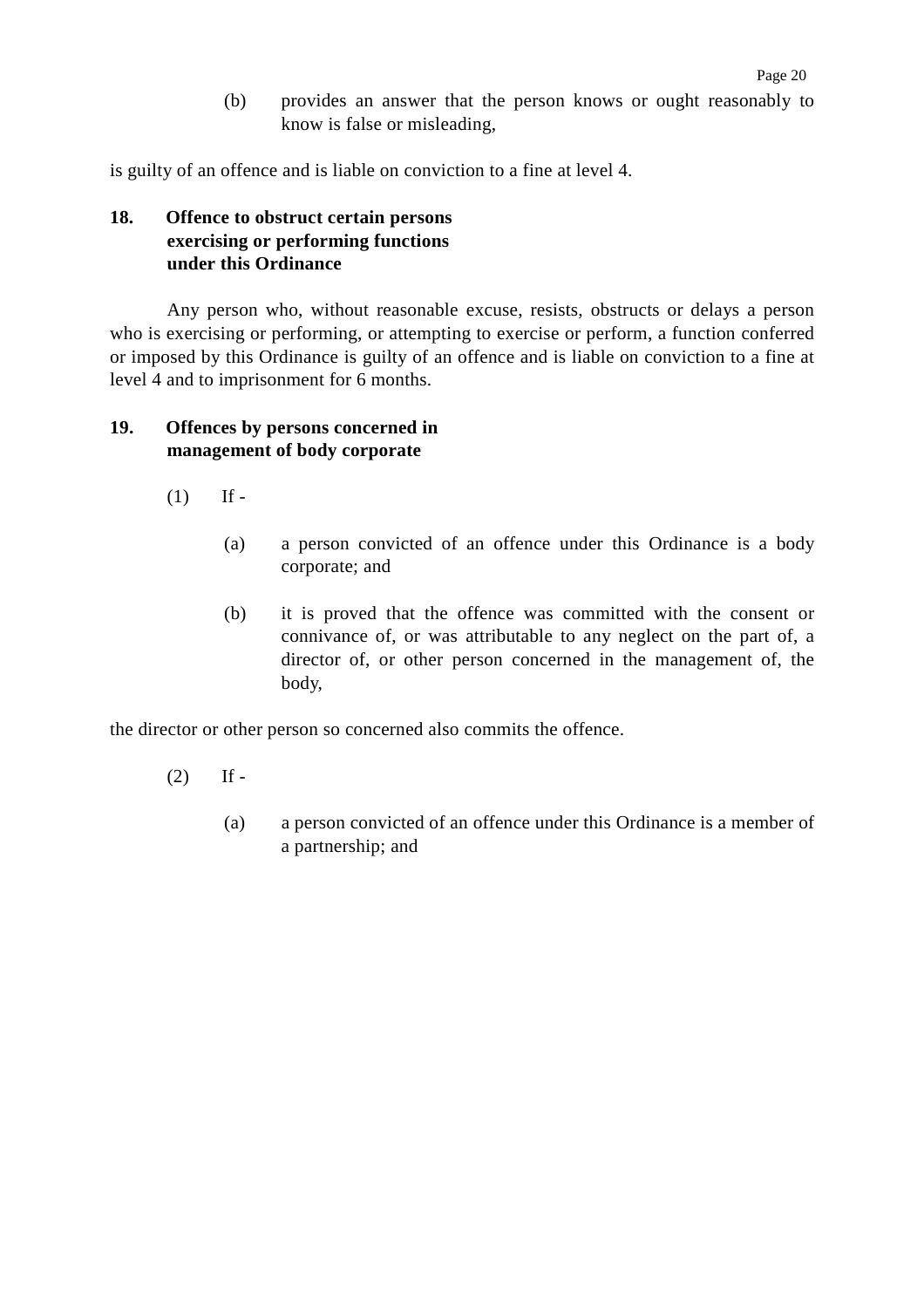(b) it is proved that the offence was committed with the consent or connivance of, or was attributable to any neglect on the part of, any other person concerned in the management of the partnership,

the person so concerned also commits the offence.

# PART IV

## MISCELLANEOUS

# **20. Government not liable for certain matters**

(1) A person to whom this section applies does not incur liability for damages only because of a failure to exercise or perform a function conferred or imposed by this Ordinance.

(2) This section applies to the Government, the enforcement authorities and all authorized officers.

# **21. Authorized officers not personally liable for certain acts and omissions**

(1) An authorized officer is not personally liable for any act done or omitted to be done by the officer while exercising or performing a function conferred or imposed by this Ordinance if the officer did or omitted to do the act in the honest belief that the act or omission was required or authorized by or under this Ordinance.

(2) Subsection (1) does not affect any liability that the Government may have because an authorized officer has done or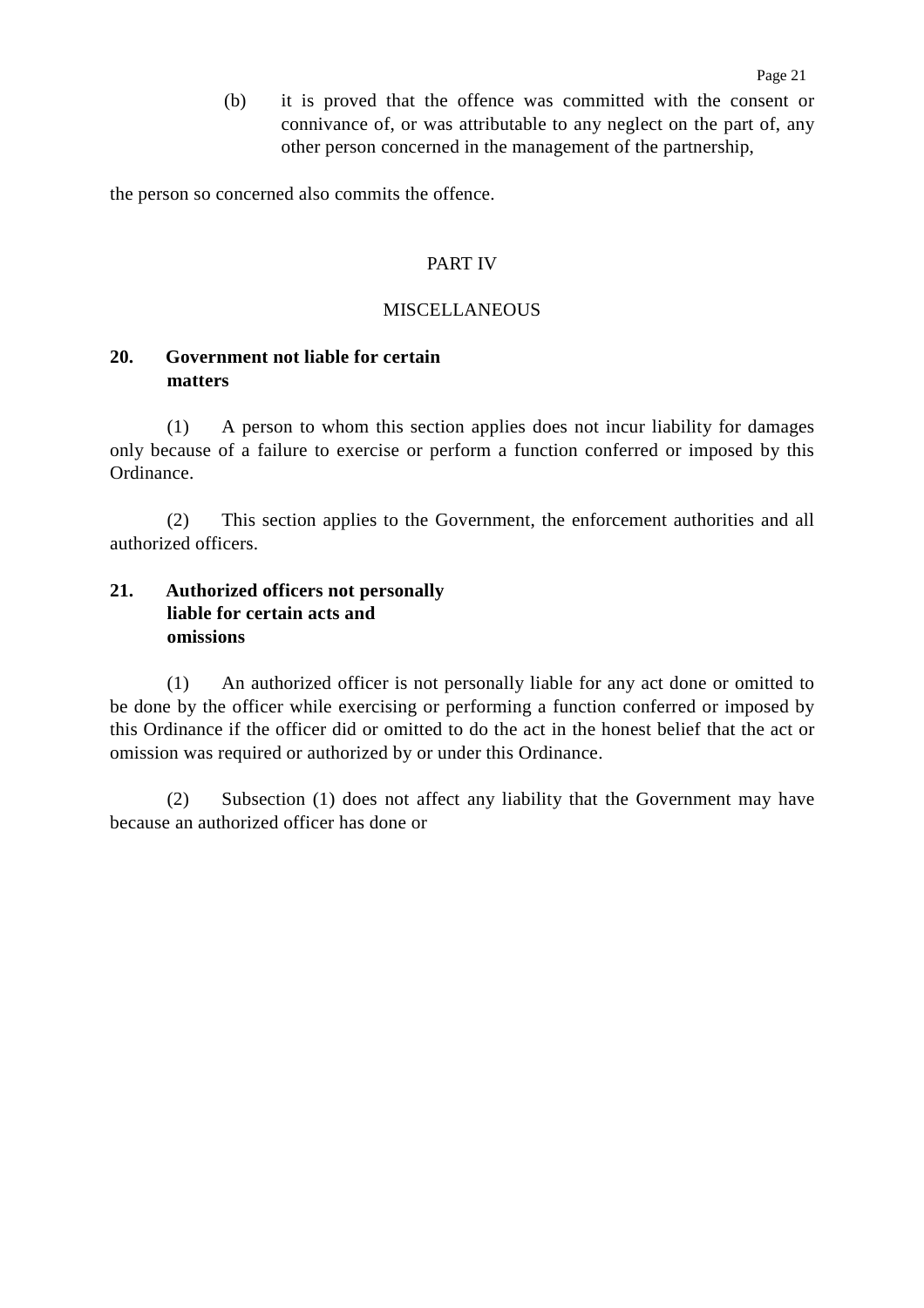omitted to do an act to which that subsection applies.

# **22. Offence to disclose information obtained officially**

(1) A person who, without lawful authority, discloses to another person information obtained while exercising or performing a function conferred or imposed on the person by this Ordinance is guilty of an offence and is liable on conviction to a fine at level 5 and to imprisonment for 6 months.

(2) A person has lawful authority to disclose information if the person discloses the information -

- (a) in order to exercise or perform a function conferred or imposed by this Ordinance;
- (b) in connection with proceedings brought under this Ordinance;
- (c) in accordance with an order of the District Court; or
- (d) with the consent of all persons who are entitled to have the information kept confidential.

(3) For the purposes of subsection (2), information that a person is entitled to have kept confidential includes, but is not limited to, information that concerns the trade, business or profession of the person or another person with whom the person has business dealings.

# **23. How documents are to be served for purposes of this Ordinance**

A document to be given or served under this Ordinance may be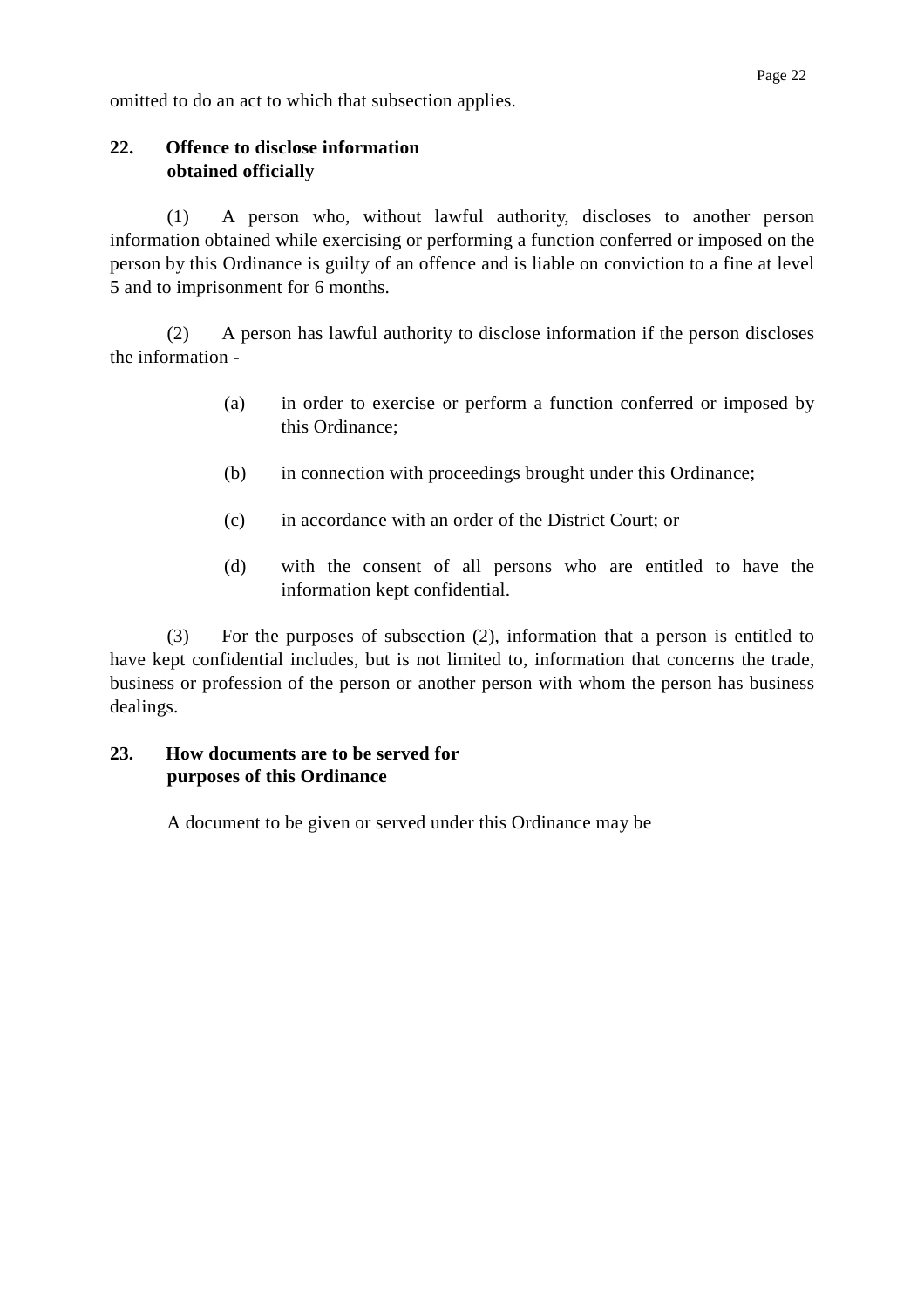- (a) in the case of a person who is not a body corporate
	- (i) by delivering it to the person personally; or
	- (ii) by sending it by registered post in a letter addressed to the person at the person's usual place of residence or business or, if the person's address is unknown, addressed to the person's last known place of residence or business; or
- (b) in the case of a person that is a body corporate
	- (i) by delivering it to any place in Hong Kong at which the body carries on business and giving it to a person apparently concerned in the management of, or apparently employed by, the body; or
	- (ii) by sending it to the body by registered post in a letter addressed to the body at its registered office in Hong Kong or at any place in Hong Kong at which the body carries on business.

# **24. Chief Executive in Council may make regulations**

The Chief Executive in Council may make regulations -

(a) prescribing anything required or permitted to be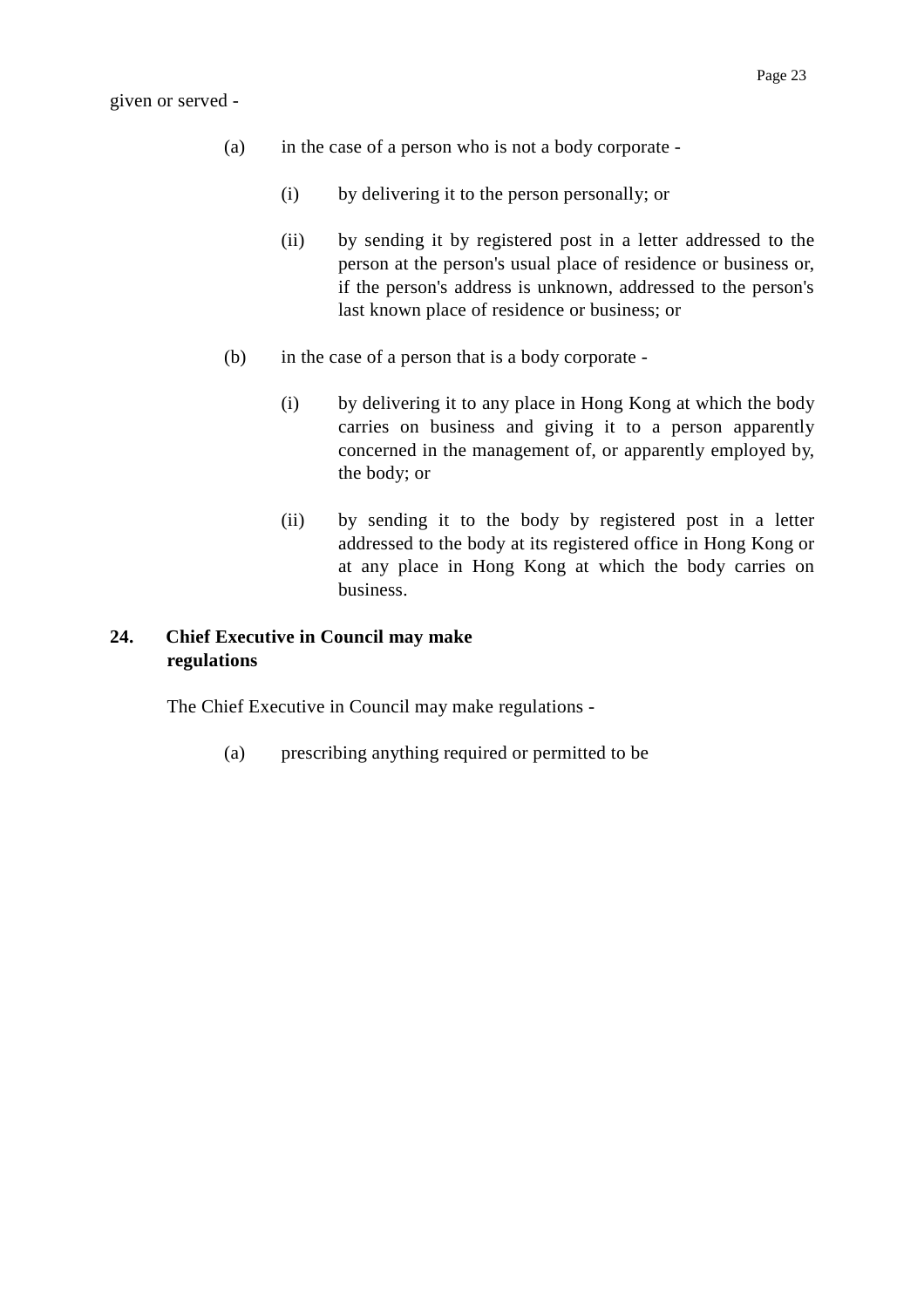# prescribed by regulations under this Ordinance; and

(b) generally providing for the better carrying into effect of the provisions and purposes of this Ordinance.

# **25. Effect of substituted or amended codes of practice**

(1) If a code of practice specified in a Schedule to this Ordinance is substituted or amended, the substituted code or the code as amended applies for the purposes of this Ordinance only when -

- (a) the Legislative Council has passed a resolution declaring that the substituted code or the code as amended is to apply for those purposes;
- (b) the reference to the code in the Schedule is amended in accordance with subsection  $(2)$ ; and
- (c) that amendment has taken effect.

(2) If the Legislative Council has passed a resolution declaring that a substituted code or a code as amended is to apply for the purposes of this Ordinance, the Secretary for Security may, by order published in the Gazette, amend the relevant Schedule by substituting the reference to the substituted or amended code for the reference to the code then specified in that Schedule.

(3) Such an amendment takes effect on the date on which the order is published in the Gazette or on such later date as may be specified in the order.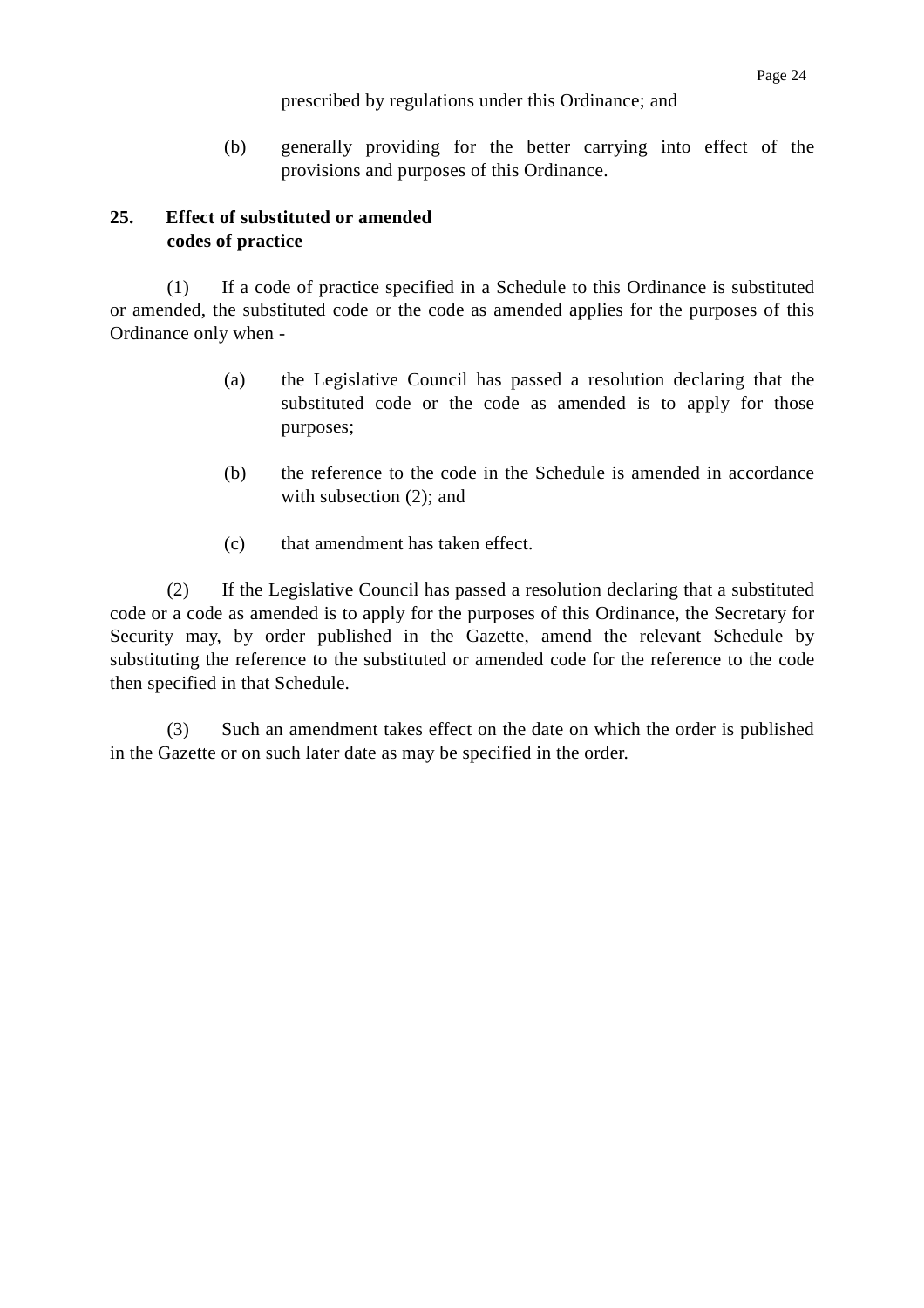### SCHEDULE 1 [ss. 5(1), (2) &

# $(10)$  & 25]

# FIRE SAFETY MEASURES TO BE COMPLIED WITH BY OWNERS OF COMPOSITE BUILDINGS IN RESPECT OF PARTS INTENDED FOR NON-DOMESTIC PURPOSES

# **1. Provision of fire service installations and equipment**

In relation to the provision of fire service installations and equipment, requirements with which an owner of a composite building, in respect of a part intended for non-domestic purposes, can be directed to comply under section 5(1) and (2) of this Ordinance are the following -

- (a) a requirement to provide or improve an automatic sprinkler system, with or without a direct link to the Fire Services Department, to control the spread of fire and sound an alarm;
- (b) a requirement to provide or improve a fire hydrant and hosereel system as a source of water supply for fire fighting;
- (c) a requirement to provide or improve a manual fire alarm system to alert occupants of the building in the event of fire;
- (d) a requirement to provide or improve emergency lighting within the common areas so as to facilitate the evacuation of occupants of the building in the event of a power failure;
- (e) a requirement to provide or improve an automatic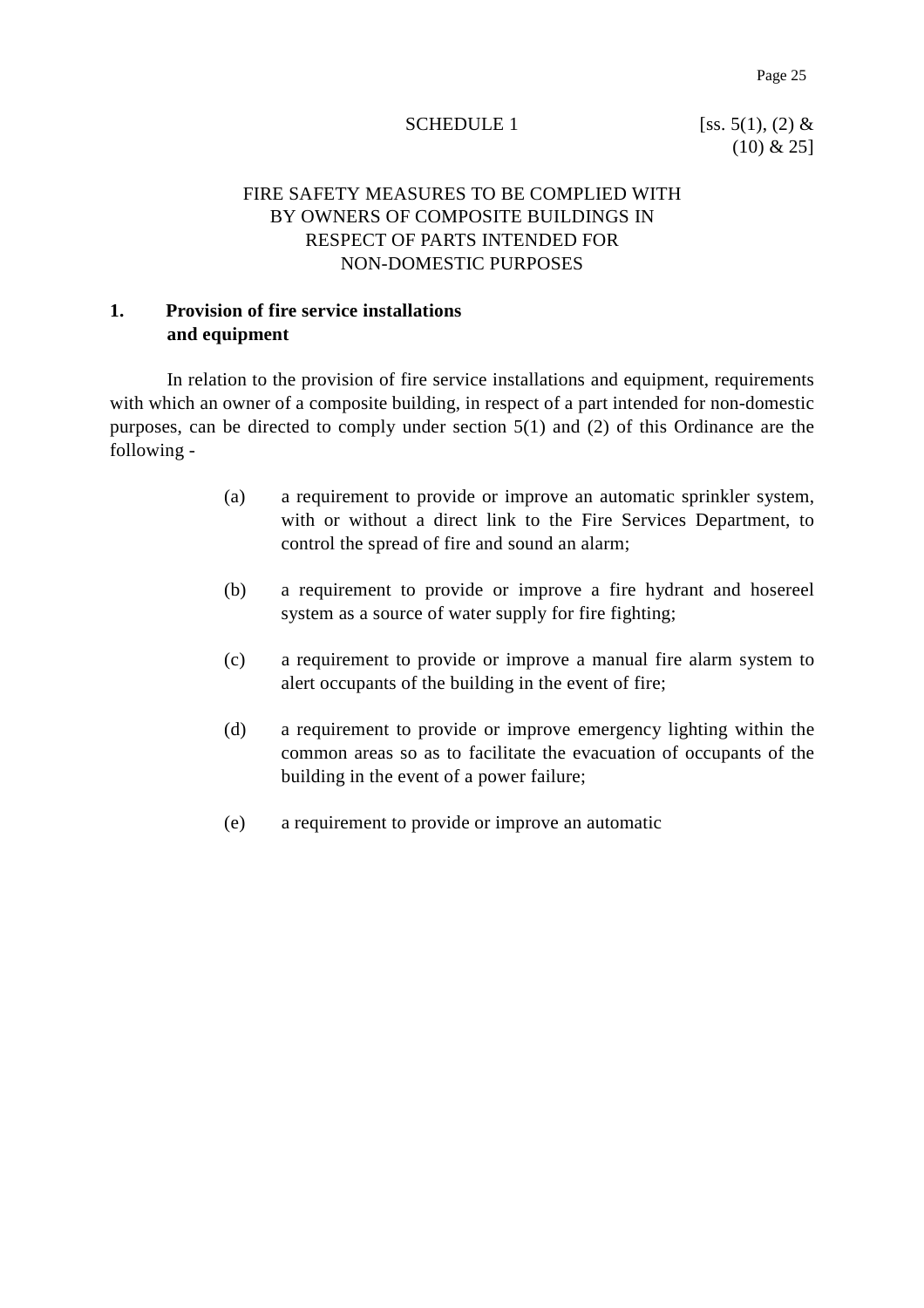cut-off device for the mechanical ventilating system to limit the spread of smoke through the ventilating system, where one is provided, but only if the system forms an integral part of the part of the building intended for non-domestic purposes and also serves other separately occupied areas or parts intended for non-domestic purposes; and

(f) a requirement to provide or improve other fire service installations and equipment in accordance with the requirements specified in the Code of Practice for Minimum Fire Service Installations and Equipment 1994, as published by the Director of Fire Services and printed by the Government Printer.

The detailed specifications and requirements of the installations and equipment under paragraphs (a) to (e) are set out in the Code of Practice for Minimum Fire Service Installations and Equipment 1994, as published by the Director of Fire Services and printed by the Government Printer.

# **2. Fire Safety Construction**

In relation to fire safety construction, requirements with which an owner of a composite building, in respect of a part intended for non-domestic purposes, can be directed to comply under section 5(1) and (2) of this Ordinance are the following -

- (a) in relation to means of escape
	- (i) the improvement of staircases in terms of their width and number;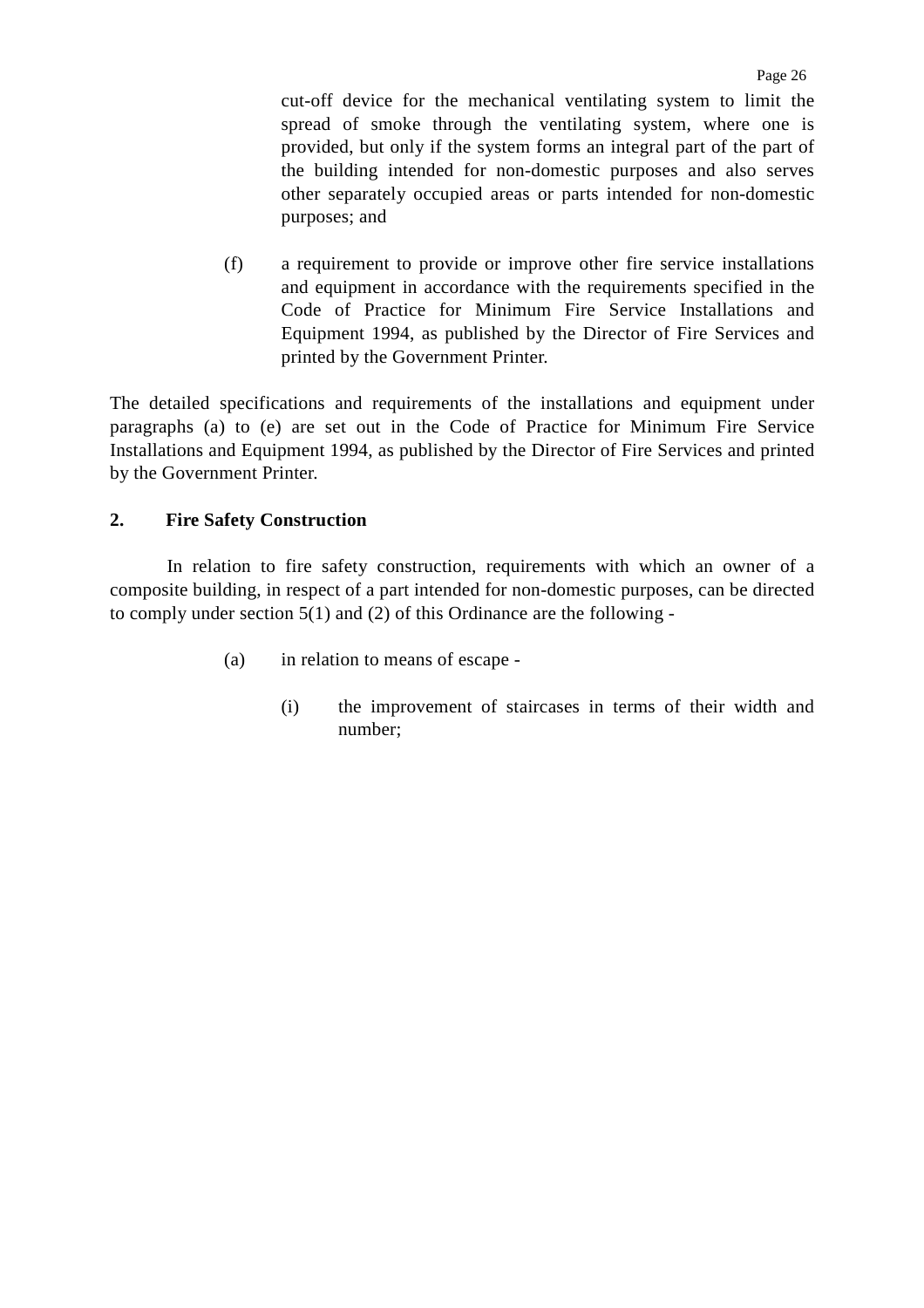- (ii) the protection of exit routes and staircases with separating walls of fire resisting construction;
- (iii) the improvement of exit arrangements in terms of exits from rooms, storeys and ground storeys, access to staircases, direct distance or travel distance;
- (iv) the provision of fire doors;
- (b) in relation to means of access for fire fighting and rescue
	- (i) the improvement of at least one of the existing lifts; or
	- (ii) the installation of a new lift, up to the standard for fireman's lifts;
- (c) in relation to fire resisting construction
	- (i) the improvement of fire resistance of external walls and the protection of openings therein to inhibit the spread of fire to adjoining buildings;
	- (ii) the provision of fire resisting separation between different parts in a building;
	- (iii) the provision of smoke vents to basements.

The detailed requirements on the design, construction or installation in relation to construction requirements in paragraphs (a) to (c) are set out in the following codes of practice published by the Director of Buildings and printed by the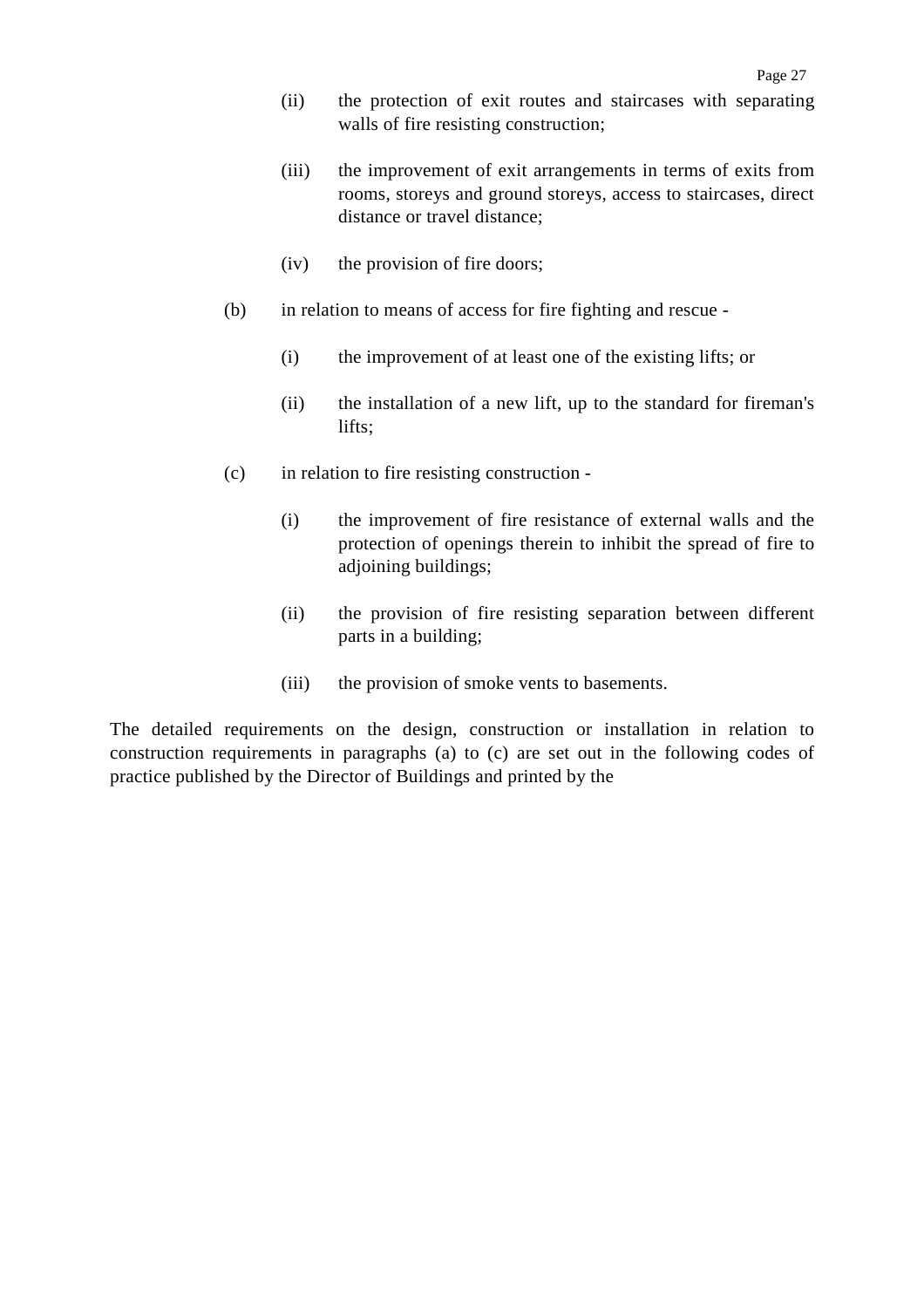Government Printer -

- (i) the Code of Practice for the Provision of Means of Escape in Case of Fire 1996;
- (ii) the Code of Practice for Fire Resisting Construction 1996; and
- (iii) the Code of Practice for Means of Access for Firefighting and Rescue 1995.

**SCHEDULE 2** [ss. 5(1), (2) &  $(10)$  & 25]

# FIRE SAFETY MEASURES TO BE COMPLIED WITH BY OWNERS OF COMPOSITE BUILDINGS IN RESPECT OF PARTS INTENDED FOR DOMESTIC PURPOSES AND BY OWNERS OF DOMESTIC BUILDINGS

# **1. Provision of fire service installations and equipment**

In relation to the provision of fire service installations and equipment, requirements with which an owner of a composite building, in respect of a part intended for domestic purposes, and an owner of a domestic building can be directed to comply under section 5(1) and (2) of this Ordinance are the following -

- (a) a requirement to provide or improve a fire hydrant and hosereel system as a source of water supply for fire fighting;
- (b) a requirement to provide or improve a manual fire alarm system to alert occupants of the building in the event of fire; and
- (c) a requirement to provide or improve emergency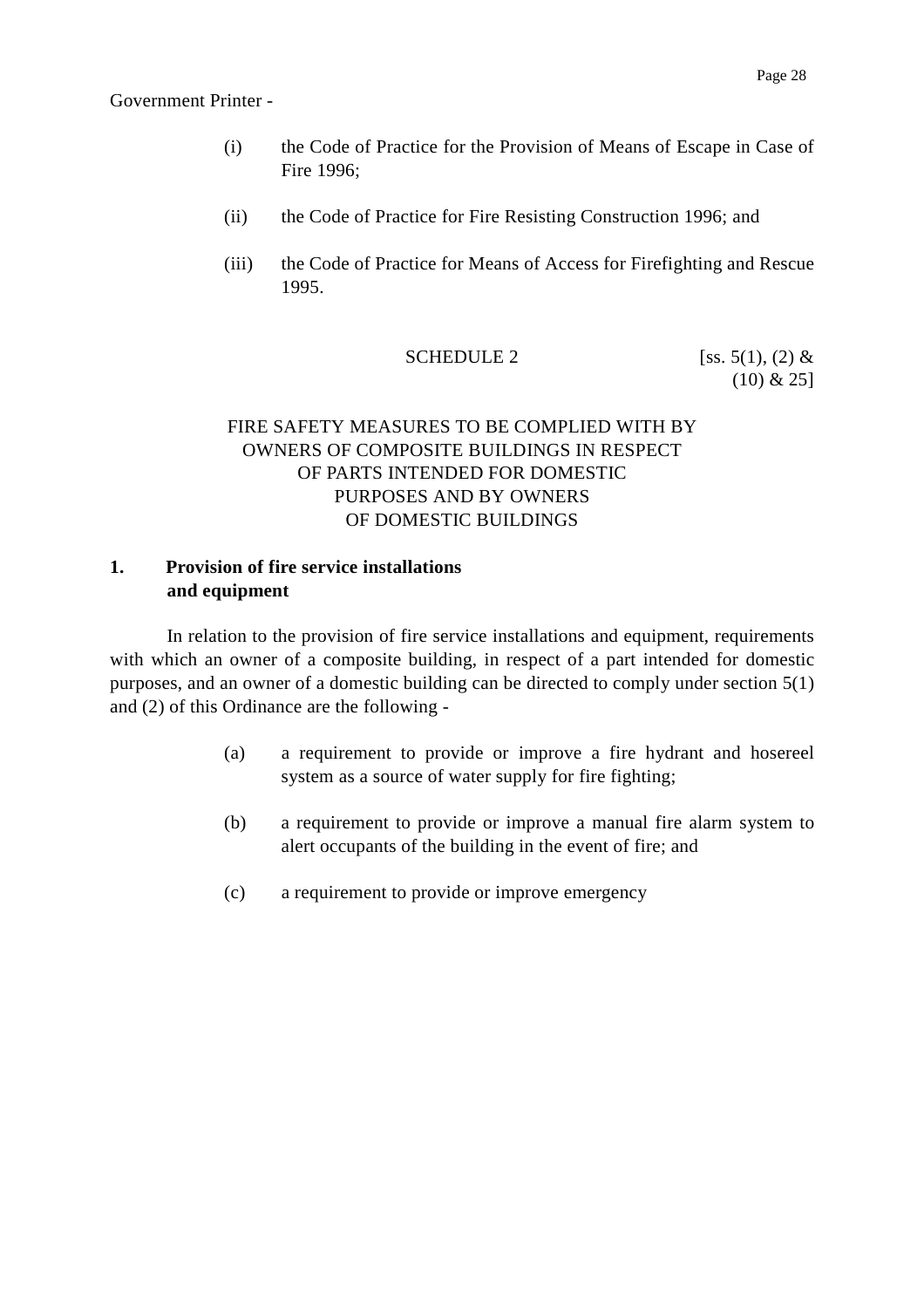lighting within the common areas so as to facilitate the evacuation of occupants of the building in the event of a power failure.

The detailed specifications and requirements of the installations and equipment under paragraphs (a) to (c) are set out in the Code of Practice for Minimum Fire Service Installations and Equipment 1994, as published by the Director of Fire Services and printed by the Government Printer.

# **2. Fire Safety Construction**

In relation to fire safety construction, requirements with which an owner of a composite building, in respect of a part intended for domestic purposes, and an owner of a domestic building can be directed to comply under section 5(1) and (2) of this Ordinance are the following -

- (a) the protection of staircases with separating walls of fire resisting construction;
- (b) the improvement of exit arrangements in terms of exit from the parts used for domestic purposes to the street;
- (c) the provision of fire doors.

The detailed requirements on the design, construction or installation in relation to construction requirements in paragraphs (a) to (c) are set out in the following codes of practice published by the Director of Buildings and printed by the Government Printer -

(i) the Code of Practice for the Provision of Means of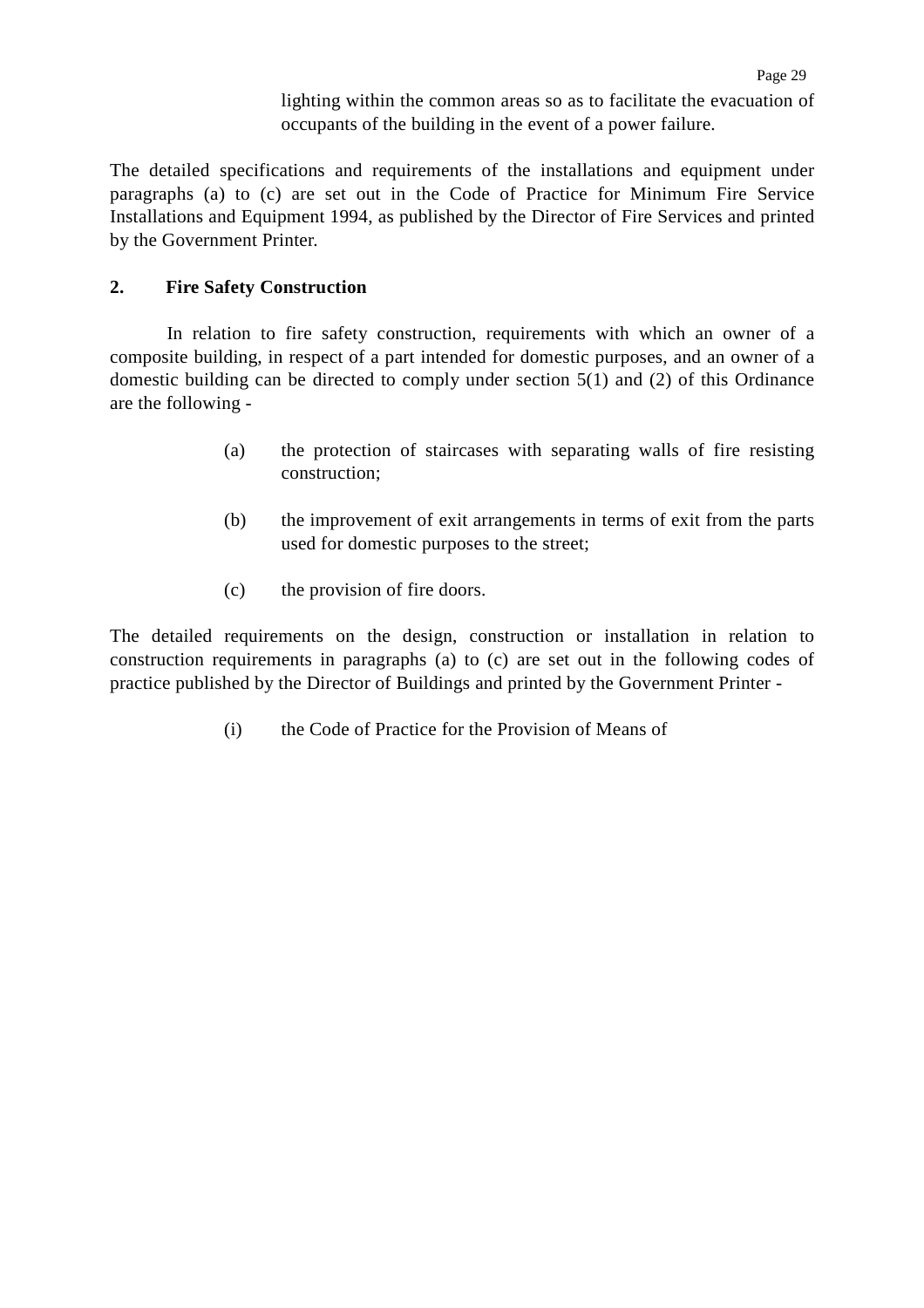Escape in Case of Fire 1996;

- (ii) the Code of Practice for Fire Resisting Construction 1996; and
- (iii) the Code of Practice for Means of Access for Firefighting and Rescue 1995.

# SCHEDULE 3 [ss. 5(3)  $& 25$ ]

# FIRE SAFETY MEASURES TO BE COMPLIED WITH BY OCCUPIERS OF COMPOSITE BUILDINGS IN RESPECT OF PARTS INTENDED FOR NON-DOMESTIC PURPOSES

# **1. Provision of fire service installations and equipment**

In relation to the provision of fire service installations and equipment, requirements with which an occupier of a composite building, in respect of a part intended for nondomestic purposes can be directed to comply under section 5(3) of this Ordinance are the following -

- (a) a requirement to provide or improve emergency lighting within the area he occupies so as to facilitate the evacuation of the area in the event of a power failure;
- (b) a requirement to provide or improve an automatic cut-off device for the mechanical ventilating system to limit the spread of smoke through the ventilating system, but only if the system does not serve other separately occupied areas of the part of the building intended for non-domestic purposes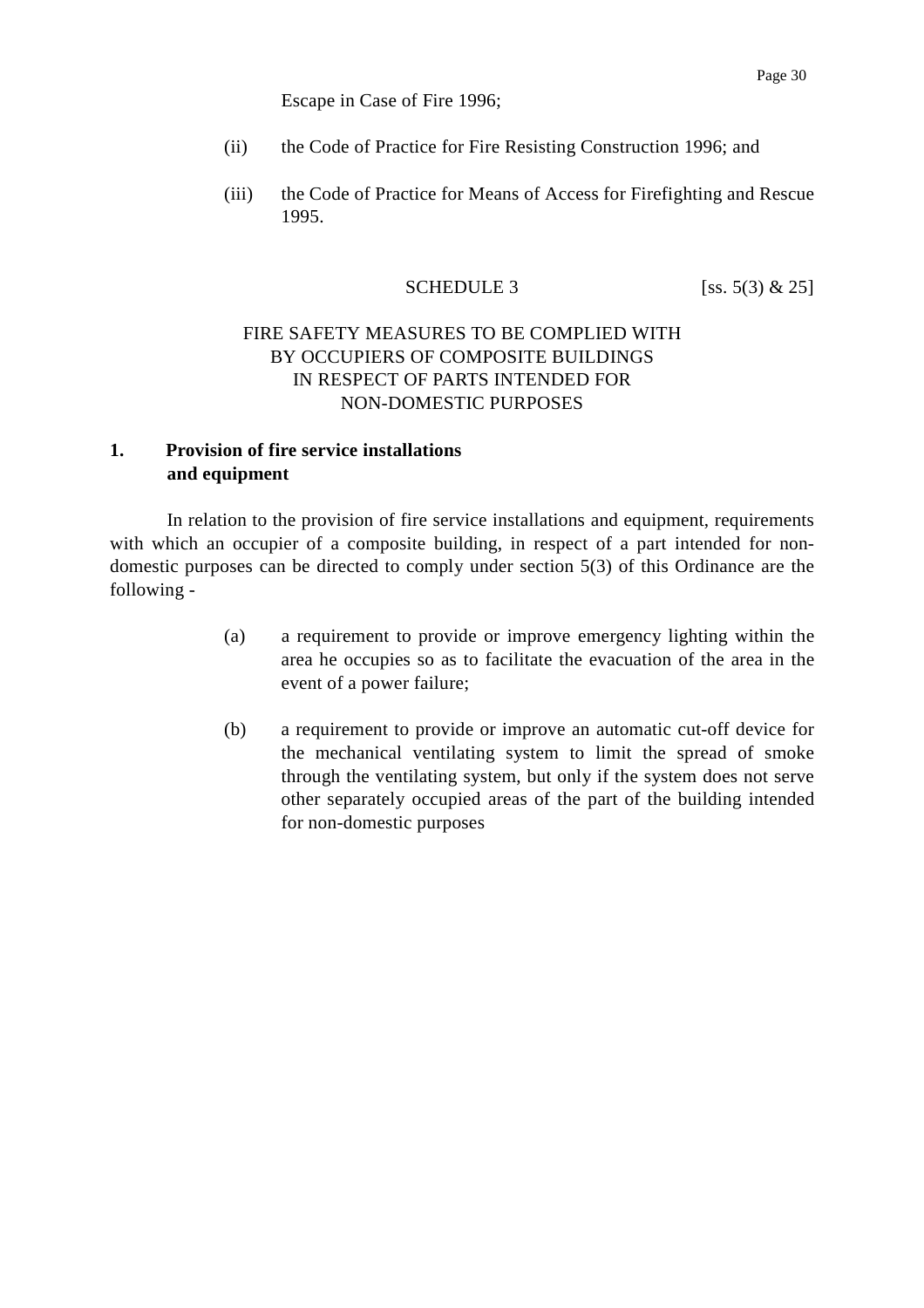and the system -

- (i) has a capacity to process air at a rate exceeding 1 cubic metre per second; or
- (ii) serves more than one fire compartment located within such part.

# **2. Definition**

In this Schedule -

"fire compartment" (防火間), in relation to a building, means a part of the building that is physically separated from adjoining parts by walls, and by a floor and ceiling, that meets the standard of fire resistance prescribed by the Code of Practice for Fire Resisting Construction 1996, as published by the Director of Buildings and printed by the Government Printer.

# **Explanatory Memorandum**

The purpose of this Bill is to provide authority for the Director of Buildings and the Director of Fire Services to require the owner of a composite building or a domestic building built in 1987 or earlier, or a part thereof, to provide or improve the fire safety measures in the building.

- 2. The Bill
	- (a) empowers the relevant enforcement authority to serve on the owner of such a building or, in the case of the non-domestic part of a composite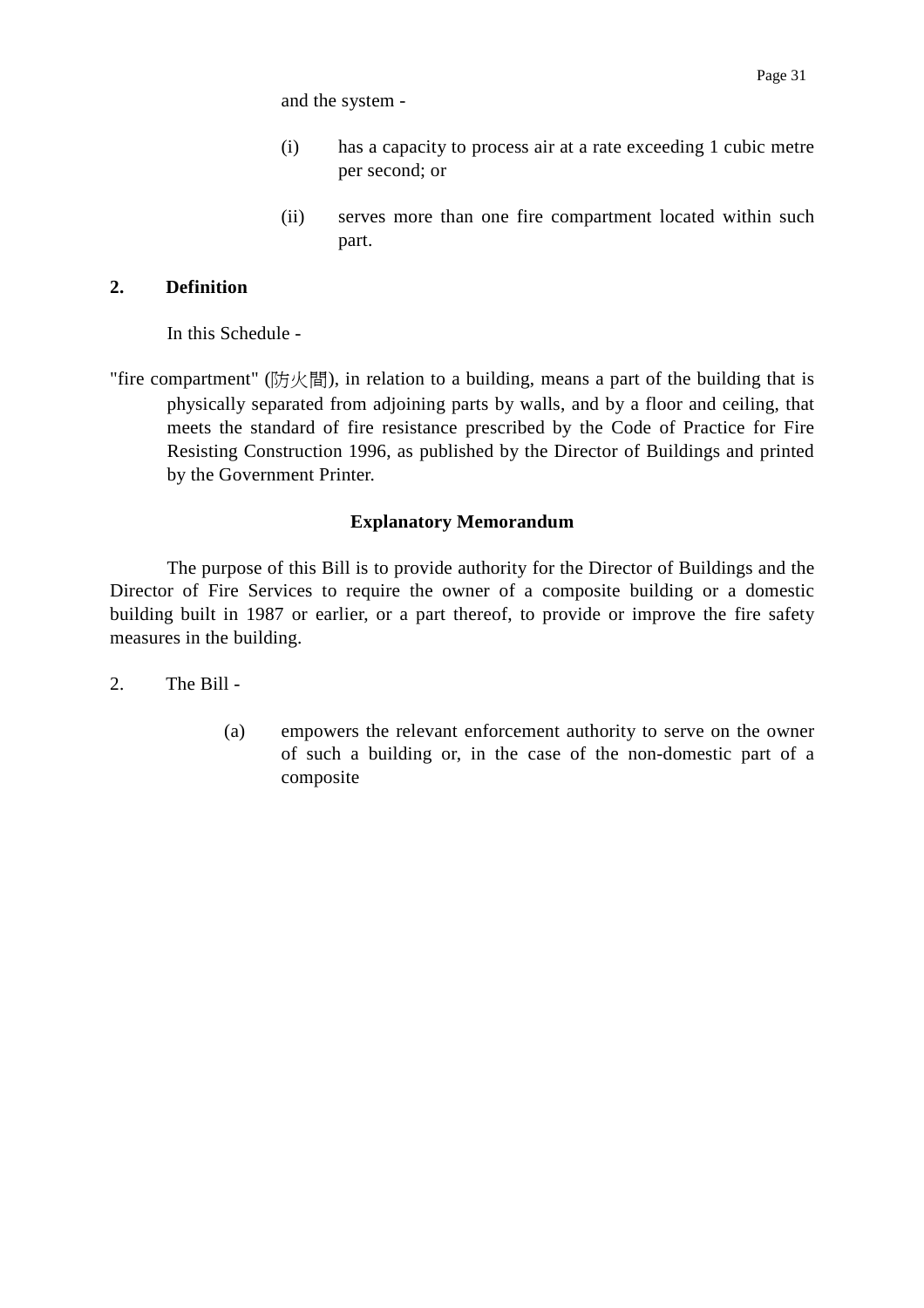building, the occupier, with a fire safety direction and creates an offence for failure to comply with such a direction (clause 5);

- (b) empowers a magistrate who convicts a person of failure to comply with a fire safety direction to make a fire safety compliance order and creates an offence for failure to comply with such an order (clause 6);
- (c) empowers the District Court to make an order prohibiting occupation of a building or part of a building where a fire safety direction or fire safety compliance order is not being complied with and there could be substantial fire risks if the building or part of a building continues to be occupied (clauses 7 and 8);
- (d) creates an offence for occupying a building contrary to a prohibition order (clause 9);
- (e) provides for the posting of a prohibition order at the building or part of a building (clause 10);
- (f) provides for the removal of persons from a building or part of a building where there is a prohibition order in effect (clause 11);
- (g) empowers an owner or occupier to request a certificate of compliance from the relevant enforcement authority (clause 12);
- (h) empowers the owner or occupier to apply to the District Court for the revocation of the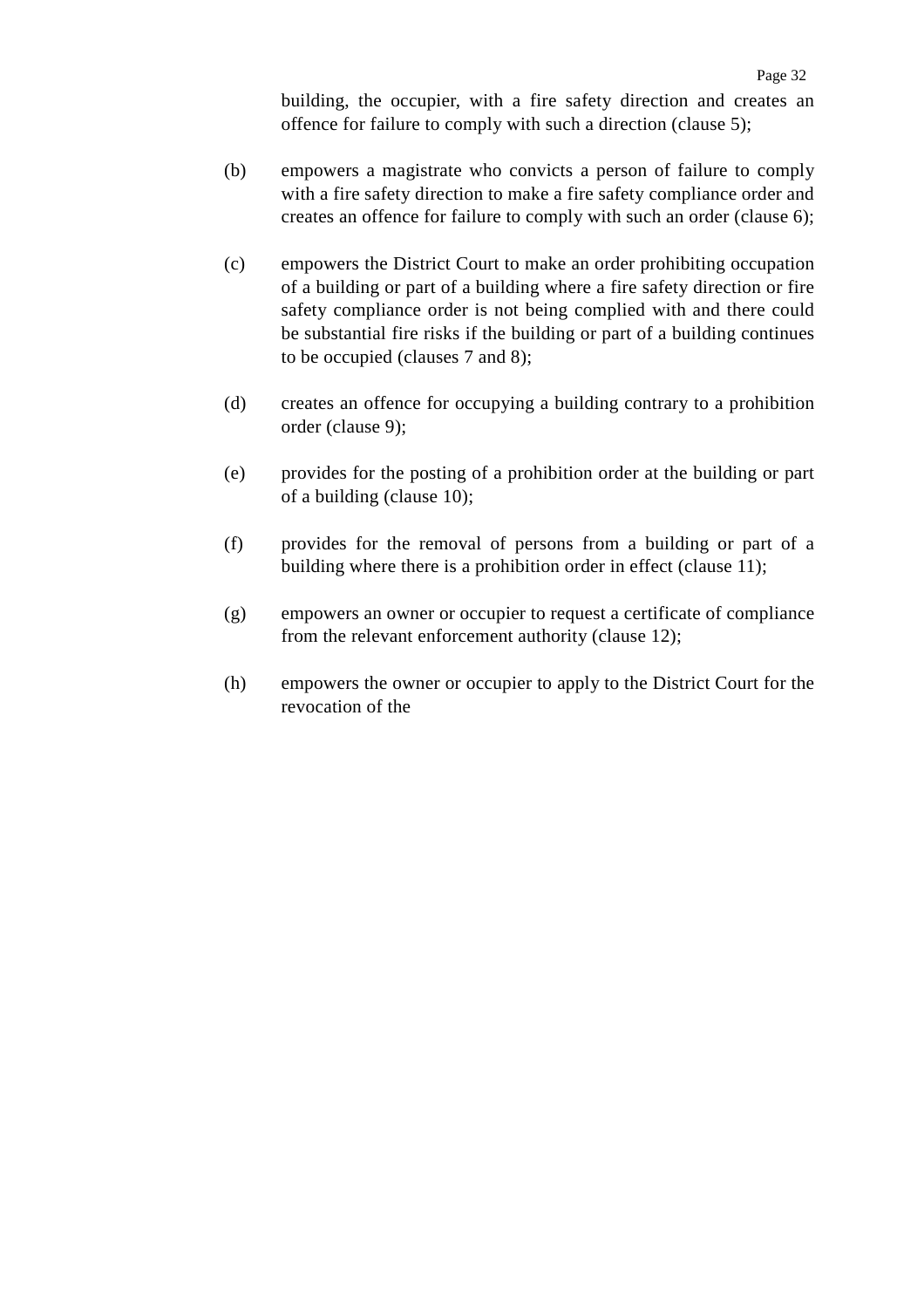prohibition order (clause 13);

- (i) empowers the relevant enforcement authority to register notice of a fire safety compliance order or prohibition order against the title of the relevant property (clause 14);
- (j) provides for public officers to be authorized to exercise or perform functions of authorized officers under the Ordinance (clause 15);
- (k) empowers authorized officers to enter and inspect buildings (clause 16);
- (l) empowers authorized officers to require persons to provide information relating to owners and occupiers (clause 17);
- (m) creates an offence for obstructing an authorized officer in the exercise or performance of his functions (clause 18);
- (n) provides for vicarious liability of officers of a corporation and members of a partnership (clause 19);
- (o) confers legal immunity on the Government and public officers where a public officer does not exercise or perform a function conferred or imposed on him by the Ordinance (clause 20);
- (p) confers personal legal immunity on public officers acting in good faith (clause 21);
- (q) creates an offence for unlawfully disclosing information while exercising or performing a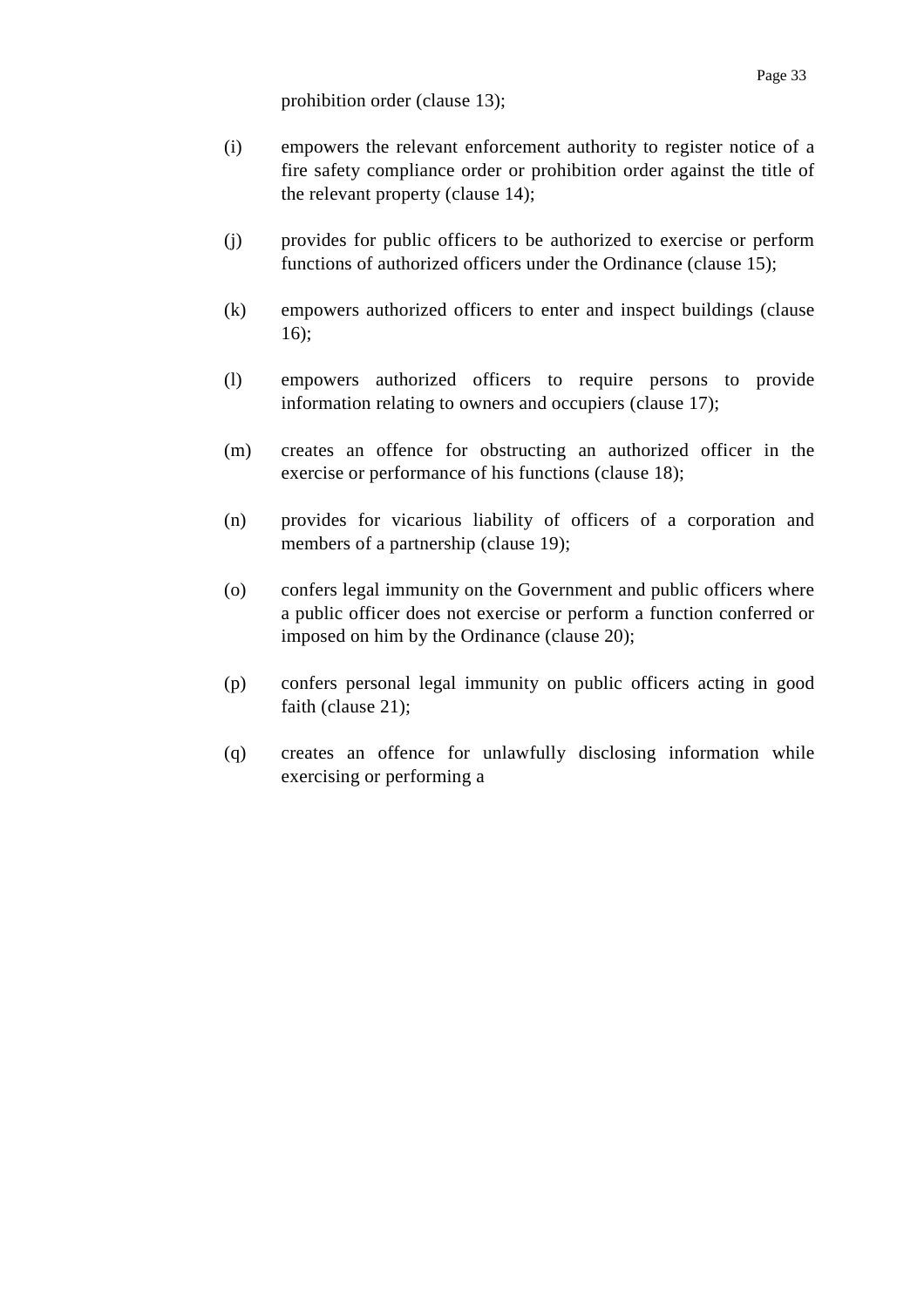function conferred or imposed by the Ordinance (clause 22);

- (r) provides for procedure for serving documents (clause 23);
- (s) confers power for Chief Executive in Council to make regulations (clause 24);
- (t) creates a procedure for amending a code of practice listed in the Schedules (clause 25); and
- (u) provide the fire safety requirements that can be included in a fire safety direction issued under section 5 (Schedules 1, 2 and 3).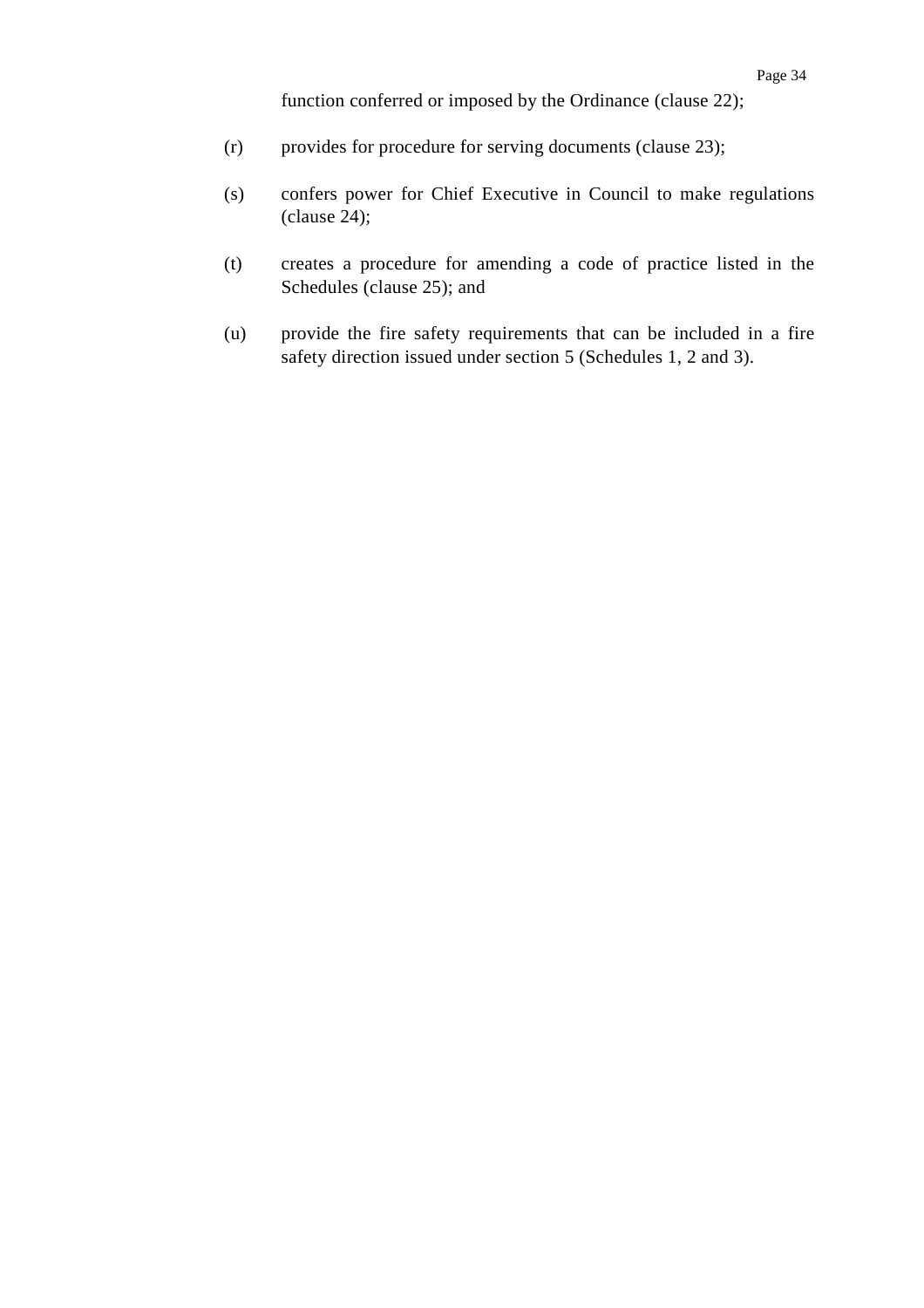# **File Ref:SBCR 3/2361/98 Pt.8**

## **LEGISLATIVE COUNCIL BRIEF**

# **MEASURES TO IMPROVE FIRE SAFETY IN PRIVATE BUILDINGS**

#### **INTRODUCTION**

At the meeting of the Executive Council on 29 September 1998, the Executive Council was informed of the results of public consultation on proposals to improve fire safety in private buildings.

# **BACKGROUND**

Annex A 2 Members were last informed in June 1998 that a public consultation exercise would be launched on the package of proposals to improve fire safety in private buildings as set out in the consultation paper at Annex A.

# **PUBLIC CONSULTATION ON THE PROPOSALS**

Annex B 3 A two-month public consultation exercise was launched from June to August 1998. We have consulted the Legislative Council (LegCo) and the LegCo Panel on Security, 18 Provisional District Boards or their committees, over 50 professional bodies, interest groups, political parties and district organisations. Furthermore, we received a total of 75 written submissions. A summary of the comments collected is at Annex B.

# **VIEWS ON THE PROPOSALS AND THE ADMINISTRATION'S RESPONSE**

4 The community is supportive of our objective to improve fire safety and building management in private buildings. There is also general consensus that there is a close correlation between good building management and fire safety, and that bureaux and departments should make a concerted effort under an integrated programme comprising the following aspects -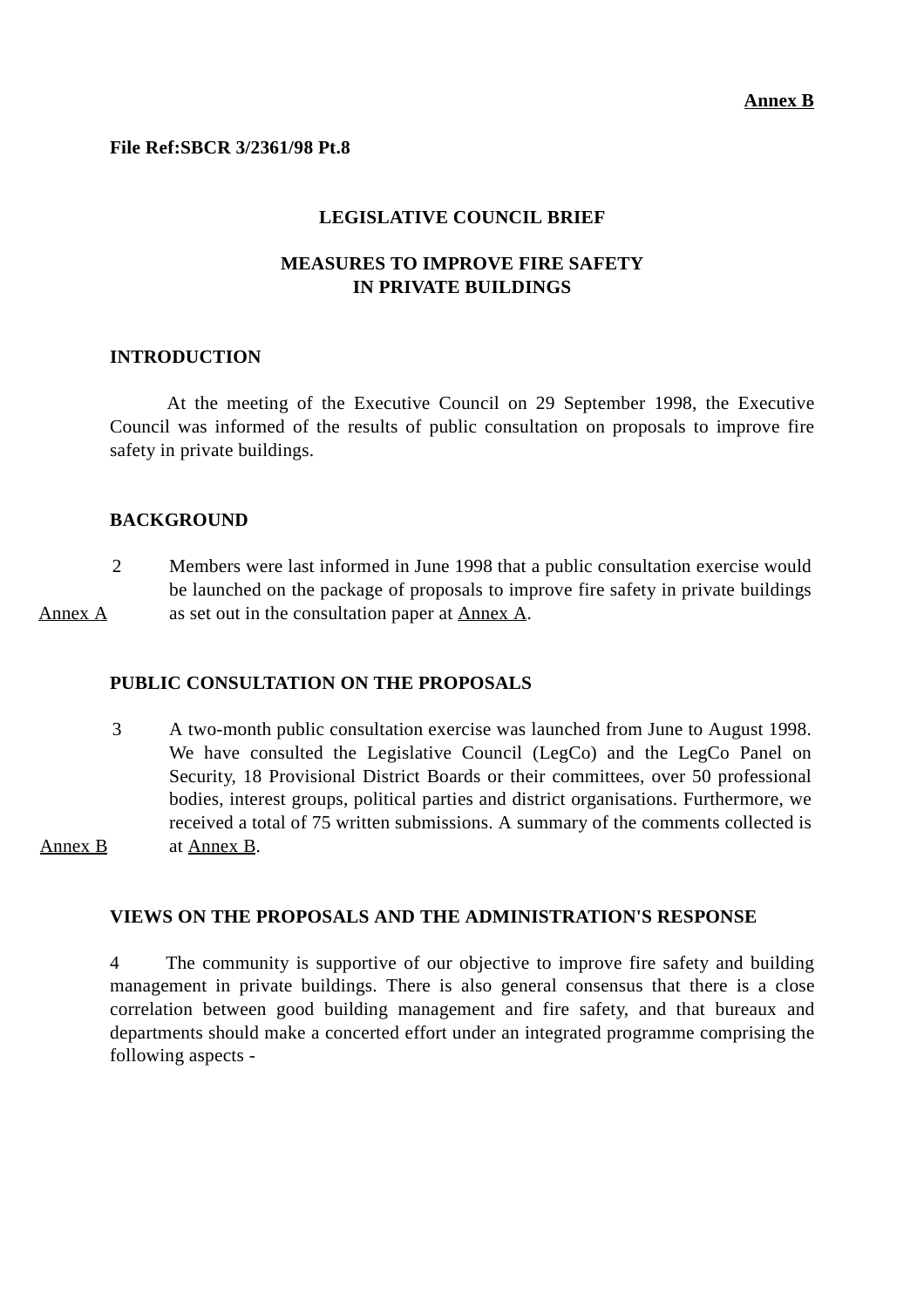- compulsory building management for problematic buildings the Home Affairs Bureau (HAB) and the Home Affairs Department (HAD);
- upgrading of fire safety standards in private buildings the Security Bureau (SB), the Fire Services Department (FSD) and the Buildings Department (BD);
- removal of unauthorised building works affecting fire safety the Planning, Environment and Lands Bureau (PELB) and the BD; and
- monitoring of maintenance of communal electrical installations in buildings the Economic Services Bureau (ESB) and the Electrical and Mechanical Services Department (EMSD).

We will take this into account and, together with relevant bureaux and departments, coordinate a programme for full implementation of the proposals to improve fire safety in private buildings.

5 Public views regarding each of our proposals in the consultation document, and our responses to those views, are set out in paragraphs 6 to 29 below.

# **URGENT SOLUTIONS**

# **(A) Building Management**

6 The HAD's services on building management are generally recognised by the public, although some have suggested that better support should be provided to building owners. The Department will continue to improve and expand its services and assist building owners to solve building management problems as far as resources allow. Activities at the district level will continue to be organised to promote good building management and fire safety. With the co-operation of the Radio Television Hong Kong and the HAD, a series of television magazine programmes to promote building management is being broadcast.

7 We have produced 50,000 copies of a new Fire Safety Checklist which are being distributed among building management bodies, property management and security companies, and building owners and residents to facilitate self-inspection of their buildings. We will follow up with the building management bodies and occupants to ensure that the Checklist is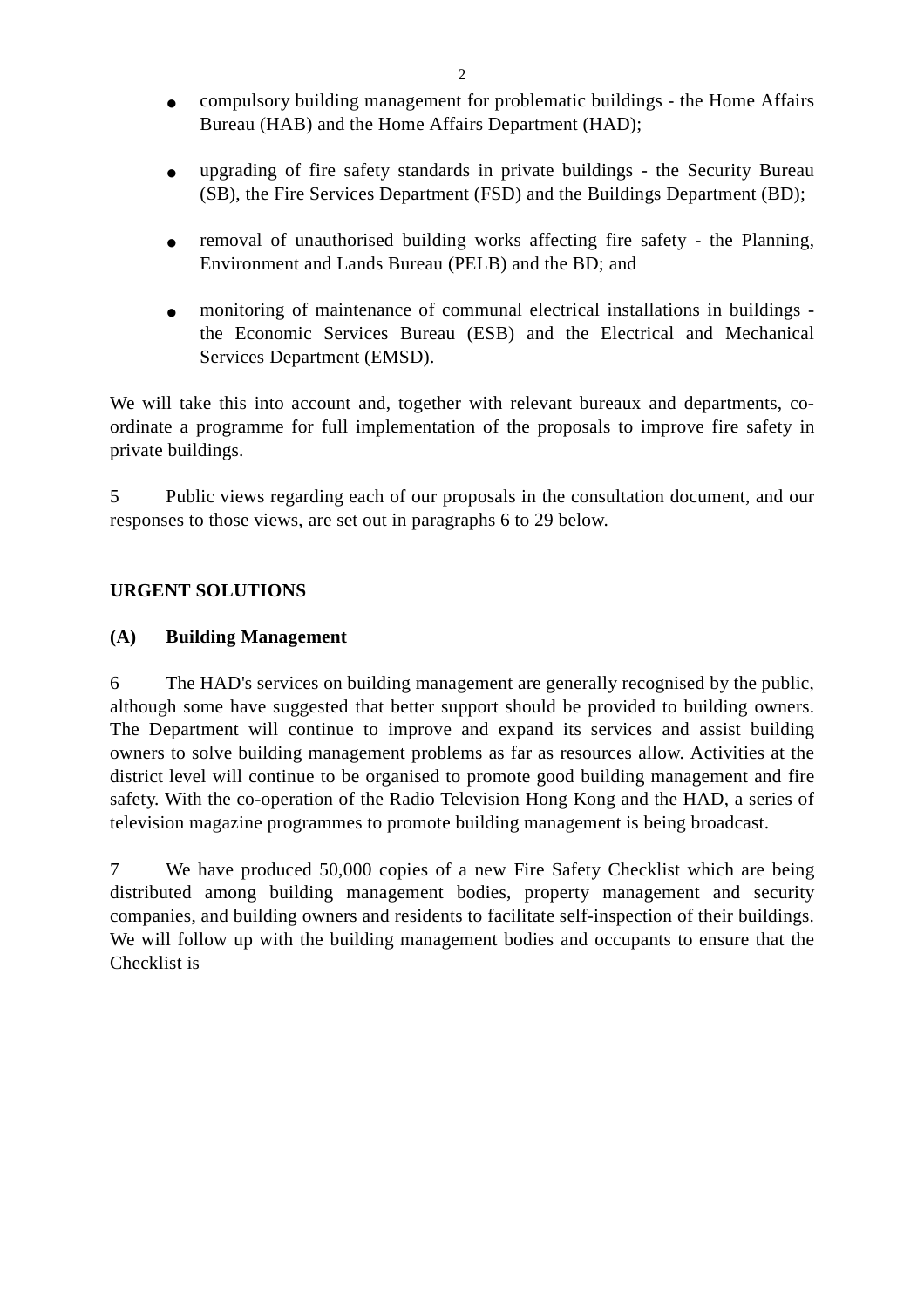properly used and conduct a review of the self-inspection proposal in six months' time. For buildings without any management bodies, the HAD will continue to encourage the formation of owners' corporations (OC) or mutual aid committees such that the management of their buildings can be improved.

# **(B) Removal of Fire Hazards**

8 The community generally agrees that there is an urgent need to remove the identified fire hazards in private buildings and have urged the departments to step up inspections and enforcement actions. Some have also asked for better co-ordination of work by the departments. Indeed, at the district level, District Officers are convening district coordination meetings to co-ordinate the departments' inspection work under their different enforcement programmes as far as practicable.

9 We are considering to produce a pamphlet which should provide detailed information on the different statutory safety requirements to be fulfilled by building owners, the Building Safety Inspection Scheme, guidelines on the safety checks, available sources of financial assistance (e.g. the Fire Safety Improvement Loan Scheme (FSILS) and the Building Safety Improvement Loan Scheme (BSILS)), and avenues for obtaining advice (the Building Management Resource Centre, enquiry hotlines etc.).

10 FSD has been following up on the fire hazards identified in the territory-wide building survey. Up to 31 August 1998, over 2,700 Fire Hazard Abatement Notices (FHANs) have been issued requiring responsible persons to remove identified fire hazards. Failure to do so will result in prosecution actions. The compliance of FHANs has been satisfactory. So far, only 7 cases required prosecution actions. The other cases are either being followed-up by owners or the deadlines of the FHANs have not yet expired.

11 There are general suggestions that the BD should speed up the demolition of unauthorised rooftop structures (URS) and other unauthorised building works (UBW). We proposed in the consultation paper to demolish the targeted URS in two phases - covering 1,300 single staircase buildings within four years and the other 3,300 single staircase buildings afterwards. This programme would require about 1,000 rooftop families to be rehoused each year. Having regard to the impact on the large number of rooftop occupants affected and the availability of rehousing resources of the Housing Authority, it is not possible to condense the two-phased demolition programme further. We will, however, review the position after the first phase of the programme in 2002. UBW falling outside the URS demolition programme will continue to be dealt with in accordance with the BD's policy.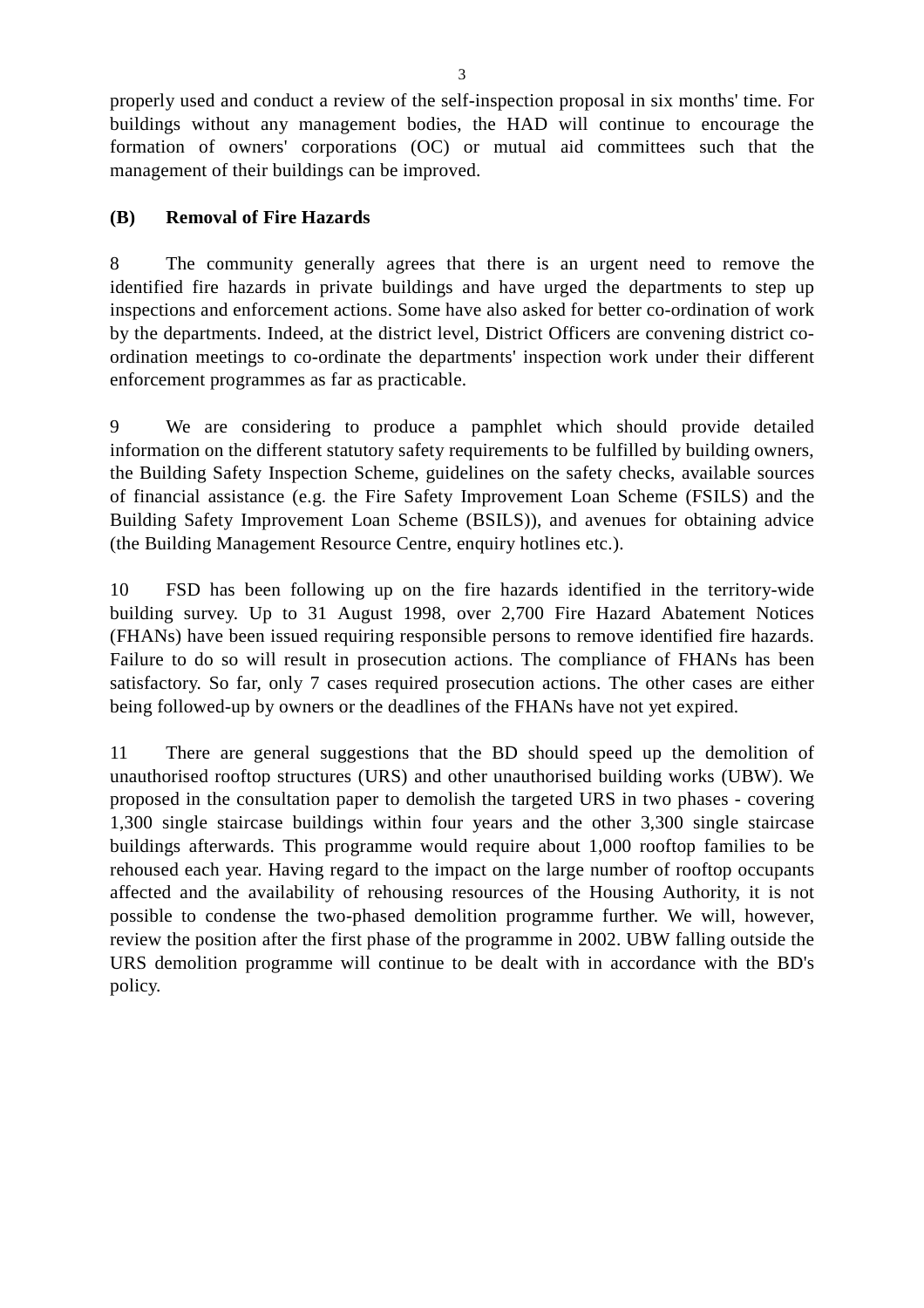Specifically, the BD will take immediate enforcement action against those posing an obvious hazard to life or property and significant new UBW. In addition, illegal alterations to means of escape in prescribed commercial premises and specified commercial buildings will be rectified under the Fire Safety (Commercial Premises) Ordinance (FS(CP)O).

# **(C) Promoting a Fire Safety Culture**

12 The community has expressed strong support to our objective to promote a fire safety culture in the community. Some suggest that a large-scale fire safety campaign should be launched every year and that the Fire Safety Ambassadors (FSA) Scheme of the FSD should be expanded.

13 The Fire Safety Publicity Campaign 1998/99 has received good response from the public. We plan to organise another large-scale campaign in 1999/2000 to further enhance public awareness of fire safety as well as cultivate and sustain a fire safety culture in the community. We will formulate a publicity strategy drawing experience from the ongoing promotional activities.

14 The FSD has accelerated the FSA training programme, members of which will increase from 1,503 to 4,000 by the end of this year. Plans are in hand to further expand the Scheme in 1999. The Department, with the assistance of the HAD at the district level, proposes to recruit caretakers as FSA.

15 Some members of the public have requested the HAB to speed up the establishment of District Fire Safety Committees (DFSC) and Building Management Resource Centres (BMRC). Nine DFSCs have been set up in the densely populated districts. The HAD will establish three more Committees towards the end of this year and, by the end of 1999, cover all 18 districts.

16 The first BMRC was opened in Kowloon in June 1998. In view of the high demand for its services, the HAD is planning for a second BMRC, in co-operation with the Land Development Corporation, on Hong Kong Island. Another BMRC is proposed in Tsuen Wan to serve the New Territories.

# **FURTHER PROPOSALS TO IMPROVE FIRE SAFETY**

# **(A) Building Management**

(I) Compulsory/mandatory management of buildings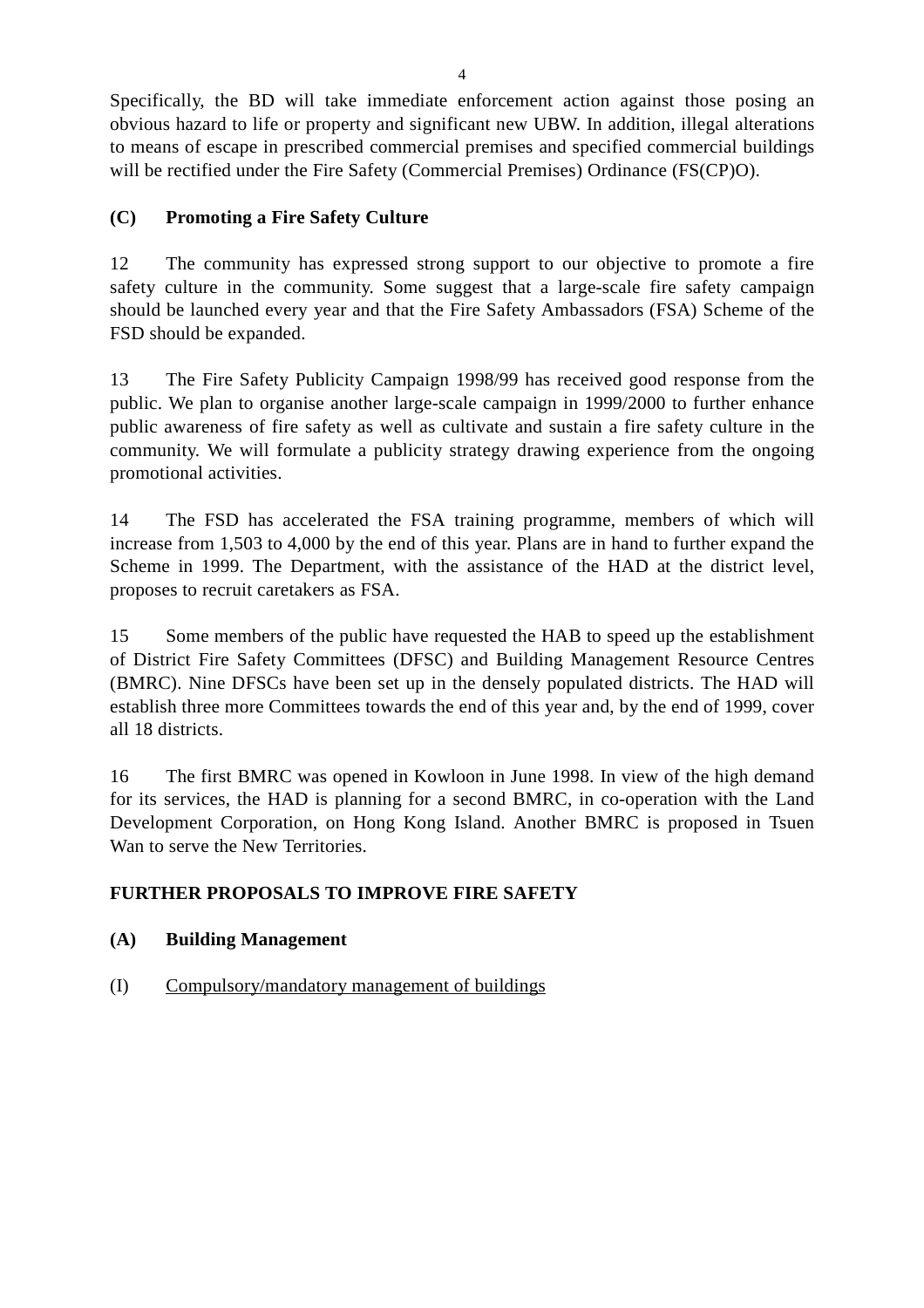17 The public generally supports the conceptual proposal of mandatory/compulsory management of problematic buildings identified by the FSD and the BD. Some have commented that the costs involved might not be affordable by building owners. Some have suggested that the performance of property management companies should be regulated.

18 Owners are responsible for the management and maintenance of their private properties and hence should bear the related costs themselves. We will devise a list of property management companies for the information of building owners. We will also work closely with the Department of Justice (D of J) on the proposed amendments to the Building Management Ordinance to take forward the compulsory/mandatory management proposal.

# (II) Condominium title

19 Public views on the proposed "condominium title" are divided. Most are against the compulsory formation of OCs in all buildings on the ground of possible violation of human rights or other reasons. While some support the automatic formation of OC in new buildings, others consider that the OC so formed may not function properly if the owners are not willing to take up the job. Some have suggested that an OC should only be formed after a new building is occupied by a certain percentage of owners.

20 The HAB does not propose to introduce compulsory formation of OC in all existing buildings, but will continue to encourage building owners to form OC and to participate in the management of their buildings.

21 The conceptual proposal of 'condominium title' is intended to apply to new buildings only. An OC is automatically formed when a new building is completed and occupied by the owners. All owners of the building will become members of the OC and be involved in the management and maintenance of the building. The legal and practical details of the proposal will be examined further in conjunction with the D of J and the relevant departments.

# **(B) Upgrading Fire Safety Standards of Private Buildings**

22 The public generally recognises the need to improve fire safety in old private buildings. Some have commented that the proposed timetable (to deal with 9,000 composite buildings in ten years by phases, before the 3,000 pre-1987 residential buildings) is slow, and that the Government should deal with residential buildings in parallel with composite buildings. Some also suggested that we should deal with buildings with identified fire safety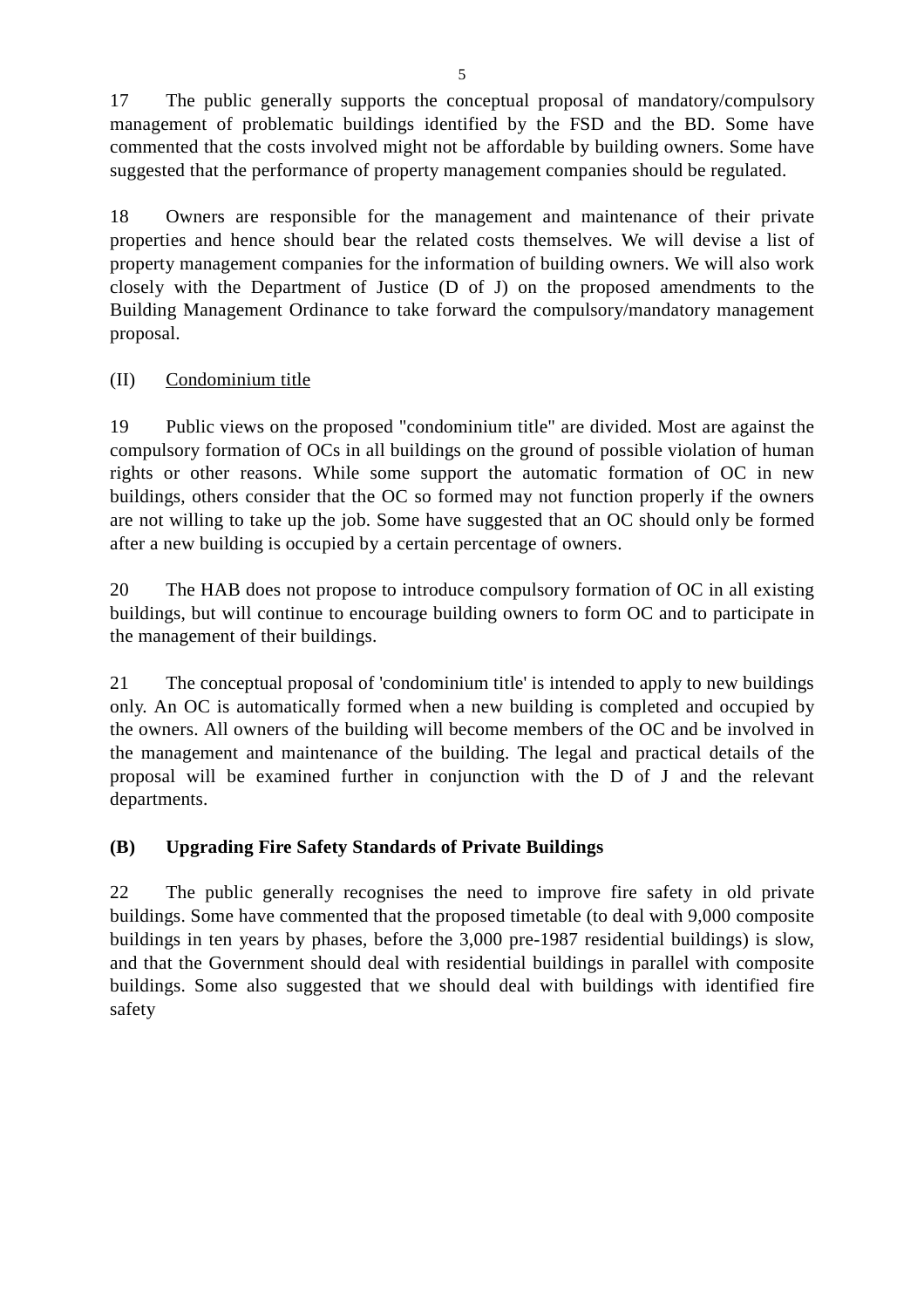problems urgently, irrespective of their types or years of completion.

23 The territory-wide building survey conducted by the FSD earlier this year revealed that the fire safety condition in composite buildings was the most unsatisfactory. In view of the large flow of people and high fire risks particularly in the commercial portion of such buildings, we propose to upgrade fire safety in composite buildings as a matter of priority. In view of the impact of the upgrading works on building owners and Government resources, we have proposed a phased programme, with priority accorded to pre-1973 composite buildings. As explained in paragraph 10, the FSD will also take immediate action to address the identified fire hazards in private buildings, including composite and residential buildings.

24 Some members of the public are worried that due to structural constraints some old buildings may not be able to meet the proposed modern fire safety standards. For these particular cases, they agree that due regard should be given to possible integration with the urban renewal programme. The Planning Department (Plan D) is currently conducting the Urban Renewal Strategy Study which will identify priority redevelopment projects to be undertaken in the urban area. In the priority project selection process, the Plan D will take into account those old buildings identified in the FSD survey as requiring major fire safety improvement works.

25 We will work out with the D of J a proposed legislative framework for upgrading fire safety in composite buildings. Reference will be made to the established arrangements under the FS(CP)O. We aim to introduce the new legislation in the 1999/2000 legislative session.

# Categorisation scheme

26 There is general support for the proposal to make known the fire safety condition of problematic private buildings in particular. Nevertheless, there are also concerns that the categorisation scheme would affect the transaction of such properties in the market. Some have therefore urged the Government to consider the legal implications carefully.

27 Under the proposed categorisation scheme, failure of a particular private building to complete the required upgrading works would be registered with the Land Registry. We consider that it would provide a useful incentive to encourage flat owners to comply with the fire safety requirements which should also help enhance the value of their properties. Nevertheless, we will consult the D of J on the legal implications of the categorisation scheme in the context of the proposed legislation.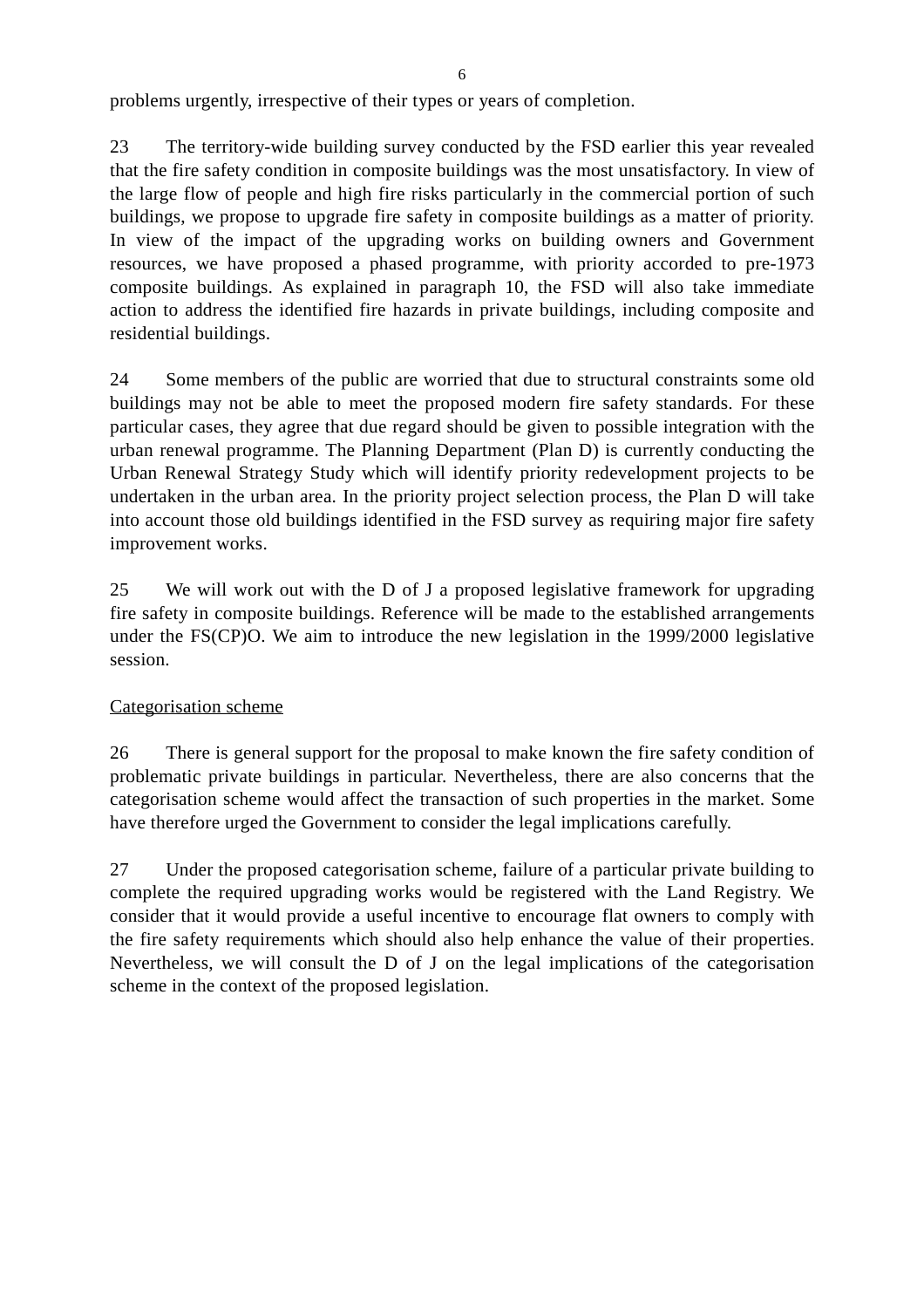Financial Assistance to Owners

28 The general public is concerned about the costs of complying with the statutory requirements to upgrade the fire safety standards of their buildings. Some have suggested that financial assistance with more preferential terms, such as grants or interest-free loans, should be provided.

29 The surveys conducted by the departments have highlighted the need to improve fire safety particularly in old buildings. Our package of proposals aims at bringing about an overall improvement to the management and fire safety of private buildings, which should be the owners' primary responsibility. With better fire safety protection, building owners' personal safety or that of their tenants will be enhanced, and the value of their buildings should appreciate and the useful life of the buildings extended. However, we remain of the view that it is not justified to subsidise private building owners by using public revenue, say by providing interest-free loans or grants. If necessary, we will consider flexible means of financial assistance for building owners, similar to the arrangements under the FSILS and the BSILS.

# **NEXT STEPS**

30 We will formulate detailed proposals to improve fire safety and building management, along the lines of those contained in the consultation paper, and having regard to the public views collected during the consultation exercise. We will keep Members informed when the proposed legislation has been worked out.

# **FINANCIAL AND STAFFING IMPLICATIONS**

31 The resource implications of implementing the proposed improvement measures will be determined after the details of our proposals have been worked out. Additional resources required will be sought in the normal manner.

# **PUBLICITY**

32 A press release will be issued. We will inform the Central Steering Committee on Fire Safety of the results of the public consultation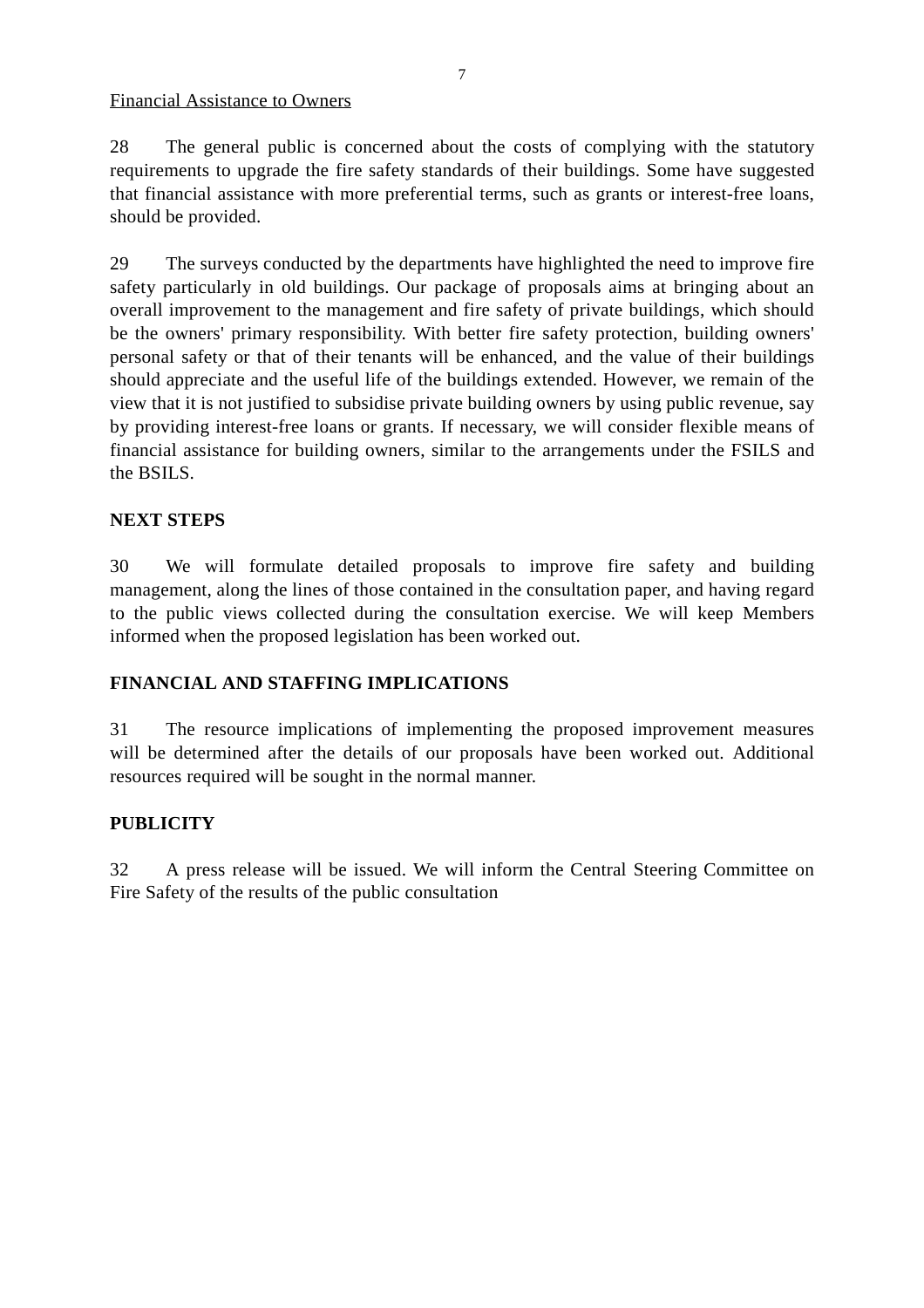exercise at its next meeting in October 1998.

# **OTHERS**

33 For enquiries, please contact Mrs Sarah Kwok, Principal Assistant Secretary for Security at 2810 3435.

**Security Bureau 7 October 1998**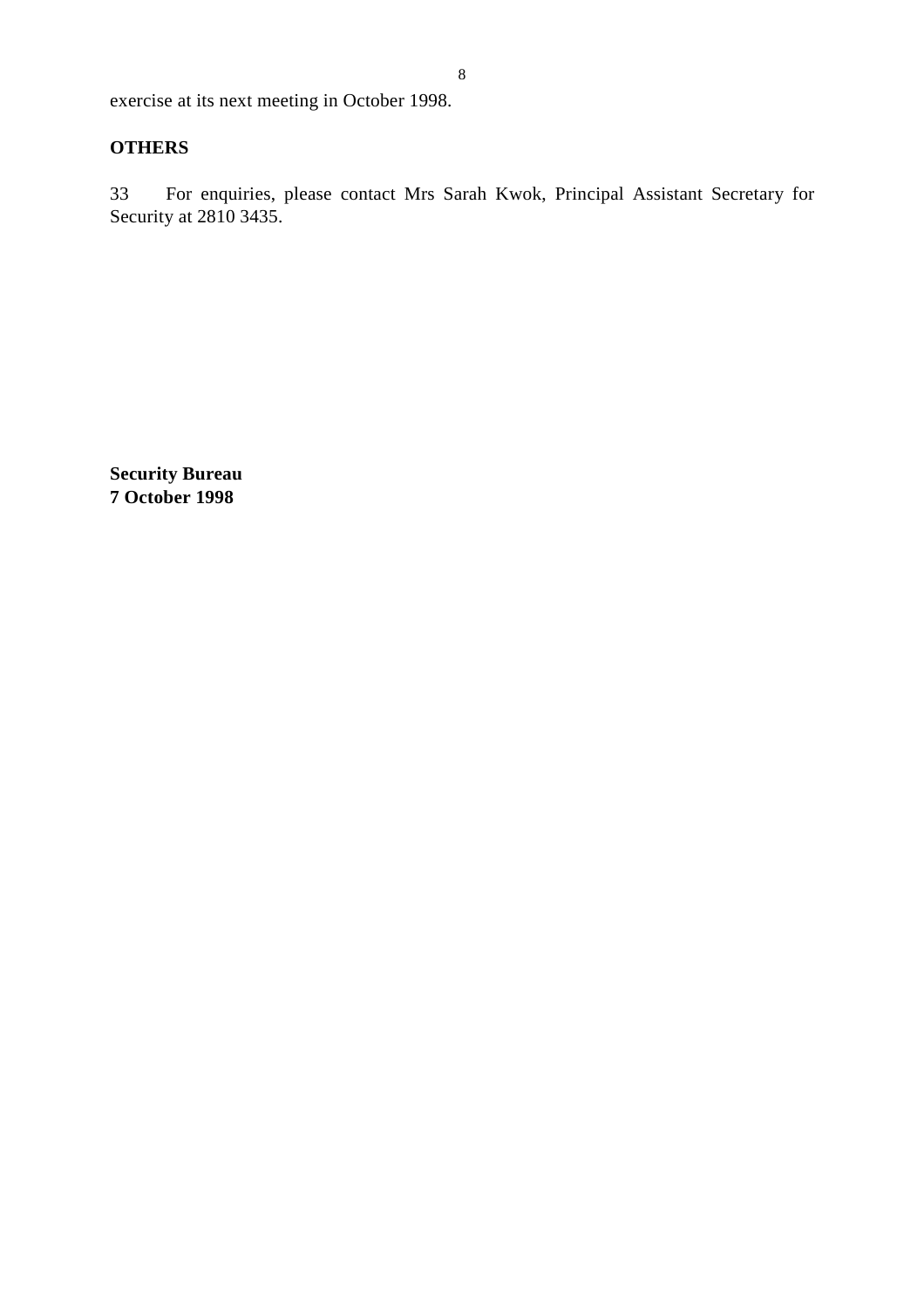Annex A

**Annex A**

**Public Consultation on Proposals to Improve Fire Safety in Private Buildings**

**June 1998**

Printed by the Printing Department 7012701―400L―6/98

(Printed on paper made from woodpulp derived from renewable forests)

Security Bureau and Home Affairs Bureau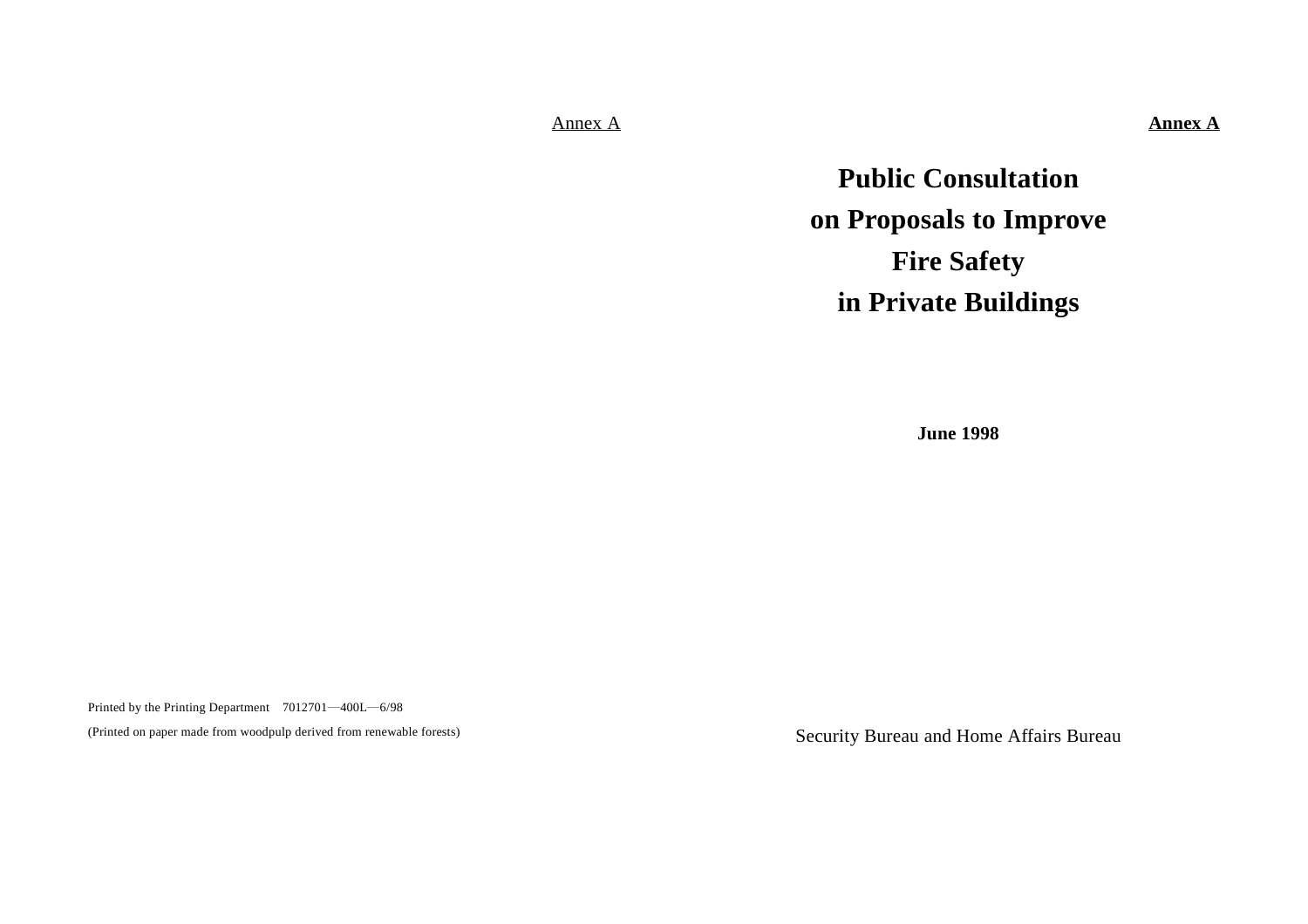# **CONSULTATION PAPER ON PROPOSALSTO IMPROVE FIRE SAFETYIN PRIVATE BUILDINGS**

#### **EXECUTIVE SUMMARY**

#### **SURVEY FINDINGS**

According to Fire Services Department (FSD)'s territorywide building survey, only 28% of private buildings had their fire service installations (FSIs) and fire safety management rated as satisfactory. The presence of building management bodies, in the form of an owners' corporation (OC) or a property management company, helps enable better management of fire safety measures. Amongst all types of private buildings, the fire safety condition in composite (commercial/residential) buildings is the most unsatisfactory. Only 11% of these buildings were found satisfactory. This finding is in line with the sample survey by the Buildings Department (BD), where 80% of the composite buildings surveyed were found with serious deficiencies in exit routes.

2 The Electrical and Mechanical Services Department (EMSD)'s sample survey reveals that only 21% of the buildings surveyed were found to have their communal electrical installations in satisfactory condition, and 20% would require major rectification.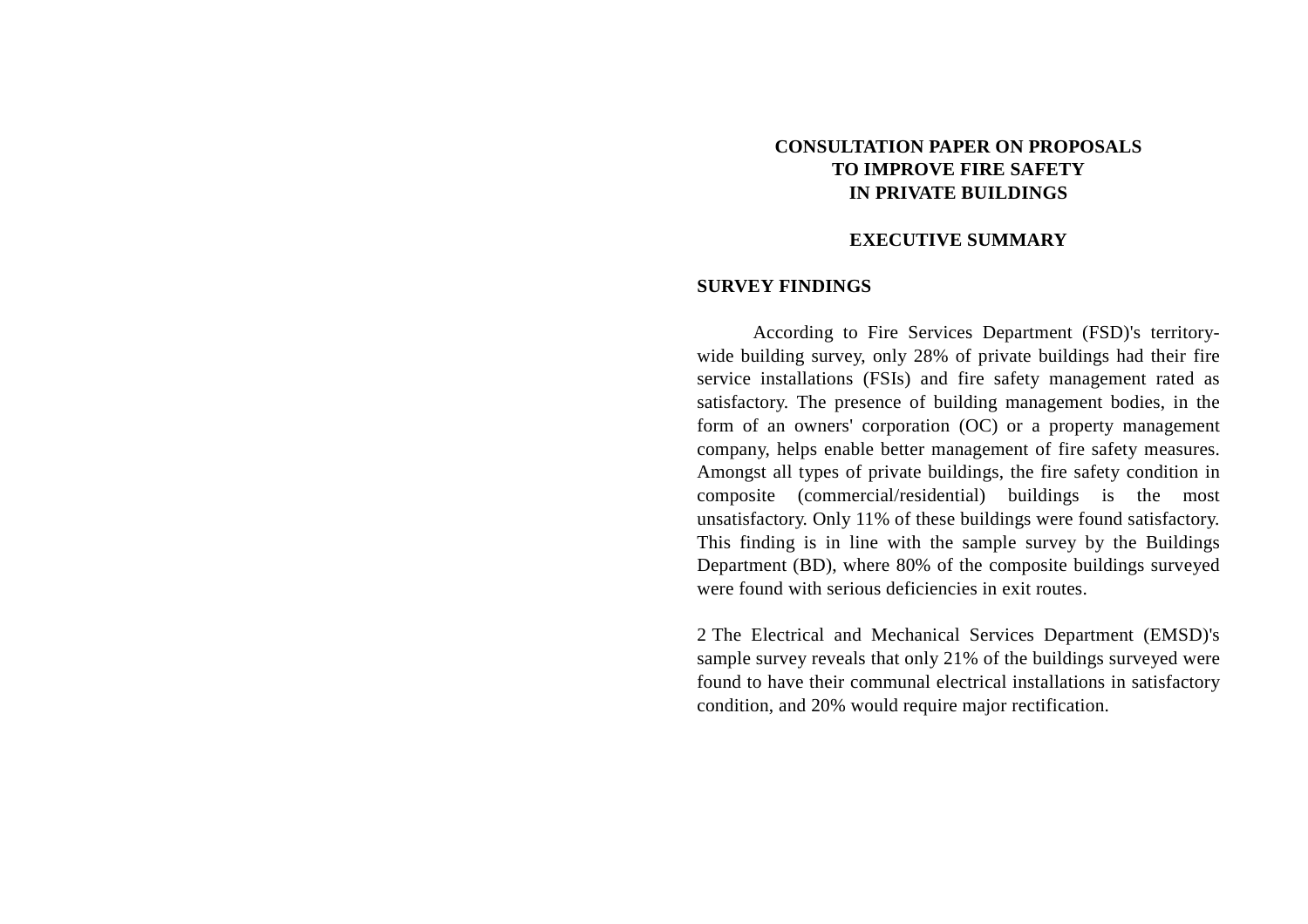#### **URGENT SOLUTIONS**

#### **(A) Building Management**

3 We propose to organise owners and residents to carry out routine inspection of their own buildings to identify defects in the fire safety provisions. A standard list of inspection items in layman terms would be provided to owners and residents to facilitate the self-inspection of their buildings.

#### **(B) Removal of Fire Hazards**

#### (I) Fire Hazards which are easily rectifiable

4 Departments will step up enforcement actions to ensure early removal of fire hazards identified during their surveys. Building owners and residents should be able to remove most of these hazards, such as by clearing means of escape and keeping smoke doors closed.

#### (II) Reinstatement of building fire safety measures and structures

5 Departments will require responsible owners and residents to restore and reinstate the building fire safety measures and structures to workable and satisfactory condition, and to the standards specified in their approved building plans. Enforcement actions will be taken under the Fire Services Ordinance, the Buildings Ordinance and the Electricity Ordinance as necessary.

#### (III) Demolition of unauthorised rooftop structures

6 As rooftops of single staircase buildings are part of the required means of escape, BD proposes to demolish the unauthorised rooftop structures posing a fire hazard in two phases, with priority action taken against 1 300 buildings in four years under phase one, and 3 300 buildings under phase two.

#### (IV) Communal electrical installations in buildings

7 EMSD proposes to take immediate enforcement actions on about 11 400 buildings referred by FSD during the survey, and then carry out inspections and take enforcement actions on other buildings by phases, focusing on the older buildings in the first instance.

#### **(C) Promoting a Fire Safety Culture**

8 We will continue to work closely with building management bodies to tackle building fire safety problems and promote a fire safety culture in the community through different programmes and activities.

#### **FURTHER PROPOSALS TO IMPROVE FIRE SAFETY**

#### **(A) Building Management**

(I) Compulsory/mandatory management of buildings

9 We would consider amending the Building Management Ordinance to provide for specific building management standards, sanctions and a certification scheme. Home Affairs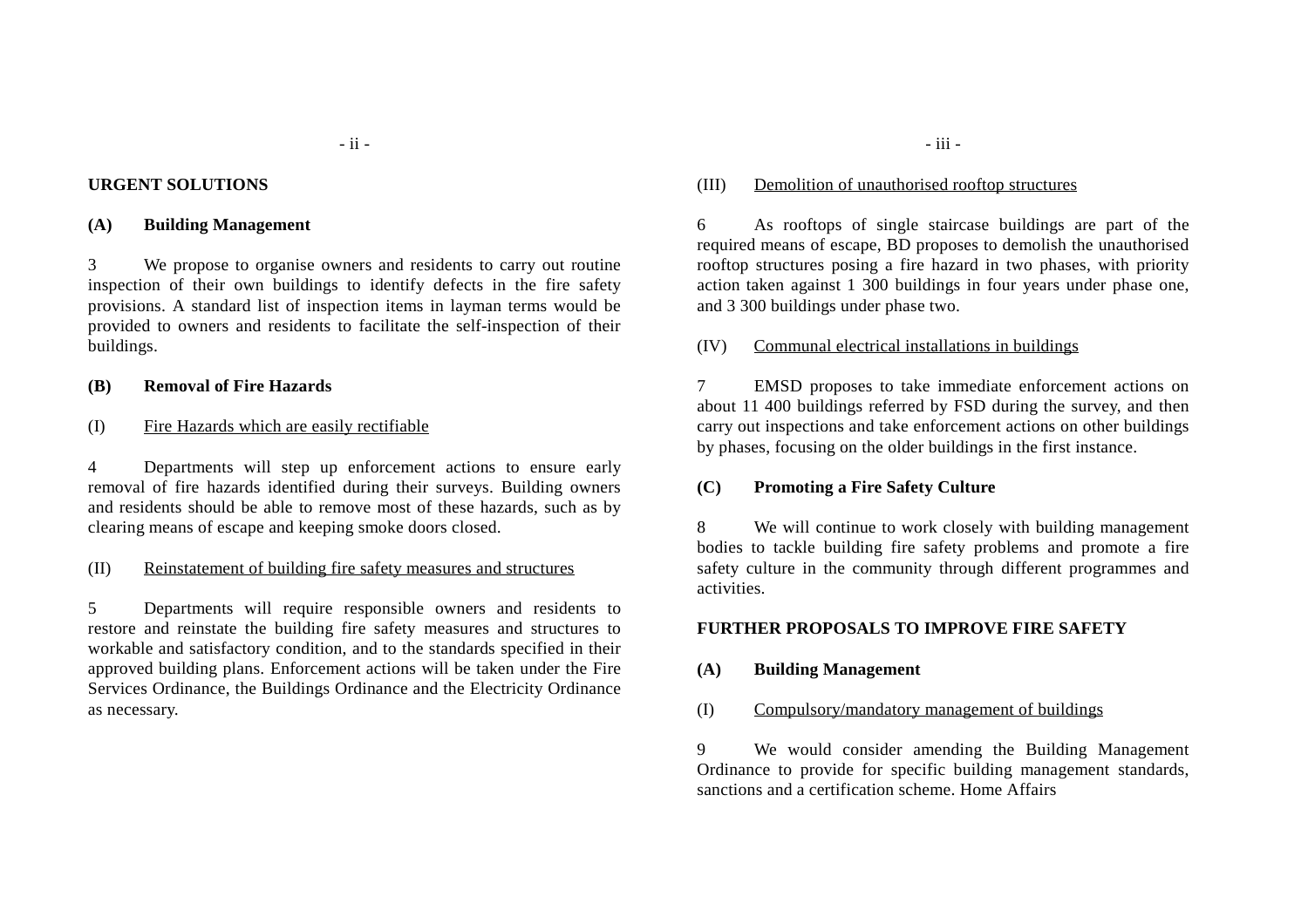Bureau is also pursuing the concept of mandatory management of buildings.

#### (II) Condominium title

10 We would consider automatic formation of OCs, having regard to relevant overseas legislation, and the feasibility of applying this modality in new buildings.

#### **(B) Upgrading Fire Safety Standards of Private Buildings**

11 We will consider a phased programme to upgrade the FSIs and building fire safety construction of private buildings, according to the need for improvement as revealed by the findings of our surveys.

#### (I) Composite (commercial/residential) buildings

12 We propose a ten-year programme to improve the fire safety standards of composite buildings by phases, dealing with about 5 000 pre-1973 composite buildings in Phase I (six years) and about 4 000 1973 - 1987 composite buildings in Phase II (four years). We will consider legislative means to bring fire safety in these buildings to modern standards, by making reference to the framework under the Fire Safety (Commercial Premises) Ordinance.

13 We would also consider a categorization scheme in the new legislation to distinguish those buildings which have failed to upgrade their fire safety to the stipulated standards. We would consider registering a note on the fire safety condition in the land title/title deed of each categorized building in the Land Registry.

#### (II) Residential buildings

14 After the completion of the improvement programme for composite buildings, we propose to deal with about 3,000 pre-1987 residential (above 3 storeys) buildings by phases, with priority given to pre-1973 buildings.

#### (III) Industrial buildings

15 Fire safety of workplaces inside industrial buildings is already covered by existing legislation. We propose to deal with about 650 pre-1973 industrial buildings first before the programme may be extended to about 1 000 1973-1987 industrial buildings, following the priority programmes for composite and residential (above 3 storeys) buildings.

#### **COSTS AND BENEFITS**

16 The surveys have highlighted the need for owners to improve fire safety particularly in old buildings. Owners themselves are primarily responsible for managing and upgrading their buildings and will benefit directly from higher fire safety standards. The cost for upgrading will depend on the type of building, the difference between the existing and the proposed standard of FSIs, and the extent of deficiencies in building fire safety structure. Estimated upgrading costs are set out in the consultation paper.

17 In view of the cost implications on building owners, we would consider providing financial assistance similar to the framework of the Fire Safety Improvement Loan Scheme and the Building Safety Improvement Loan Scheme.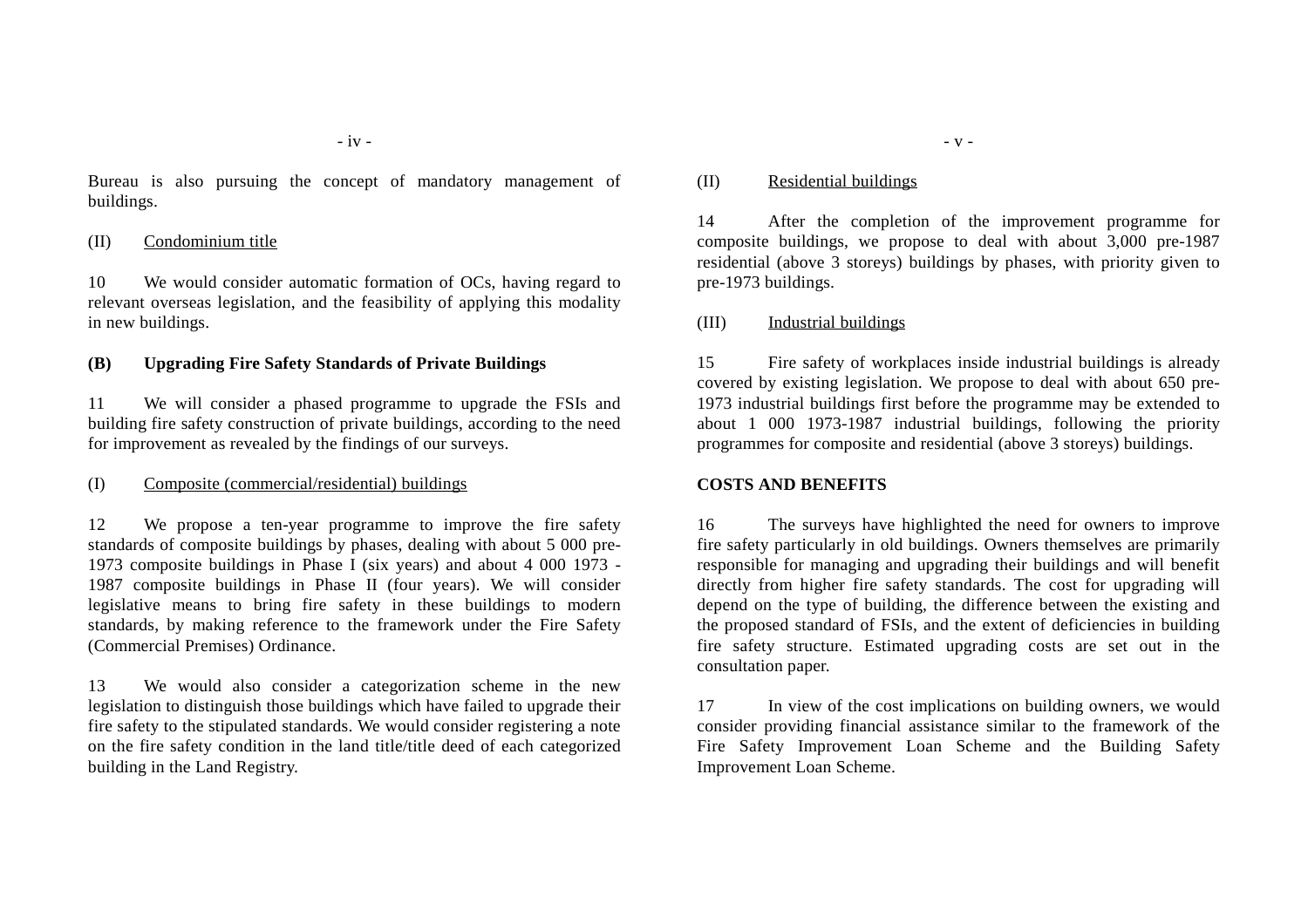#### **CONSULTATION AND COMMENTS**

18 Consultation starts on 25 June 1998 and will last for two monthsuntil 24 August 1998. Please send your comments on the proposals set out in this paper:

- by mail to B Division, Security Bureau, 6/F, Central Government Offices, Lower Albert Road, Hong Kong;
- by fax to B Division, Security Bureau on 2179 5408; or
- by electronic mail on *sbseoesu@hkstar.com* (home page address: *http://www.info.gov.hk*)

Security Bureau/Home Affairs Bureau June 1998

#### **CONSULTATION PAPER ON PROPOSALSTO IMPROVE FIRE SAFETYIN PRIVATE BUILDINGS**

#### **INTRODUCTION**

Fire has a devastating effect on lives and properties. The damage caused by a fire can be catastrophic if fire safety precautions are not properly observed. In the tragic fire in Garley Building in November 1996, 41 people died and some 80 were injured. The fire in Mei Foo Sun Chuen in April 1997 killed 9 people and injured another 37. In 1997, there were 11,908 cases of fire in Hong Kong, causing 47 fatalities and 605 injuries.

2 Fires in pre-1987 buildings without the protection of modern fire safety measures can be disastrous. There are approximately 1 400 commercial, 9 000 composite (commercial/residential), 3 000 residential (above 3 storeys) and 1 700 industrial buildings in the territory with their building plans submitted to the Building Authority before 1987. The flow of people is significant in commercial and industrial blocks during office hours, whilst the population density is high in residential buildings particularly at night time. Fire service installations (FSIs) and building fire safety construction in most of these buildings are not up to present day standards.

3 We have been taking progressive steps to improve fire safety in private buildings and promote a fire safety culture in the community. The Fire Safety (Commercial Premises) Ordinance (FS(CP)O), which came into operation in May 1997, requires prescribed commercial premises (including banks, off-course betting centres, jewellery and goldsmith shops, supermarkets,

#### **-** vi **-**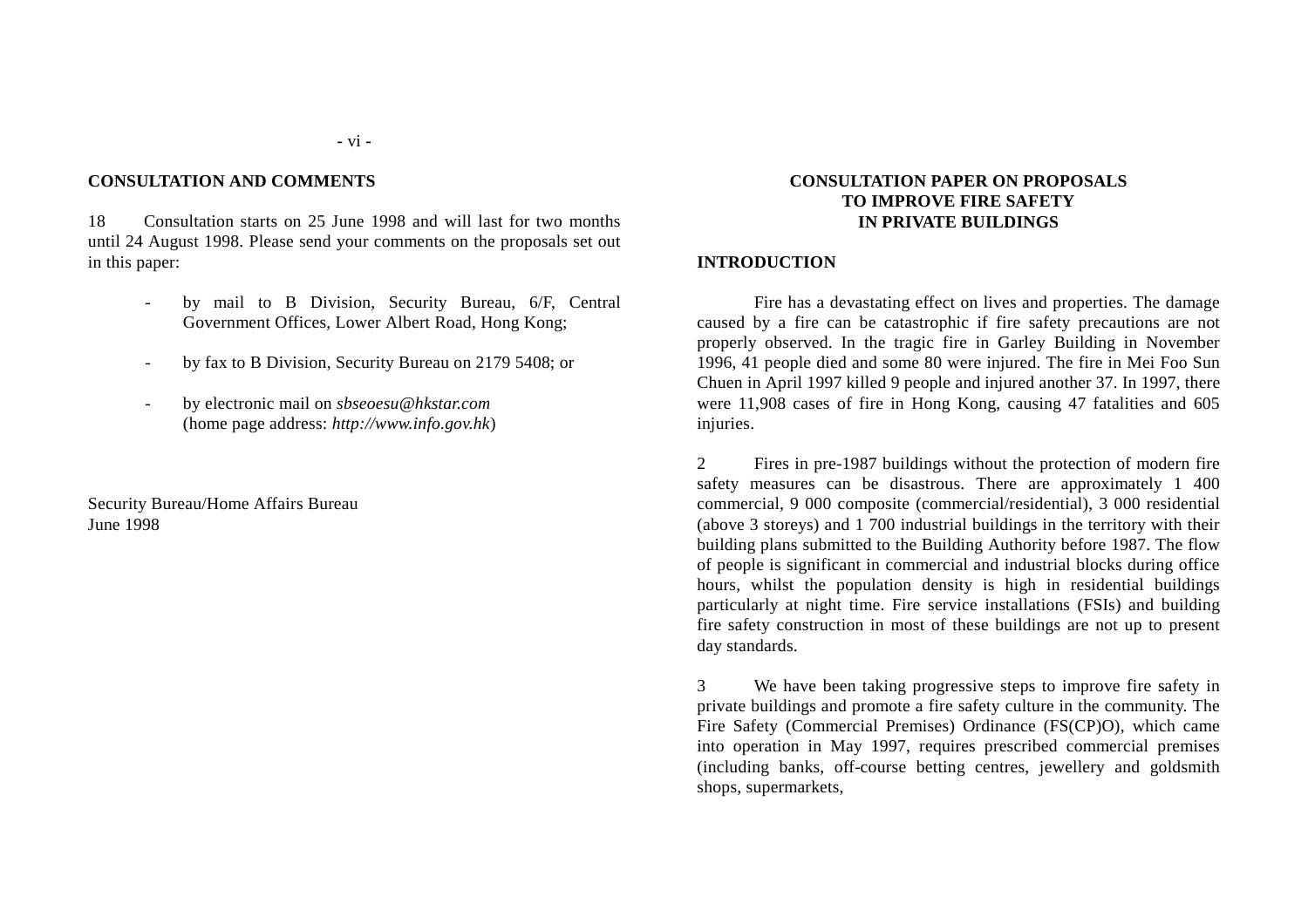department stores and shopping arcades) to upgrade their fire safety measures to modern standards.

4 The Fire Safety (Commercial Premises) (Amendment) Ordinance 1998 was brought into operation on 1 June 1998 to extend the coverage of the FS(CP)O to pre-1987 commercial buildings to improve their fire safety. A Fire Safety Improvement Loan Scheme (FSILS) was also introduced on 1 June 1998 to provide financial assistance to owners who have received statutory directions under the FS(CP)O to upgrade the fire safety standards of their commercial premises or buildings.

5 A large-scale Fire Safety Campaign, with special emphasis on the importance of proper building management to fire safety, was launched on 21 June 1998. A series of educational and publicity activities will be organised throughout the year to arouse and sustain fire safety awareness of the public.

6 To formulate our strategy to improve fire safety in private buildings, the Fire Services Department (FSD) conducted a territory-wide building survey in February and March 1998 to assess the fire safety conditions in different types of private buildings. The Buildings Department (BD) has been conducting sample surveys since February 1998, covering some 40 pre-1987 composite (commercial/residential) buildings and some 1 200 pre-1987 non-commercial buildings. The Electrical and Mechanical Services Department (EMSD) also carried out two sample surveys during February to April 1998, covering altogether 160 buildings, to inspect the condition of communal fixed electrical installations in these buildings.

#### **SURVEY FINDINGS**

#### **Fire Services Department**

7 FSD inspected a total of 27 148 private buildings, of which only 7 499 (28%) were rated satisfactory in terms of their FSIs and building fire safety management. FSD also completed a sample survey of some 25 000 low rise (not more than 3 storeys) domestic houses. The fire safety measures in 6 236 houses covered in the sample survey are of an acceptable standard.

8 Two major areas of deficiency were identified according to FSD's survey findings -

(a) Fire safety management in buildings

Maintenance of FSIs and general fire safety management in private buildings are not satisfactory, as revealed by the large number of cases with defective or obstructed means of escape, defective or poorly maintained FSIs, unsatisfactory electrical wiring in common parts, and unauthorised building alterations and rooftop structures. Only 28% of the surveyed buildings were rated as satisfactory. Nevertheless, most of the identified fire hazards should be easily rectifiable, but would require regular and intensive daily upkeeping.

The presence of building management bodies, in the form of an owners' corporation (OC) or a property management company, would help to improve fire safety management in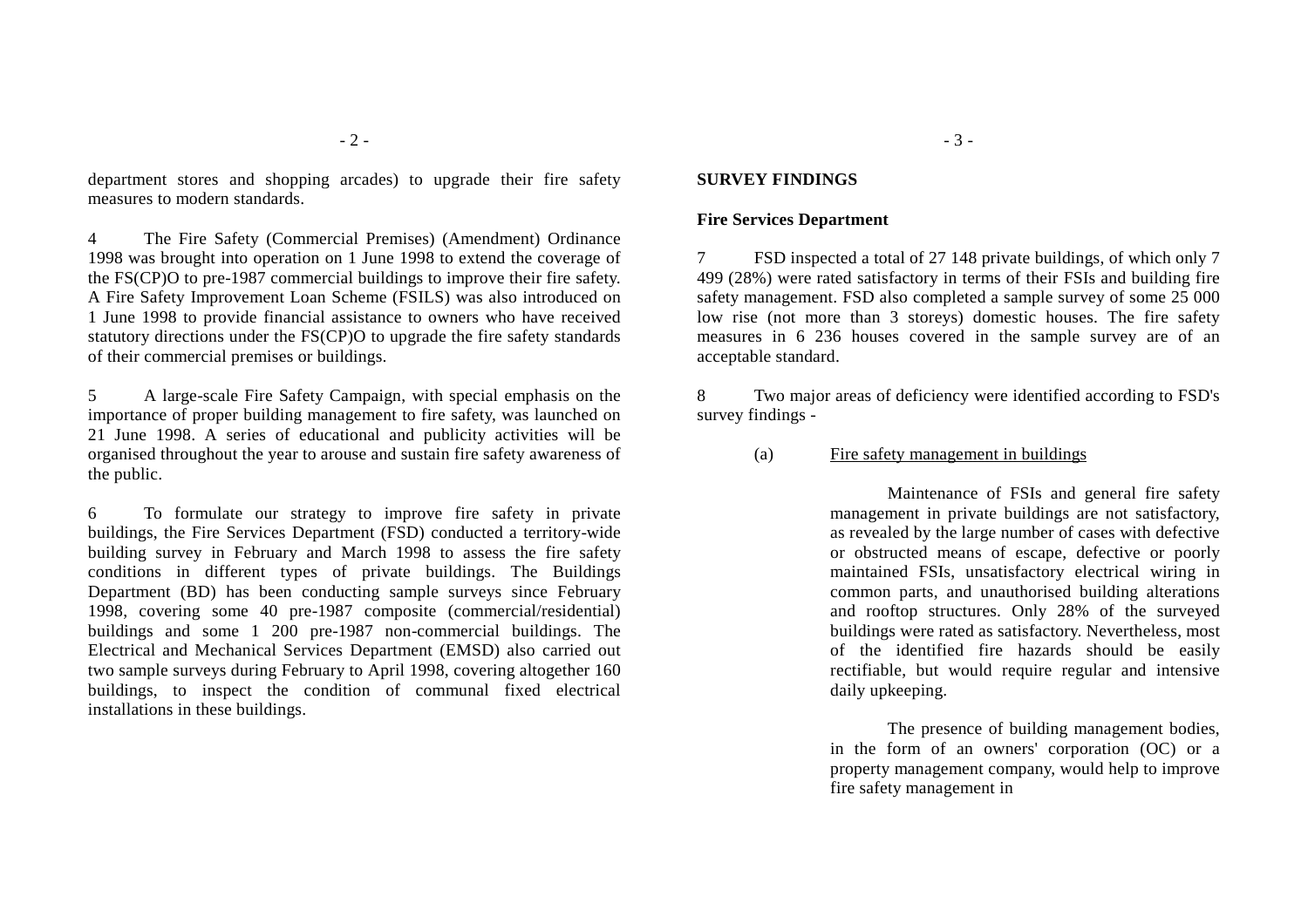buildings. Out of 14 808 private buildings with building management bodies, only 3 050 (21%) had reported cases of fire hazards.

#### (b) Composite (commercial/residential) buildings

The survey indicates that amongst all types of buildings, the fire safety condition in composite buildings is the most unsatisfactory. Of the 14 977 composite buildings surveyed, only 11% were found satisfactory. Despite the large flow of people and high population density particularly in the commercial portions of such buildings, most of these commercial parts are not installed with sprinkler systems.

9 The fire safety problems are relatively less serious in industrial and residential buildings. Of the 2 305 industrial buildings surveyed, 47% were rated satisfactory in terms of their FSIs and building fire safety management. As regards the 5 298 residential buildings surveyed, 62% were rated satisfactory. Notwithstanding these findings, the FSIs and fire safety measures of the pre-1987 buildings in particular do not meet present day standards. There is a need to consider upgrading their fire safety standards to provide better fire protection.

#### **Buildings Department**

10 Based on the preliminary findings from its sample surveys, BD has identified the following common problems in pre-1987 non-commercial private buildings:

> (a) exit routes and staircases as a means of escape are rendered ineffective by unauthorised alterations

and/or obstructions, exposed electrical wiring and other installations, and unauthorised or unacceptable doors/gates obstructing access at ground level or access to the main roofs;

- (b) fireman's lifts as a means of access for fire fighting and rescue are rendered ineffective by the lack of protective lobbies for them; and
- (c) lobbies as fire resisting construction are rendered ineffective by defective lobby doors, removal of lobby doors or removal of lobbies.

The private buildings surveyed by BD were identified to contain a high percentage of deficiencies in means of escape, fireman's access and prevention of spread of fire to adjoining buildings. Similar to the findings of FSD's survey, the overall fire safety condition in composite buildings is considered least satisfactory, with 80% of buildings found with serious deficiencies in exit routes, 19% with deficiencies in fireman's access, and 50% with deficiencies in prevention of spread of fire to adjoining buildings.

#### **Electrical and Mechanical Services Department**

11 Of the 160 buildings which EMSD had surveyed, only 21% were found to have their communal electrical installations in satisfactory condition, 59% and 20% of these buildings would require minor and major rectification respectively.

12 The above surveys reveal the unsatisfactory condition of fire safety of private buildings in Hong Kong. Properly maintained fire safety measures in buildings are of vital importance to control the spread of fire, increase the chance of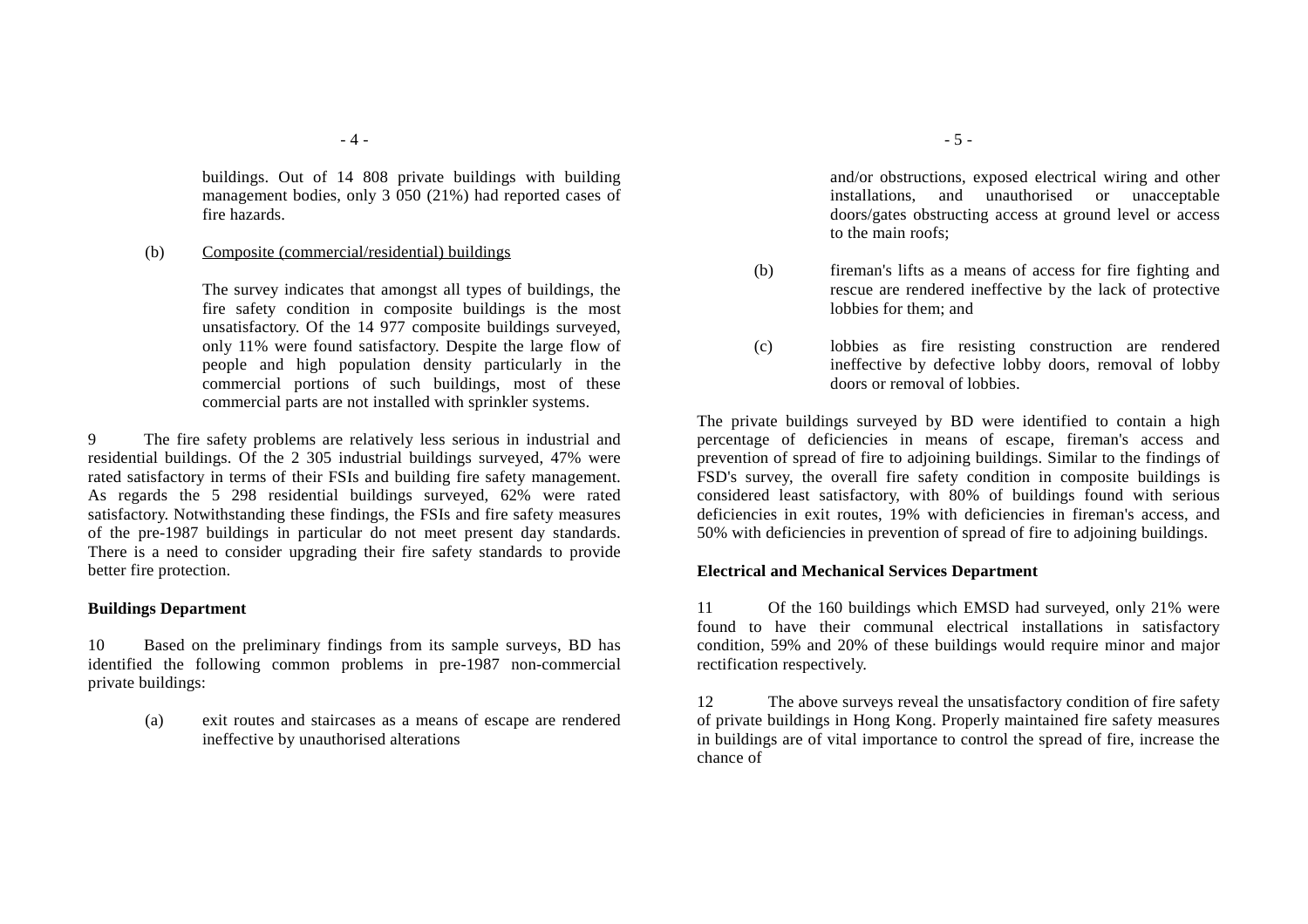escape of occupants and minimise the damage in case of fire. Most of the identified fire hazards are easily rectifiable but people often ignore them for the sake of convenience. However, even the simplest fire safety precautions, such as keeping the smoke doors closed all the time, can have a crucial effect in case of fire, as revealed from the Coroner's findings in the Mei Foo Sun Chuen fire -

> *'I [the Coroner] cannot emphasise too strongly that the tragedy which overcome the eight victims ... was avoidable simply and easily. Had the smoke doors operated as they were intended to, I have no doubt that the possibility that none of those eight victims would have lost their lives would have been turned into an almost certain fact.'*

> *(Extract from the Report of the Coroner's Death Inquest into the Mei Foo Sun Chuen fire on 8 April 1997)*

#### **URGENT SOLUTIONS**

#### **(A) Building Management**

13 There is a close and direct relationship between proper building management and building fire safety. Building management bodies, such as OCs or Mutual Aid Committees (MACs), can play a key role in coordinating building owners to properly maintain their fire safety measures, and to carry out improvement works, in particular works in common areas of buildings involving multi-ownership. We have been implementing a proactive programme to improve building management. The Home Affairs Department (HAD), through its liaison network in the districts, has been actively encouraging, advising and assisting owners to form OCs under the Building

Management Ordinance (BMO) to manage their buildings. Liaison Officers of the District Offices reach out to building owners and the OCs regularly to explain the importance of good building management. To backup these efforts, HAD has recently opened the first Building Management Resource Centre in Kowloon to provide comprehensive services for the public on building management matters. HAD is actively planning for the setting up of new Centres on Hong Kong Island and in the New Territories. The Department also organises regular seminars, training courses, fire drills, etc. in the districts to promote building management and fire safety.

14 We will also remind building management bodies and owners of their responsibility to protect occupiers and users of their buildings from fire threats. We propose to organise owners and residents to carry out routine inspection of their own buildings to identify defects in the fire safety provisions, and to follow up with the OCs or government departments as necessary. BD, FSD, EMSD and Labour Department are drawing up a standard list of inspection items in simple layman terms to facilitate the self-inspection scheme by building owners or residents. Regular inspections can also be organised by the building management bodies. HAD will arrange for the inspection list to be widely distributed to owners and residents to facilitate self-inspection of their buildings, even where no organised building management body is formed. Followup action will include persuading owners and tenants to form OCs or other resident bodies to take more effective joint action on better building management.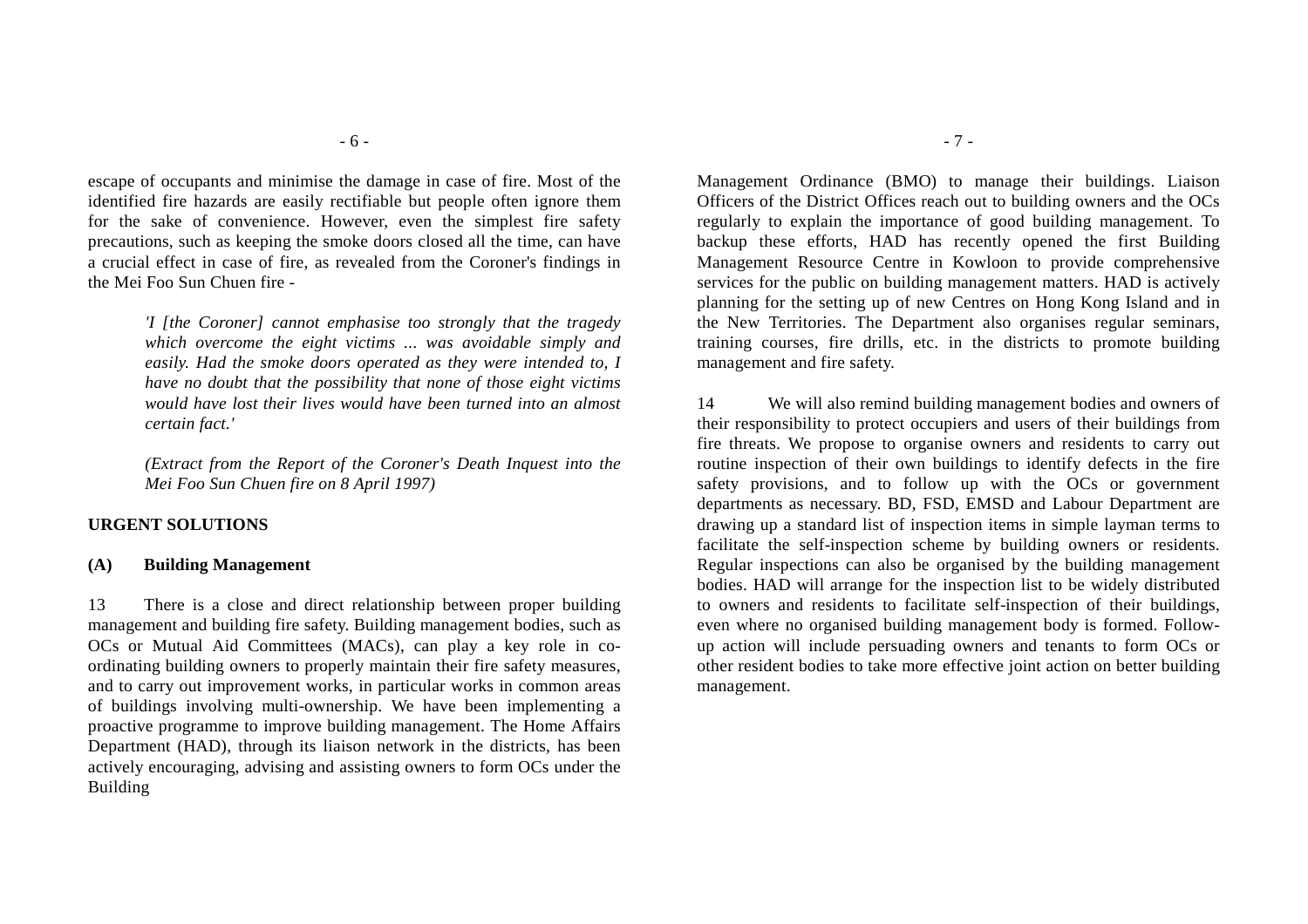#### **(B) Removal of Fire Hazards**

15 Departments will step up enforcement actions to ensure early removal of fire hazards identified during the surveys. Our action plan to remove fire hazards comprises the following -

#### (I) Fire hazards which are easily rectifiable

16 Fire hazards identified in FSD's survey are being followed up by relevant departments. FSD, BD, EMSD and HAD are making a concerted effort to require responsible building owners and residents to rectify the fire hazards.

17 Building owners and residents should be able to remove most of these hazards themselves, such as by clearing means of escape and keeping smoke doors closed, without much difficulty or incurring much expenses.

#### (II) Reinstatement of building fire safety measures and structures

18 Common examples of defective building fire safety measures and structures include unworkable FSIs and removal of smoke doors. Theenforcement departments will require responsible owners and residents to restore and reinstate the building fire safety measures and structures to workable and satisfactory condition, and to the standards specified in their approved building plans.

19 If the responsible owners fail to carry out necessary works to abate fire hazards, under the Fire Services Ordinance, the Director of Fire Services (DFS) may prosecute them, and where circumstances require, may effect physical abatement on behalf of the owners and then recover the costs from them.

Likewise, if the owners fail to carry out the necessary works to rectify the building fire safety structures, the Director of Buildings (DB) may cause the works to be carried out on behalf of the owners and then recover thecosts from them, as provided under the Buildings Ordinance. If necessary, we will invoke such statutory powers to deal with buildings with serious fire safety problems.

20 For communal electrical installations with approved loading exceeding 100 amperes, owners are required, under the Electricity Ordinance, to have the installations inspected, tested and certified by registered electrical contractors at least once every five years. EMSD will prosecute those owners who fail to carry out such periodic tests.

21 The more serious cases involving, for example, multiple defective fire safety measures would be considered for inclusion as 'target buildings' for follow up actions through the Building Management Coordination Teams of HAD.

#### (III) Demolition of unauthorised rooftop structures

22 Among the 9 000 buildings where suspected unauthorised rooftop structures (URSs) were found in the survey, 4 600 are single staircase buildings. As their rooftops are part of the required means of escape, URSs posing a fire hazard should be removed as a matter of priority. BD proposes to demolish such URSs in these single staircase buildings by two phases -

| Phase I         | to deal with URSs (together with other          |
|-----------------|-------------------------------------------------|
| $(1998 - 2002)$ | building infractions) in 1 300 single staircase |
|                 | buildings over 4 years. Rooftops of these       |
|                 | buildings                                       |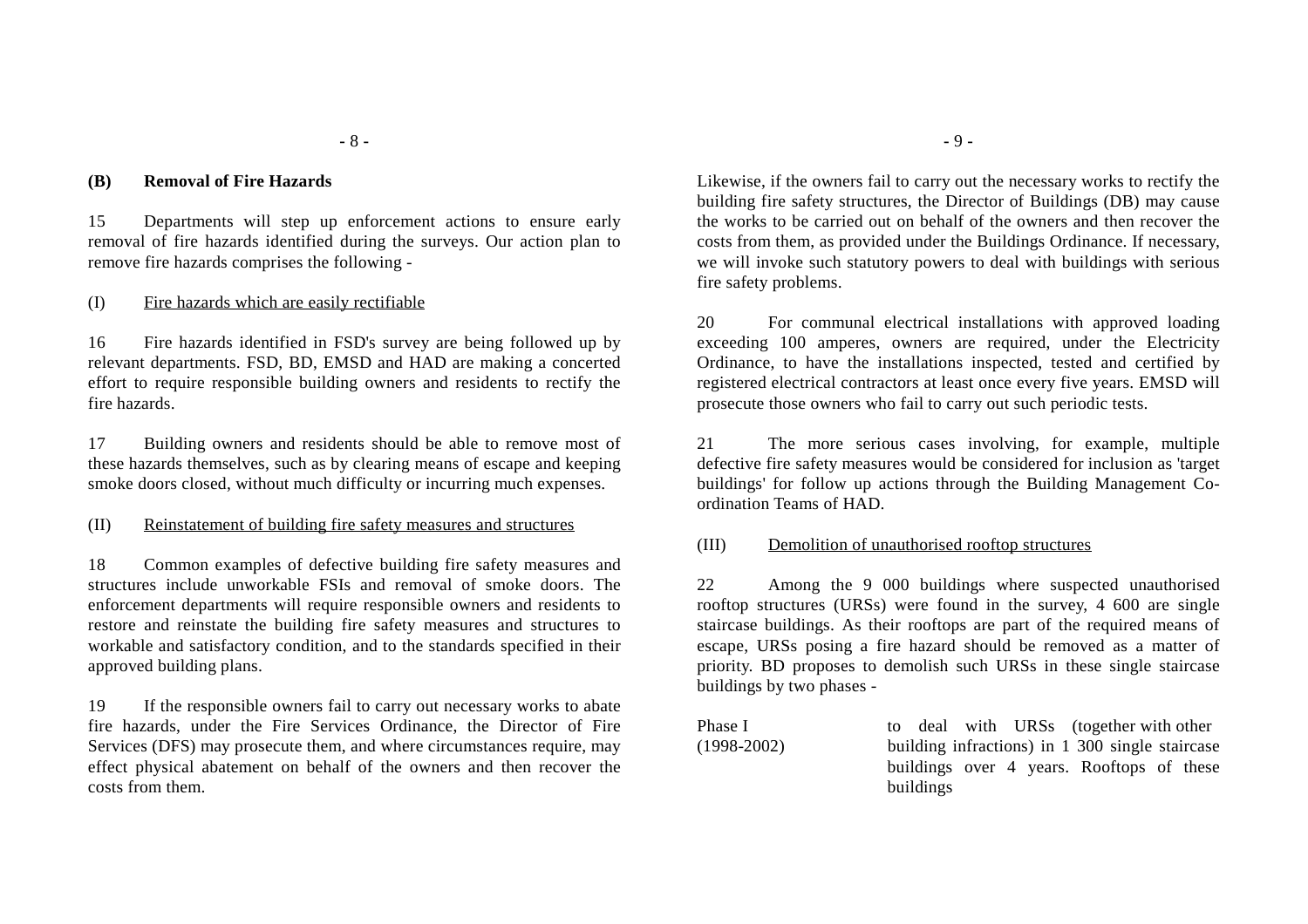are found to be fully covered with URSs; and

Phase II to deal with URSs in the remaining 3 300 single (after 2002) staircase buildings.

#### (IV) Communal electrical installations in buildings

23 EMSD proposes to take immediate enforcement actions on about 11 400 buildings referred by FSD during the survey, including -

- (a) issuing warning letters to and considering prosecution action against those buildings with approved loading exceeding 100 amperes but have not carried out the periodic inspection, testing and certification of the communal electrical installations as required under the Electricity Ordinance; and
- (b) conducting inspections and serving improvement notices on any irregularities found in the communal electrical installations in buildings with approved loading not exceeding 100 amperes and as such are not required under the Electricity Ordinance to conduct periodic testing and inspection.

24 Following the priority action programme on these 11 400 buildings, EMSD proposes to carry out inspections and take enforcement actions on other buildings in the following order of priority, focusing on the older buildings in the first instance -

(a) pre-1969 buildings;

- (b) 1969-1985 buildings;
- (c) 1985-1992 buildings; and
- (d) post-1992 buildings.

25 The cost of repairing/replacing the communal electrical installations depends on the size of the buildings, and the condition of and deficiencies in such installations. The estimated cost per building, based on the sample survey of 160 buildings carried out by EMSD, is set out at the Appendix. The cost of each unit depends on the number of co-owners of the buildings.

#### **(C) Promoting a Fire Safety Culture**

26 One of the findings of our surveys is that the fire safety awareness of the building owners and residents is low. We will continue to work closely with building management bodies to tackle building fire safety problems and promote a fire safety culture in the community. Our action programme includes the following -

> (a) A Central Steering Committee on Fire Safety has been established to co-ordinate the efforts of variousdepartments to promote fire safety. Six District Fire Safety Committees (DFSCs) have been set up so far to co-ordinate and organise activities at the district level. A series of concerted inter-departmental building clearance operations to remove fire hazards is being organised. Our aim is to establish DFSCs in all the 18 districts eventually.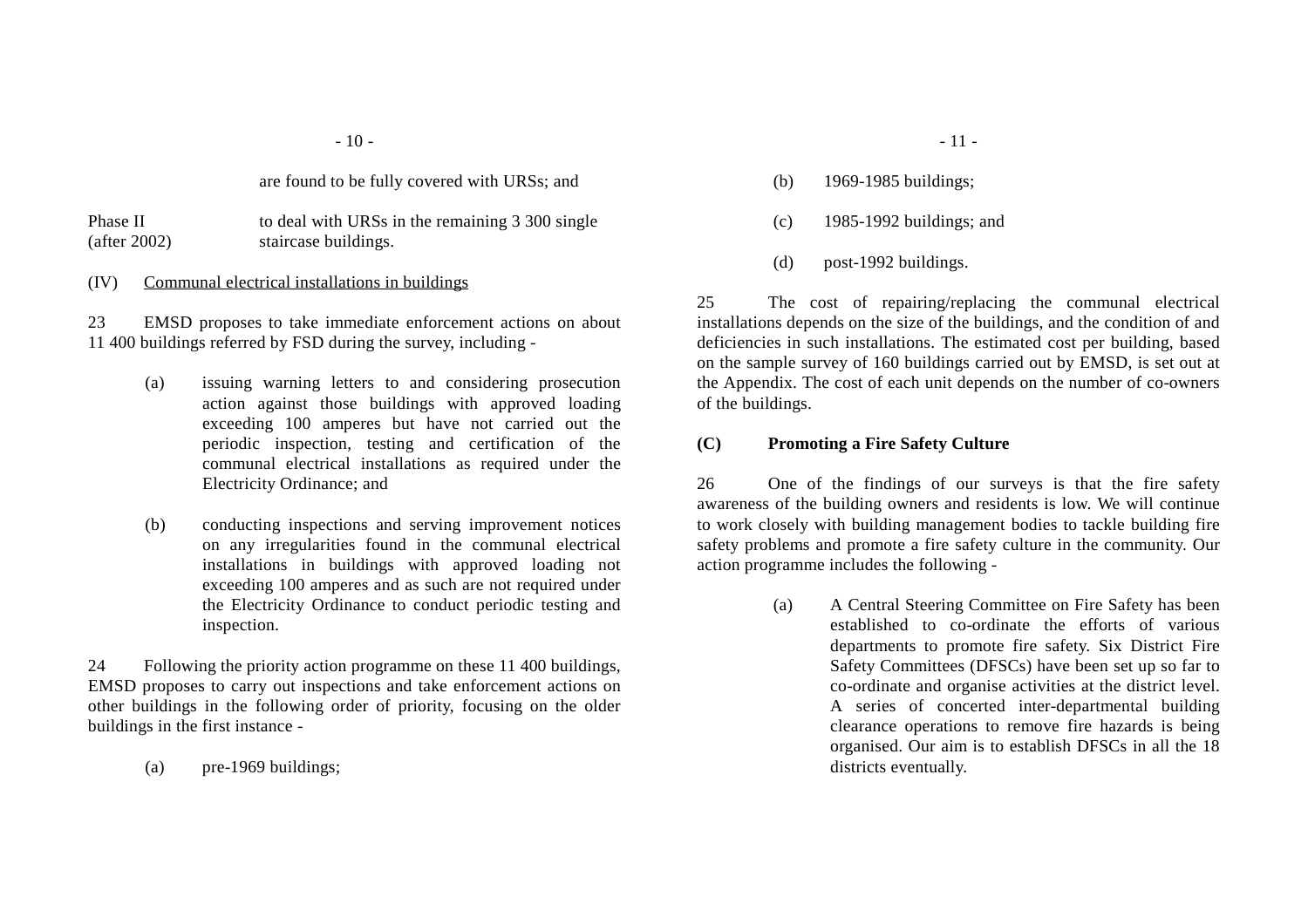- (b) FSD has set up a Community Relations Division to strengthen the cooperation between the Government and the community in the fight against fire. The Division will, in liaison with other departments, step up public education on fire safety, organise fire safety seminars and encourage the public to participate in fire drills.
- (c) To educate the younger generation and enhance their fire safety knowledge, FSD has launched a Fire Safety Ambassador (FSA) Scheme. FSAs come from different strata of the community and are trained to help report fire hazards to FSD and disseminate fire safety message. There are about 700 FSAs at present. The Scheme will be further expanded to widen its coverage.
- (d) We are mounting a large-scale Fire Safety Campaign in 1998/99 with the aim of enhancing public awareness of the importance of building management and fire safety. The year-long campaign will emphasise on the responsibility on the part of owners to take care of their property and to maintain FSIs. It will mobilise the whole community to join forces to prevent fire together. The public will also be advised on fire safety measures and what to do in case of fire through different channels and media.

#### **FURTHER PROPOSALS TO IMPROVE FIRE SAFETY**

#### **(A) Building Management**

(I) Compulsory/mandatory management of buildings

27 Section 18 of the BMO stipulates, inter alia, that the OC shall maintain the common parts of a building in a state of good and serviceable repair and clean condition, and shall carry out such work as may be ordered in respect of the common parts by any public officer in exercise of the powers conferred by any Ordinance. To enhance the effectiveness of this Section, the Home Affairs Bureau (HAB) will consider amending this Section to provide for -

- (a) specific management and maintenance standards;
- (b) sanctions against non-compliance; and
- (c) a certification scheme whereby owners of old buildings are required to produce a certificate from Authorised Persons certifying that their buildings are free from fire hazards.

28 As a complementary measure, HAB is pursuing the concept of compulsory or mandatory management. One possible way is for DFS and DB to identify problematic buildings and make recommendations to the Secretary for Home Affairs (SHA) who, after consideration, will order the owners of such buildings to -

> (a) effect the building management measures as stipulated; and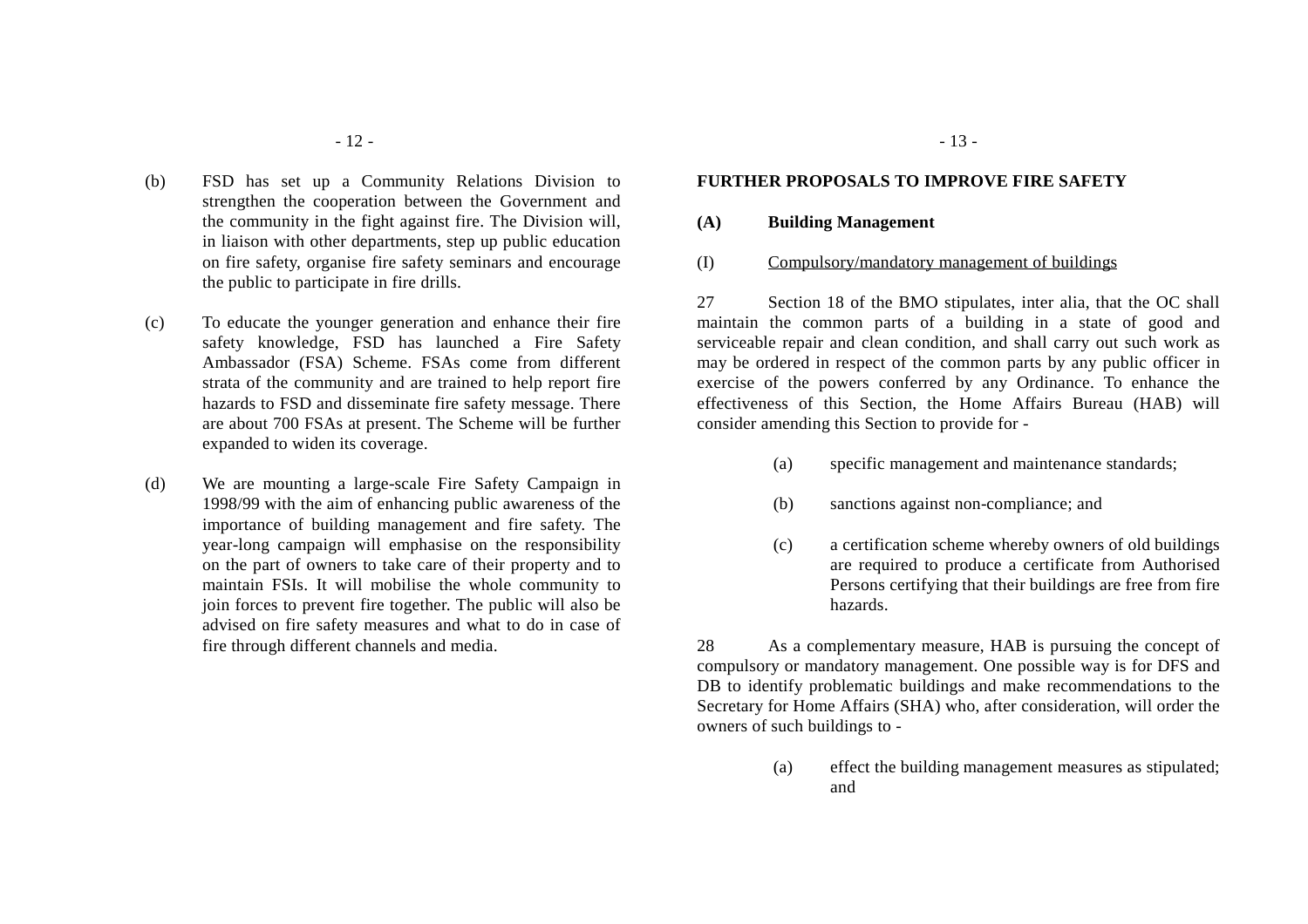(b) if necessary, employ a building manager with adequate and relevant experience.

There would be clear sanctions stipulated in the law against nonperformance of (a). Regarding (b), if the owners decline to employ a proper building manager, SHA may appoint one for them and recover the costs and fees from the owners.

(II) Condominium title

29 HAB has examined the laws of Australia, Singapore and Canada. The formation of OCs is a statutory requirement in these countries. An OC is formed automatically when the owners register their respective titles with the authority. In addition, Singapore has an Act to deal with the situation where a building is not managed and maintained satisfactorily, by appointing a management agent on the owners' behalf. We consider that the automatic formation of OCs warrants consideration, and welcome views from the general public and relevant parties on the feasibility of applying this modality in new buildings.

#### **(B) Upgrading Fire Safety Standards of Private Buildings**

30 According to our survey findings, the fire safety provisions of a large number of pre-1987 private buildings are not up to current standards. To effectively protect the safety of owners and occupiers working or living in these buildings, building owners are recommended to upgrade the fire safety measures of their buildings to modern standards.

31 We will consider a phased programme to upgrade the FSIs and building fire safety construction of private buildings, according to the need for improvement as revealed by the findings of our surveys. Members of the public are requested to comment on a proposed programme set out in the ensuing paragraphs.

(I) Composite (commercial/residential) buildings

32 As the fire safety condition in composite buildings is the most unsatisfactory, and in view of the large flow of people and high population density in the commercial portions of such buildings, we propose to deal with composite buildings as a matter of priority, and require these buildings to upgrade their FSIs and building fire safety construction by phases.

33 The proposed fire safety requirements for the commercial portions of composite buildings may be modelled on the FS(CP)O. These may include the installation of sprinkler systems which are important in controlling the spread of fire, and improvements to building fire safety construction such as protection of exit routes and fireman's access, and prevention of spread of fire between compartments of different uses/adjoining buildings. Nevertheless, the residential portions of composite buildings, because of the relatively lower fire load and flow of people, should not require the same fire safety standards as those of the commercial portions. We propose certain essential fire safety improvement measures including the installation of fire hydrant/hose reel systems (if these were not already provided) which should offer the occupants a ready means of tackling an outbreak of fire, and the provision of smoke lobbies and smoke doors which are for the protection of exit routes. Specific details and the estimated costs of some typical upgrading requirements for composite buildings are set out at the Appendix.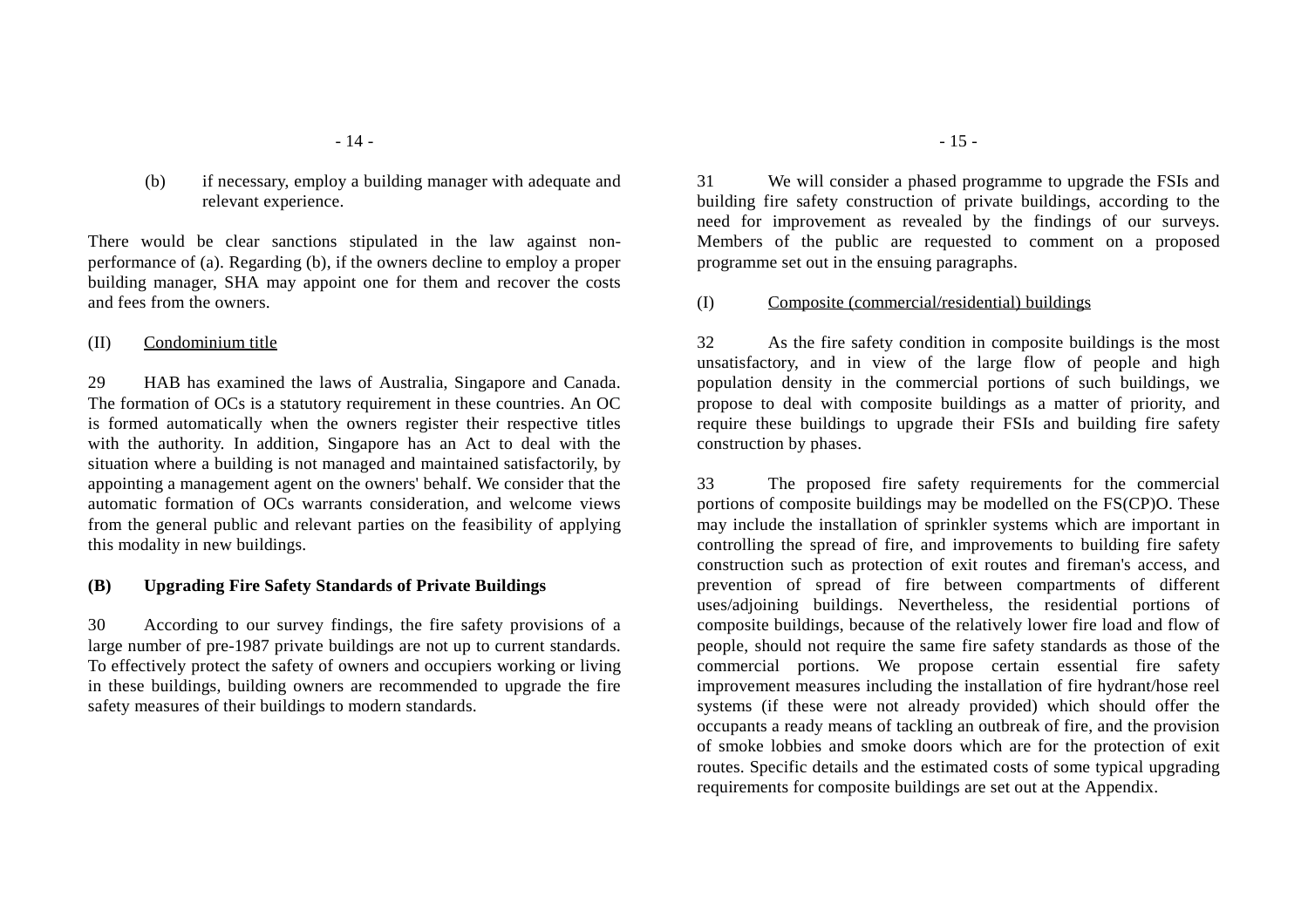34 We propose a 10-year programme to improve the fire safety standards of composite buildings as follows -

- Phase I to deal with about 5 000 pre-1973 composite buildings over six years; and
- Phase II to deal with the remaining 4 000 1973-1987 composite buildings over four years.

We propose to deal with the older composite buildings with their building plans first submitted to the Building Authority before 1973 as a matter of priority because the installation of sprinkler systems was not a mandatory requirement at the time when these buildings were constructed. The 1973- 1987 composite buildings could be covered at a later stage. The Code of Practice on Minimum Fire Service Installations and Equipment was substantially revised in 1987. Buildings designed to the standards laid down in this 1987 Code of Practice would have fitted with modern FSIs with standards that are very close to, if not the same as, current standards.

35 Due regard will be given to the urban renewal programme particularly for old buildings which may require substantial structural alterations or building works to meet the required standard of fire safety.

36 We will consider legislative means to bring fire safety in pre-1987 private buildings to modern standards, by making reference to the framework under the FS(CP)O. Under the Ordinance, the authorities, i.e. DB and DFS may issue directions to require owners or occupiers to improve the fire safety measures of their buildings to the stipulated standards. A direction will specify a reasonable period of time within which

the owners or occupiers must comply with the directions. The authorities may apply to a magistrate for a compliance order, directing an owner or occupier to comply with the requirements in a direction, if he fails to do so without a reasonable excuse. If an owner or occupier fails to comply with a direction or a compliance order, the authorities may apply to the District Court for a Use Restriction/Prohibition Order to prohibit the use/occupation of the commercial premises/building. Failure to comply with the requirements shall be an offence and shall be punishable by a fine, whilst failure to comply with a Use Restriction/Prohibition Order shall also be punishable by imprisonment. We would consider adopting a similar legislative approach to bring about fire safety improvements particularly in the commercial portions of composite buildings. However, a Use Restriction/Prohibition Order may not be applicable to the residential portions of composite buildings and residential buildings. To enable the users to have a proper understanding of the fire safety condition of private buildings, consideration may be given to include in the new legislation a categorization scheme to distinguish those buildings which have failed to upgrade or improve their fire safety to the stipulated standards. We would consider making the list available for public inspection. We would also consider registering a note on the fire safety condition in the land title/title deed of each categorized building in the Land Registry. A building will be removed from the categorization list when its fire safety measures have been upgraded or improved to the required standards.

#### (II) Residential buildings

37 Notwithstanding the comparatively more satisfactory maintenance of FSIs and building fire safety measures, and our immediate measures to improve building management and remove URSs in residential buildings, there is the need for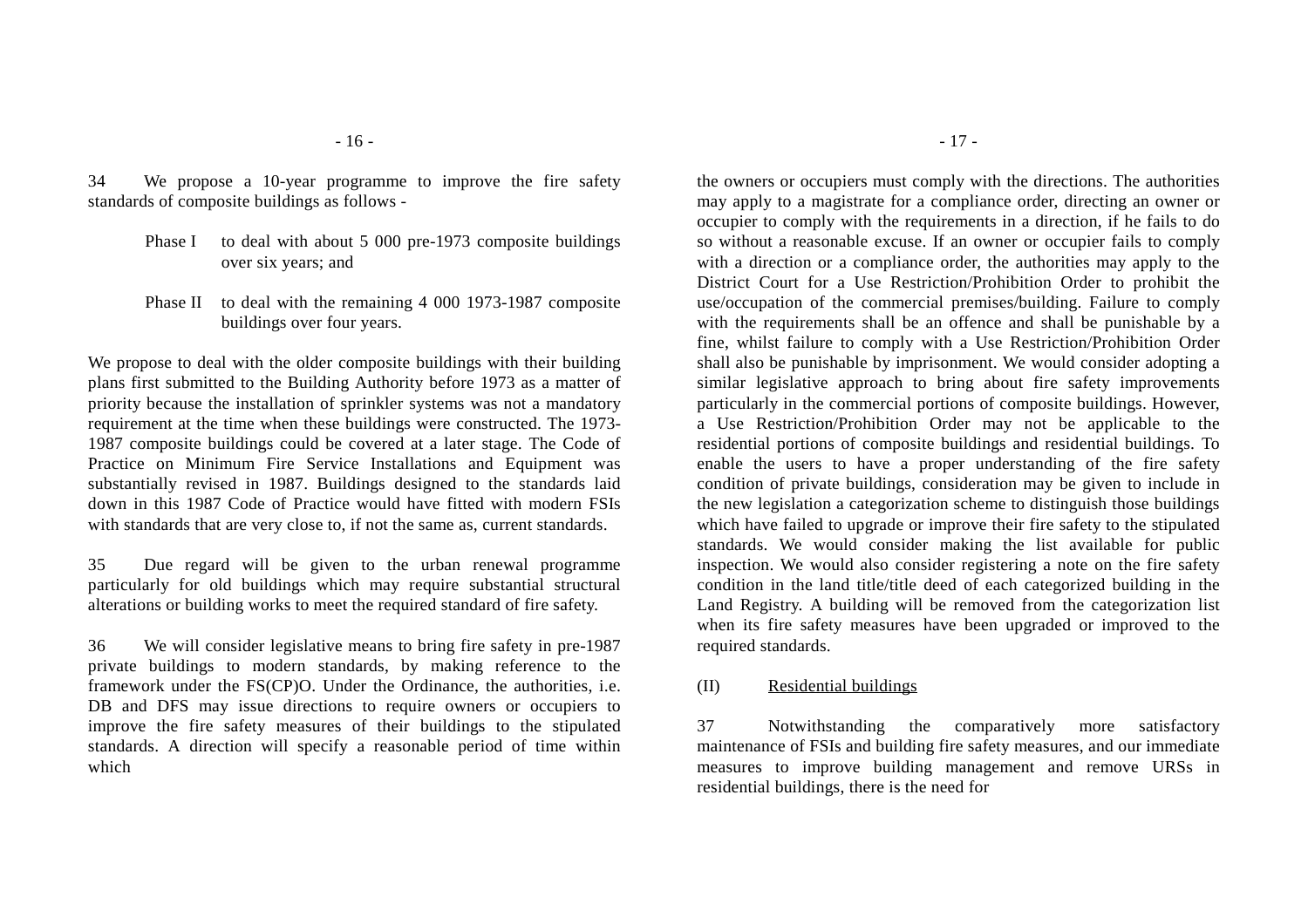bringing the basic fire safety measures of these buildings to modern standards. These requirements would be similar to those proposed for the residential portions of composite buildings. Details of the proposed upgrading requirements and the average costs are set out at the Appendix.

38 After the completion of the proposed 10-year fire safety improvement programme for composite buildings, we may deal with about 3 000 pre-1987 residential buildings (above 3 storeys) by phases, with priority given to pre-1973 buildings. Subject to the community's views on the legislative approach and the categorization scheme proposed for composite buildings, we may consider similar arrangements for residential buildings.

#### (III) Industrial buildings

39 In general, the need to address fire safety issues in industrial buildings is less urgent compared to the case of composite buildings. Nearly half of the industrial buildings surveyed by FSD were rated satisfactory in terms of FSIs and building fire safety management. Furthermore, fire safety aspects of workplaces in industrial buildings and work processes which have potential fire hazards are already controlled by the Factories and Industrial Undertakings Ordinance and the Occupational Safety and Health Ordinance. Therefore, the fire safety improvement programme for industrial buildings may come after the priority programmes for composite and residential buildings.

40 We propose to require industrial buildings to install sprinkler systems and automatic fire detection systems connected to FSD for areas not covered by sprinklers, and provide protection to exit routes and fire fighting and rescue

stairways. Detailed proposals and the estimated average costs of some typical upgrading requirements are set out at the Appendix.

41 Our proposal is to deal with about 650 pre-1973 industrial buildings first before the programme may be extended to about 1 000 1973-1987 industrial buildings. We propose to introduce legislative amendments to require owners and employers in industrial buildings to upgrade the fire safety measures of their premises to protect the safety of people working in these buildings.

#### **COSTS AND BENEFITS**

42 The surveys conducted by relevant departments on the general fire safety conditions of private buildings have highlighted the need for owners to improve fire safety particularly in old buildings. Our package of proposals aims at bringing about an overall improvement to the management of private buildings, and upgrading their fire safety measures to modern standards. Owners themselves are primarily responsible for managing and upgrading their buildings and will benefit directly from higher fire safety standards. Such improvement measures are in the ultimate interest of the building owners because, with better fire safety protection, their personal safety or that of their tenants would be enhanced, and the value of their buildings would appreciate and their life cycles would be extended. The damage caused by some of the past tragic fires could have been minimised or even avoided if the building fire safety measures were upgraded. To provide an illustration, reference may be made to the following extract of the Final Report of the Inquiry into the Garley Building Fire -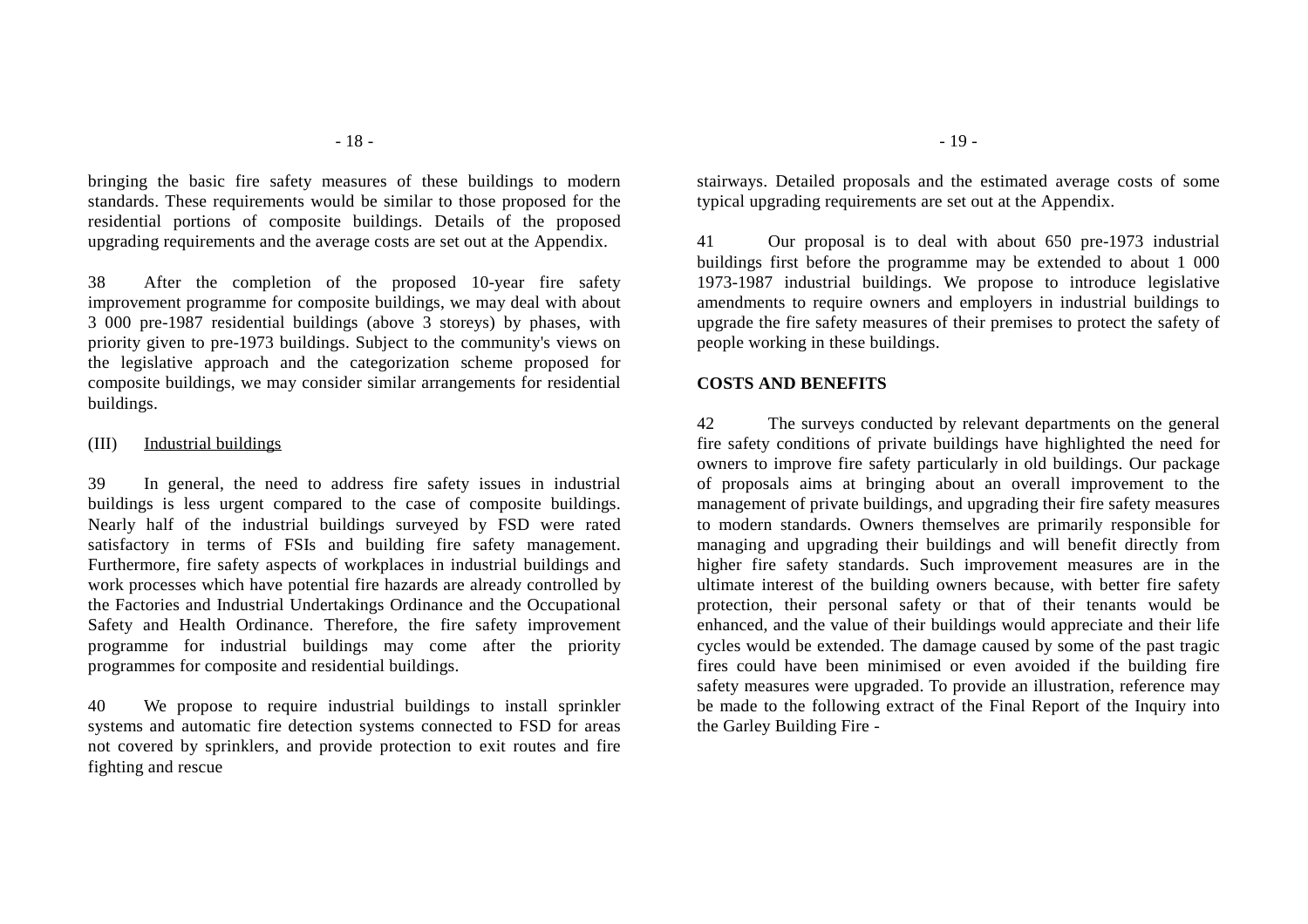*'A lot of the FSIs required for new buildings would have been very useful in reducing the loss incurred by this fire had they been installed. Were there automatic sprinklers in the lift lobby of 2F, for example, the fire would have been extinguished or controlled.'*

43 The cost for upgrading fire safety standards will depend on the type of building, the difference between the existing and the proposed standards of FSIs, and the extent of deficiencies in building fire safety structure. The cost for each unit depends on the number of co-owners of the building, which varies widely between buildings.

44 BD and FSD have conducted a sample survey to estimate the costs for improving the fire safety standards of private buildings. The costs for upgrading a **composite building**, which is our proposed first priority, are set out below -

|                                                                      |     |                                         | <u>Average Cost</u><br>per Building<br>(HK\$) | <u>Average Cost</u><br>per Unit<br>(HK\$) |
|----------------------------------------------------------------------|-----|-----------------------------------------|-----------------------------------------------|-------------------------------------------|
| commercial                                                           | (a) | <b>FSIs</b>                             | 390,900                                       | 48,900                                    |
| portions                                                             |     |                                         |                                               |                                           |
| (assuming 8)<br>commercial<br>units)                                 | (b) | building fire<br>safety<br>construction | 380,600                                       | 47,600                                    |
| residential<br>portions                                              | (a) | <b>FSIs</b>                             | 485,800                                       | 5,800                                     |
| (assuming 84)<br>residential<br>units in a $16-$<br>storey building) | (b) | building fire<br>safety<br>construction | 2,031,800                                     | 24,200                                    |
|                                                                      |     |                                         |                                               |                                           |

45 The estimated upgrading costs for a **residential building** are as follows -

|                                                    |     |                                             | <b>Average Cost</b><br><b>Per Building</b><br>(HK\$) | <b>Average Cost</b><br>per Unit<br>(HK\$) |
|----------------------------------------------------|-----|---------------------------------------------|------------------------------------------------------|-------------------------------------------|
| residential<br>building                            | (a) | <b>FSIs</b>                                 | 380,700                                              | 6,000                                     |
| (assuming 64)<br>units in a 15<br>storey building) |     | (b) building fire<br>safety<br>construction | 1,701,500                                            | 26,500                                    |

46 The estimated costs for repair/replacement of communal electrical installations, based on the sample survey by EMSD, should not exceed a few thousand dollars for each building owner. The amount would be further reduced for buildings with a larger number of co-owners sharing the cost.

47 To lessen the impact on the community, we have proposed a phased programme to upgrade the fire safety standards of private buildings as outlined in the paragraphs 34, 38 and 41 above. In general, priority will be accorded to older buildings with their building plans first submitted before 1973. In the light of operational experience and feedback of the community, we will review our phased programme and make suitable adjustments if necessary.

48 In view of the cost implications for building owners to upgrade the fire safety standards of their buildings, some owners may require financial assistance in fulfilling their obligation to upgrade or improve fire safety of their buildings. We would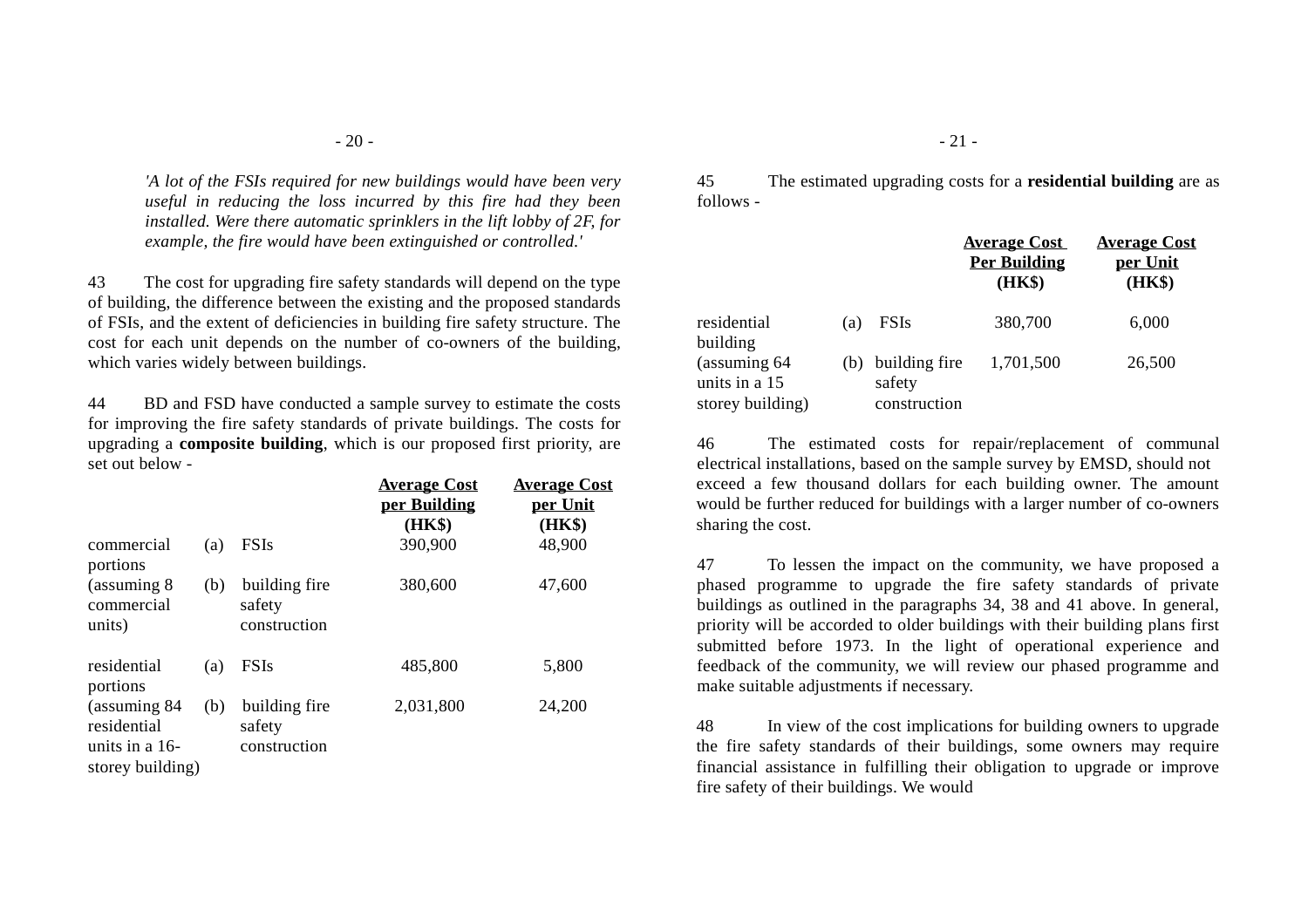consider providing financial assistance along the lines of the FSILS and the Building Safety Improvement Loan Scheme (BSILS).

49 Under the FSILS, non-means-tested loans are provided at best lending rate to owners of prescribed commercial premises and specified commercial buildings who have received statutory directions under the FS(CP)O to upgrade the fire safety standards of their premises or buildings.

50 Under the BSILS, non-means-tested loans are provided at a 'nogain, no-loss' interest rate to owners of residential and composite (commercial/residential) buildings who need financial assistance to carry out inspections and maintenance works to their buildings under the Building Safety Inspection Scheme. The "no-gain, no-loss" interest rate is calculated on the basis of the time-weighted average return achieved by the entire Exchange Fund over a period of 18 months. Weighting is applied in order to smooth out fluctuations in the interest rate. The 'no-gain, no-loss' interest rate with effect from 1 April 1998 is 6.262% per annum as compared to the prevailing prime rate of 10% per annum.

51 Borrowers under the two schemes may repay the principal and the interest of the loan by instalments up to 36 months.

#### **CONSULTATION**

52 Consultation starts on 25 June 1998 and will last for two monthsuntil 24 August 1998. Based on our proposals and the views expressed during the consultation period, we will formulate our strategy to improve fire safety in private buildings.

### **COMMENTS**

53 Please send your comments on the proposals set out in this paper:

- by mail to B Division, Security Bureau, 6/F, Central Government Offices, Lower Albert Road, Hong Kong;
- by fax to B Division, Security Bureau on 2179 5408; or
- by electronic mail on *sbseoesu@hkstar.com* (home page address: *http://www.info.gov.hk*)

54 We would wish, either in discussion or in any subsequent report, whether privately or publicly, to be able to refer to and attribute comments submitted in response to the consultation paper. Any request to treat all or part of a response in confidence will be respected, but if no such request is made, it will be assumed that the response is not intended to be confidential.

Security Bureau/Home Affairs Bureau June 1998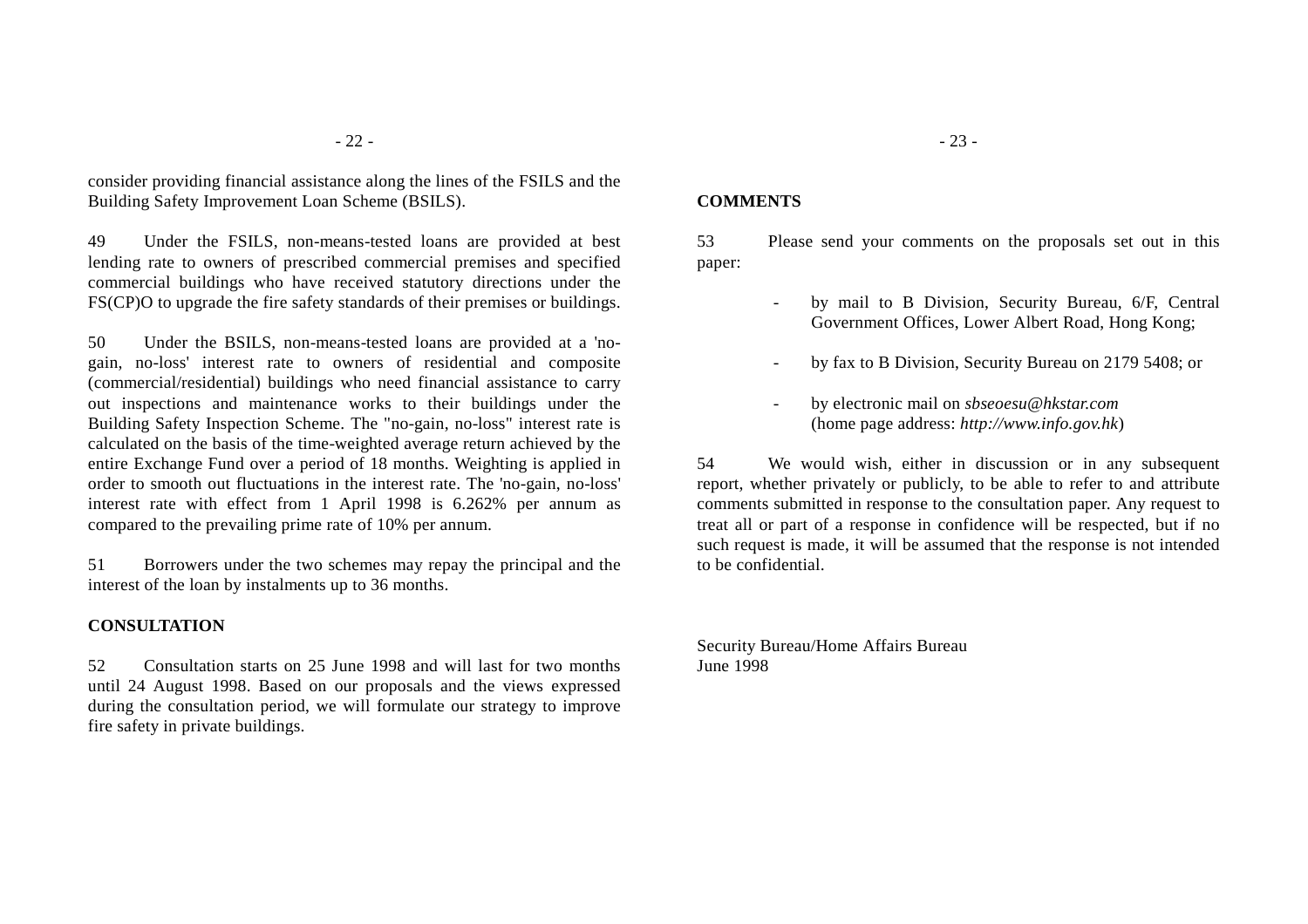#### Appendix

**Cost (HK\$)**

**(A) Estimated repair/replacement cost of communal electrical installations in buildings (***Based on the sample survey carried out by EMSD on the condition of the communal electrical installations in 160 buildings)*

|           | <b>Estimated Cost</b><br><b>PER BUILDING</b>     | Percentage of<br><b>Buildings</b> |  |
|-----------|--------------------------------------------------|-----------------------------------|--|
| $\bullet$ | easily rectifiable and does not involve any cost | 15%                               |  |
| $\bullet$ | below \$50,000                                   | 40%                               |  |
| $\bullet$ | \$50,000-\$200,000                               | 37%                               |  |
| $\bullet$ | \$200,001-\$500,000                              | 6%                                |  |
| $\bullet$ | \$500,001-\$750,000                              | 2%                                |  |

These are multi-storey buildings consisting of many individual units. The contribution by individual owner is unlikely to exceed more than a few thousand dollars each.

The major defects/deficiencies found during the sample survey included defective cables and wirings, deteriorated electrical equipment, no earthing conductors, ineffective earth bonding, insufficient labelling, live parts not properly enclosed or insulated and obstruction found at entrance/exit of switch room.

#### **(B) Estimated costs for typical fire safety upgrading requirements in commercial portions of composite buildings**

#### Fire Service Installations

●

●

●

●

- ●sprinkler system 168,000/floor<br>fire hydrant/hose reel system 25.000/floor
- ●fire hydrant/hose reel system  $25,000$ /floor<br>emergency lighting system  $2.500/50m^2$
- ●emergency lighting system

| - 11-                                           |             |
|-------------------------------------------------|-------------|
| manual fire alarm system                        | 2,400/floor |
| automatic cut-off device for ventilating system | 8.000/floor |

#### Building Fire Safety Construction

| replacement of fire door               | $9,200$ /door set |
|----------------------------------------|-------------------|
| provision of smoke lobby               | 21,200/lobby      |
| fire resisting separation between the  | 18,000/           |
| commercial portion and the             | occupancy unit    |
| residential portion                    |                   |
| fire resisting enclosure of electrical | 3,600/floor       |
| wiring/installations                   |                   |
| fire resisting protection of special   | $20,800$ /room    |
| hazard room                            |                   |
| emergency lighting in staircases and   | 2,100/floor       |
| exit routes                            |                   |

### **(C) Estimated costs for typical upgrading requirements in residential portions of composite buildings/residential buildings**

**Cost (HK\$)**

#### Fire Service Installations

| fire hydrant/hose reel system | 25,000/floor |
|-------------------------------|--------------|
| manual fire alarm system      | 2,400/floor  |

### Building Fire Safety Construction

| $\bullet$ | replacement of fire door             | $9,200$ /door set   |
|-----------|--------------------------------------|---------------------|
| $\bullet$ | provision of smoke lobby             | $21,200$ /lobby     |
| $\bullet$ | fire resisting protection in common  | 1,200/occupancy uni |
|           | corridort                            |                     |
| $\bullet$ | emergency lighting in staircases and | 2,100/floor         |
|           | exit routes                          |                     |

 $\mathbf{r}$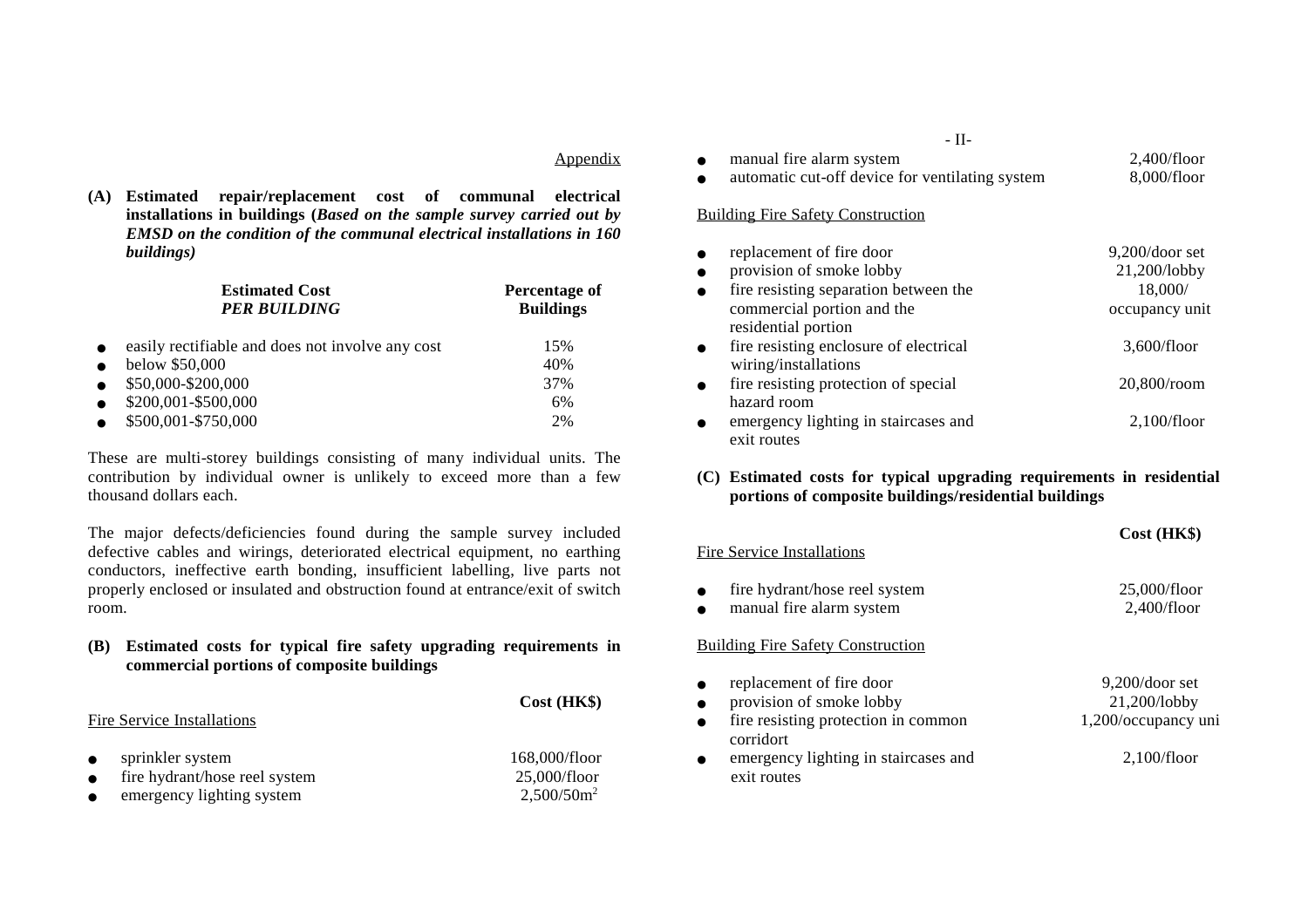- $\bullet$  fire resisting enclosure of electrical 3,600/floor wiring/installation
- **(D) Estimated costs for typical upgrading requirements in industrial buildings**

## **Cost (HK\$)**

#### Fire Service Installations

- ●automatic fire detection system \$40,000/building
- ●sprinkler system 168,000/floor
- $\bullet$ fire hydrant/hose reel system 25,000/floor
- $\bullet$ emergency lighting system 2,500/50m<sup>2</sup><br>manual fire alarm system 2.400/floor
- ●manual fire alarm system
- $\bullet$ automatic cut-off device for ventilating 8,000/floor system

### Building Fire Safety Construction

| replacement of fire door | $9,200$ /door set |
|--------------------------|-------------------|
|                          |                   |

- $\bullet$ provision of smoke lobby 21,200/lobby
- $\bullet$ fire resisting protection in common 1,200/unit corridor
- $\bullet$ emergency lighting in staircases and 2,100/floor exit routes
- $\bullet$  upgrading of firefighting and rescue 9,700/occupancy unit stairway
- $\bullet$  fire resisting protection to special 20,800/room hazard room
- -
- -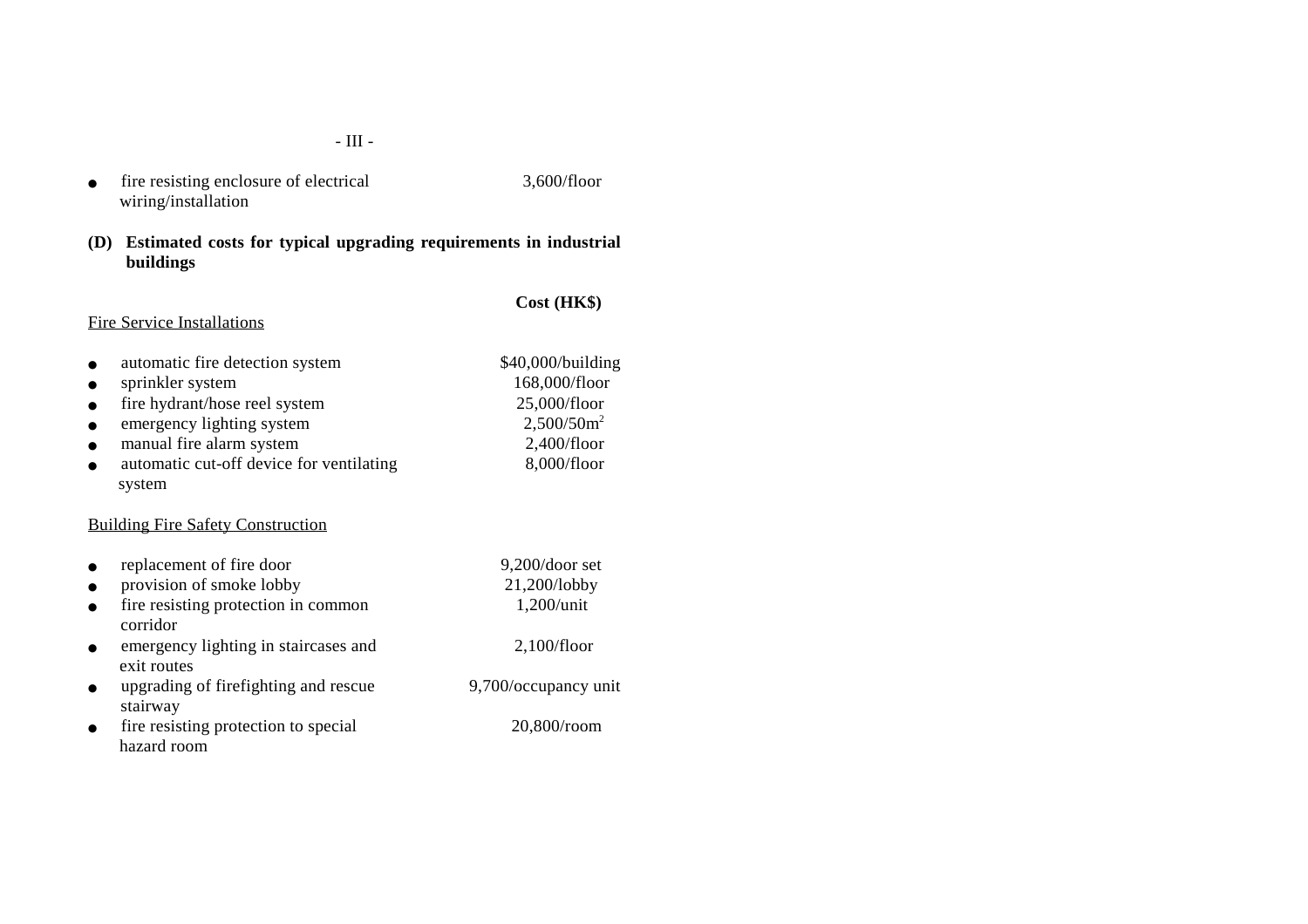## **Summary of Comments Collected in the Public Consultation on Proposals to Improve Fire Safety in Private Buildings**

## **(A) Professional Bodies and Private Companies**

We received a total of 29 written submissions from professional bodies coming from property management, fire safety, construction and engineering fields as well as some trade and interest groups and private companies. We also organised a seminar to brief over 50 professional bodies. They are generally supportive of our proposals. Their views can be summarized as follows -

- the HAB should regulate the quality of property management companies and consider maintaining a list of qualified property management personnel/companies. The Bureau should specify a set of building management and maintenance standards.
- the Government should carefully assess the legal and practical implications of the proposed mandatory building management and automatic formation of owners' corporations (OC) in new buildings.
- adequate backup support for owners should be provided by the HAD.
- the Government should carefully assess the resource as well as rehousing implications of the proposal to demolish unauthorised rooftop structures (URS).
- some old buildings might not be able to meet the modern fire safety standards due to structural constraints. The Government should take a pragmatic and flexible approach in implementing the legislation. Departments should synchronize their enforcement actions.
- due regard should be given to the urban renewal programme for old buildings which may require substantial structural alterations to meet the modern fire safety standards.
- our proposal to promote a fire safety culture in the community is supported.
- financial assistance should be provided to owners for the fire safety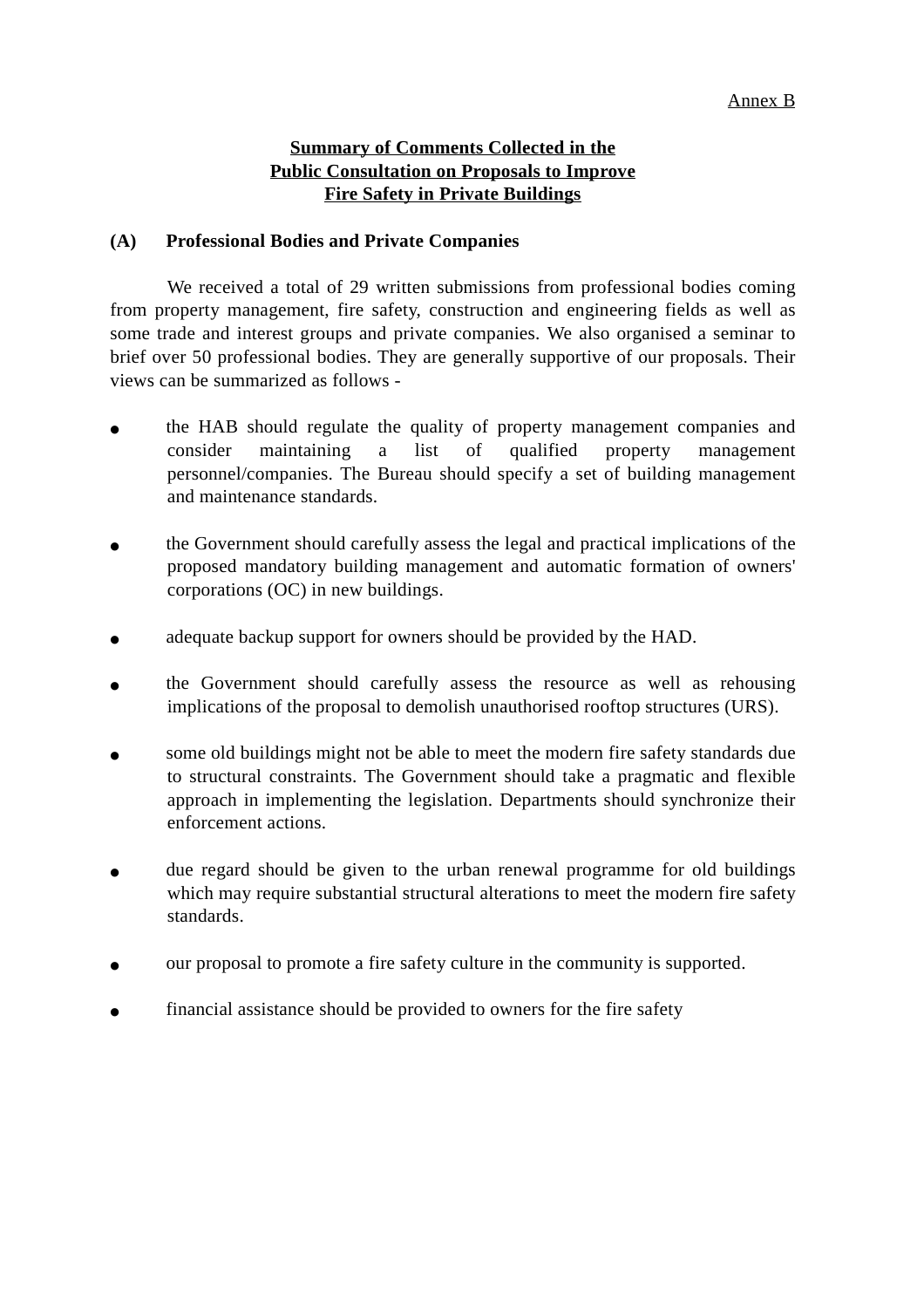improvement works.

• some comments on the technical specifications of the fire service installations, building fire safety construction as well as electrical safety installations.

## **(B) Political Groups**

2 We briefed and received written submissions from the Democratic Party (DP) and the Hong Kong Association for Democracy and People's Livelihood (ADPL). We also received written submissions from the Democratic Alliance for Betterment of Hong Kong (DAB). Their views are summarized as follows -

- the BD's pace of removing URS and unauthorised building works is considered slow. A freezing survey for the affected URS occupants should be conducted.
- old buildings with higher fire hazards should be accorded with priority status in the urban renewal programme.
- upgrading of fire safety standard in existing buildings may be difficult and expensive.
- the HAD should deploy additional resources to enhance its services on building management; provide more support for building owners; and set up Building Management Resource Centres (BMRC) in each district.
- the quality of property management companies should be regulated.
- the DAB proposed a legislation on mandatory building safety inspection, with Government bearing the costs of inspections.
- the ADPL and the DAB had reservations on the feasibility of the conceptual proposal of mandatory/compulsory management of buildings as the owners might not have the expertise and resources to effect the requisite improvements. The DP considered that the proposals warrant further studies.
- appointment of fire safety officers; conducting fire drills; and organizing more seminars and training courses on fire safety and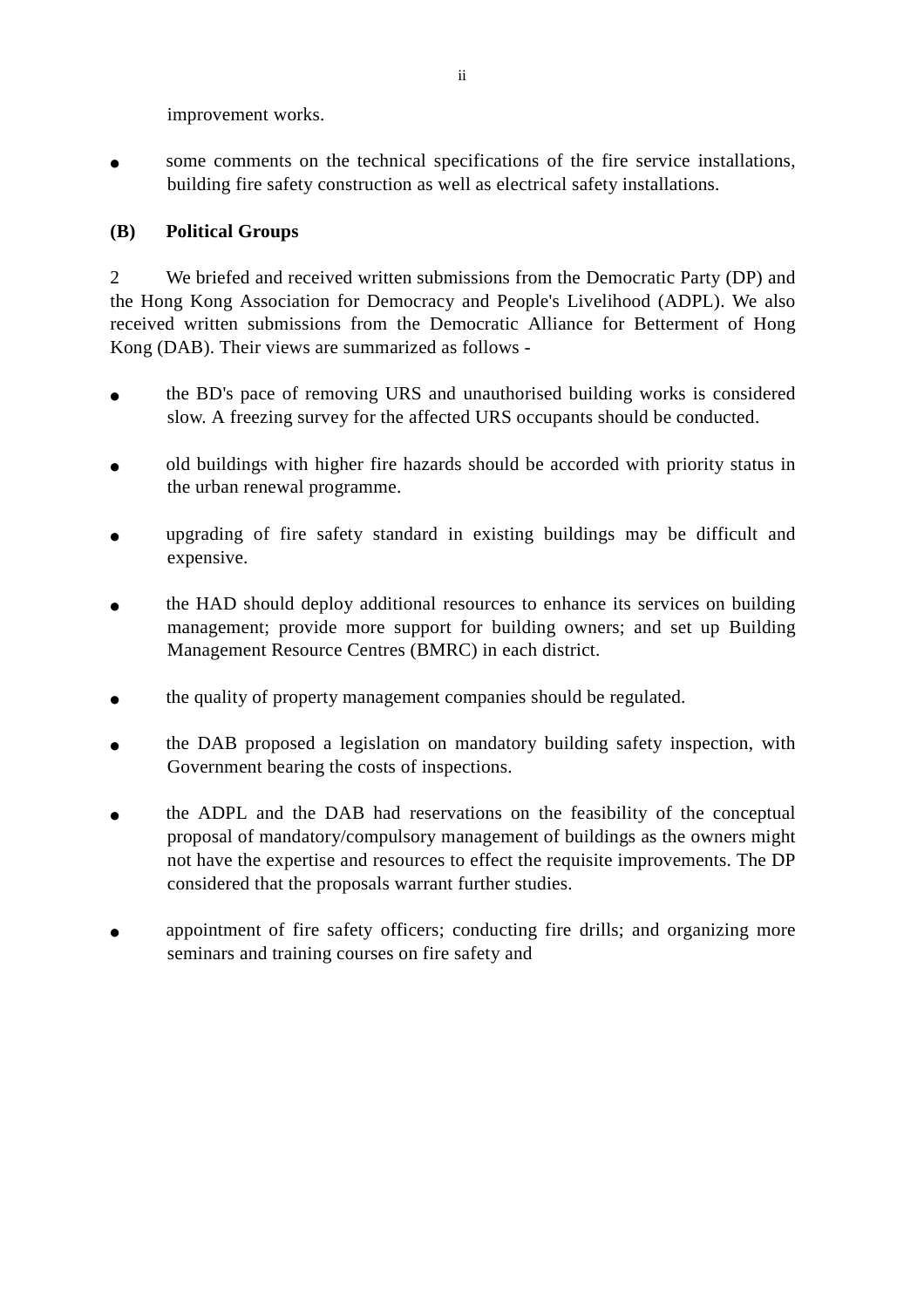building management were suggested as complimentary measures.

resumption of private streets should be speeded up.

# **(C) Provisional District Boards, district committees, owners' corporations and similar organizations**

3 We briefed all the 18 Provisional District Boards (PDBs) or their committees and several other district committees/organizations. We also received 17 written submissions from District Fire Safety Committees, Area Committees, OC, mutual aid committees, individual Provisional District Board members and a Provisional Urban Council member. They are generally receptive to our proposals. Their views can be summarised as follows -

- departments should step up inspection and enforcement actions.
- the Government's determination to improve fire safety in private buildings is supported. Financial assistance, including loans and subsidy, should be provided.
- the programme of demolition of URS should be accelerated. Suitable rehousing should be provided for the affected occupants.
- there are inadequate support and assistance to owners on building management and fire safety. The concerned departments should be provided with more manpower and resources to help the owners to effect the improvements.
- more BMRC should be set up as soon as possible. Outreaching services should be provided.
- cultivating a fire safety culture is agreed. More promotional activities should be organised to educate the public. Expansion of the Fire Safety Ambassador Scheme is supported.
- co-ordination between different departments should be strengthened.
- there are concerns about the manpower supply in the private sector to meet the fire safety upgrading workloads when the proposals are implemented.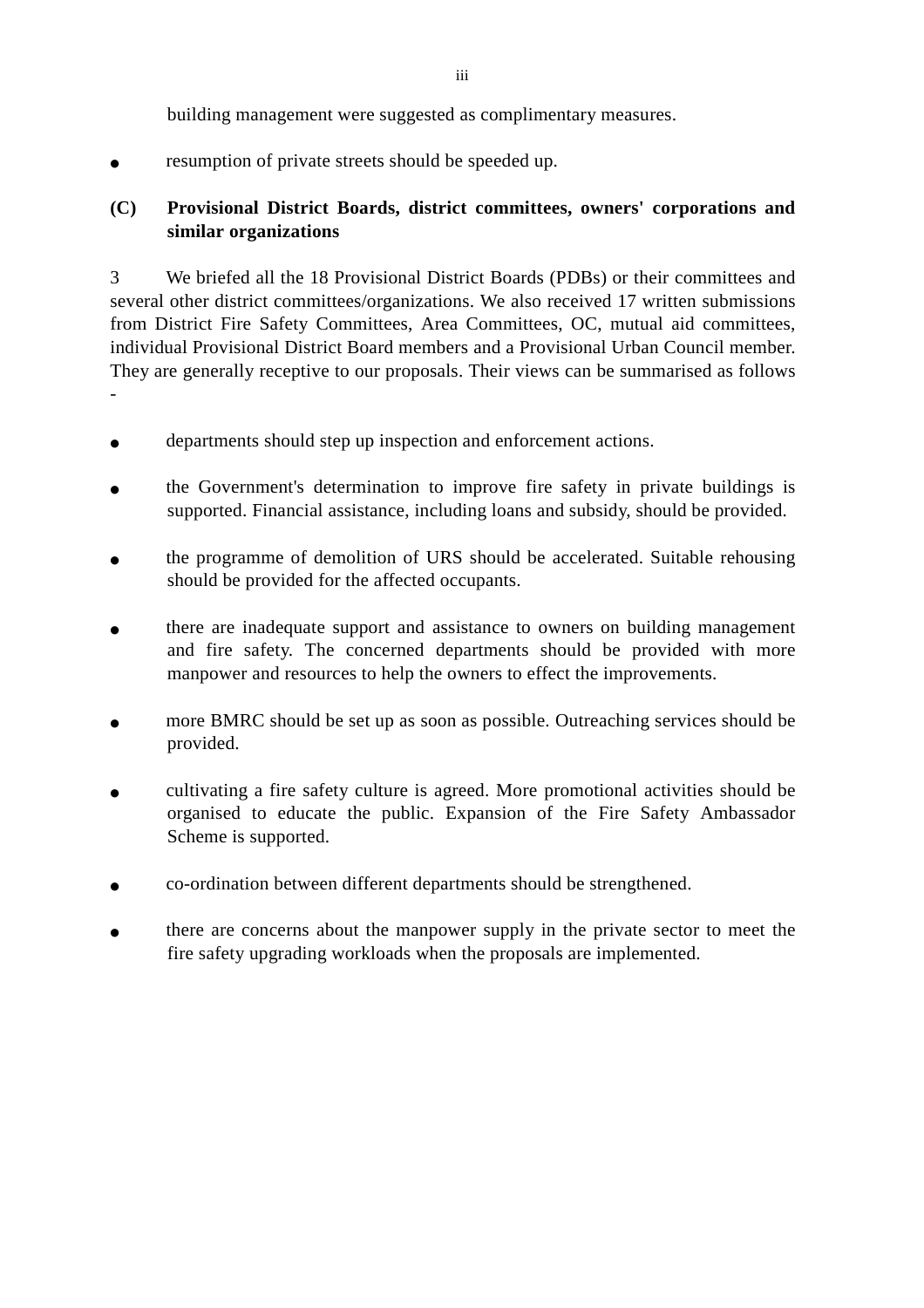- views on the conceptual proposal of "condominium title" are divided. While some are against the mandatory formation of OC in all existing buildings, others are concerned about the lack of owners running the OC. Even if an OC is automatically formed in a new building, there is no guarantee that the building will be managed effectively and maintained properly. Further studies into the feasibility of the proposal should be considered before its implementation.
- noting that mandatory/compulsory management of buildings will only be applied to tackle the problematic buildings identified by the authorities, the proposal is generally supported.
- since the quality and performance of property management companies varies widely, some form of mechanism to regulate these companies should be considered.
- the Government should proactively assist the owners and residents of buildings to form OC in order to carry out the requisite fire safety improvement works.
- shifting the fire safety responsibilities to owners may discourage them from participating in the fire safety improvement and building management.
- the BD should speed up its enforcement actions on removing unauthorised building works.
- the EMSD should draw up a timetable to deal with the 14,000 buildings identified in the survey. Testing of the electrical installations within individual unit/flat should be considered.
- present procedure of drafting deeds of mutual covenant (DMC) and the unfair terms in many existing DMC should be critically examined.

## **(D) Individuals**

4 We received a total of 26 written submissions from individuals from various sectors of the community. Whilst they are generally supportive of our proposals, they have raised the following specific comments -

• the Government should speed up the demolition of URS and prioritize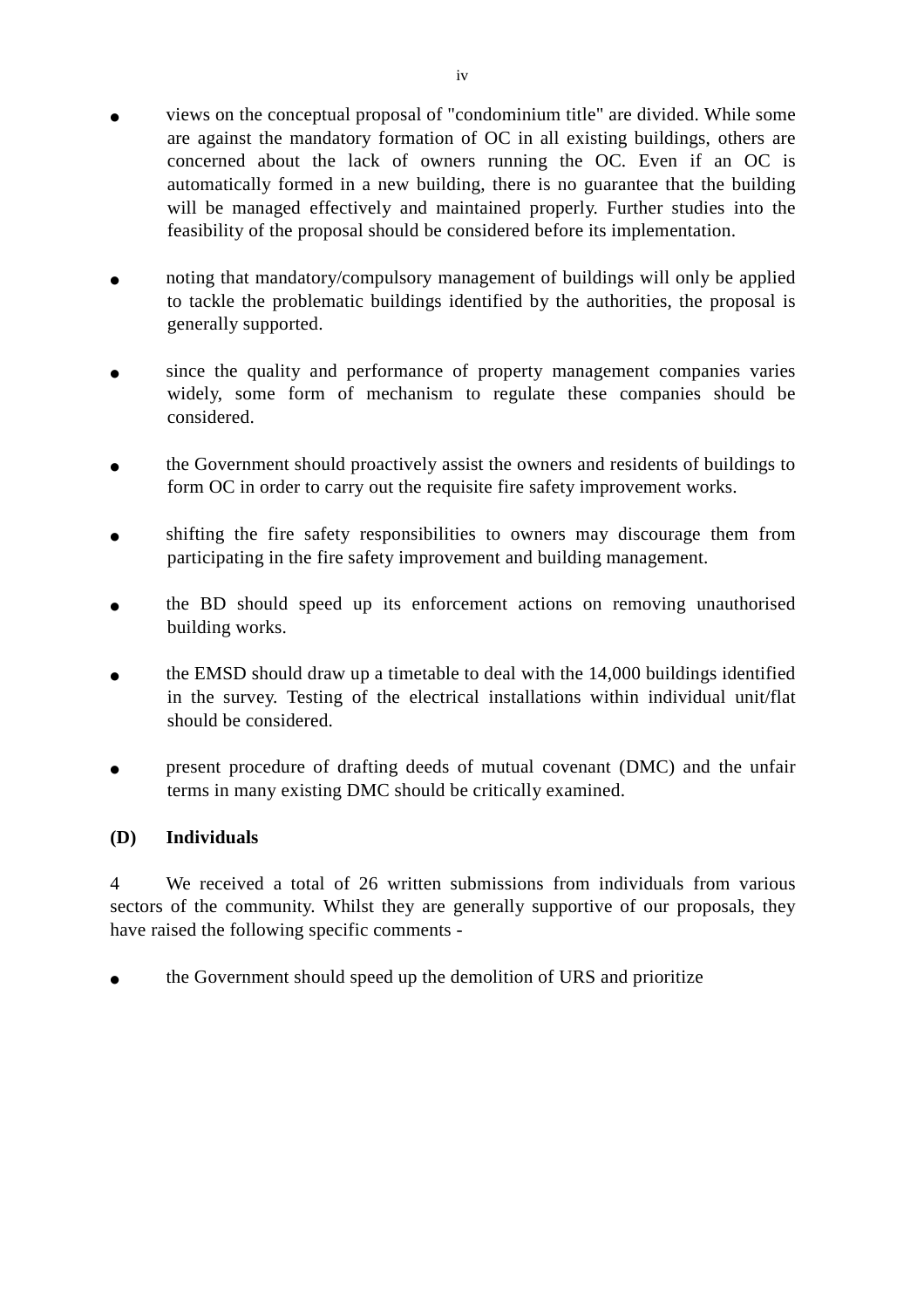its actions according to the fire risks of the URS.

- a number of comments on the technicalities of fire service installations (e.g. fire alarms, fire extinguishers etc.) and building design (e.g. smoke doors, fire resisting construction etc.).
- comments on the details of the implementation of the building management initiatives. The Government should regulate the quality of property management personnel/companies.
- the Government should provide adequate backup support for building owners to improve the fire safety and building management of their properties.

# **(E) LegCo, Labour Advisory Board and Land and Building Advisory Committee**

5 We briefed LegCo, LegCo Panel on Security, Labour Advisory Board and Land and Building Advisory Committee during the consultation period. They are generally supportive of our objective to improve fire safety and building management conditions of private buildings. Their views are summarized as follows -

- the Administration should implement a comprehensive proposal to improve fire safety of private buildings, and should ensure the adequacy of resources to take enforcement actions.
- effective building management was important to improving fire safety. Publicity should be stepped up to encourage the formation of OC.
- departments should carry out regular inspections of buildings to identify and rectify deficiencies in fire safety measures. Co-ordination between departments should also be improved.
- the Administration should consider bringing forward the programme for upgrading the fire safety standards of pre-1973 residential buildings.
- concerned about the adequacy of emergency vehicular accesses in old buildings.
- the Administration should make sure that the fire safety upgrading